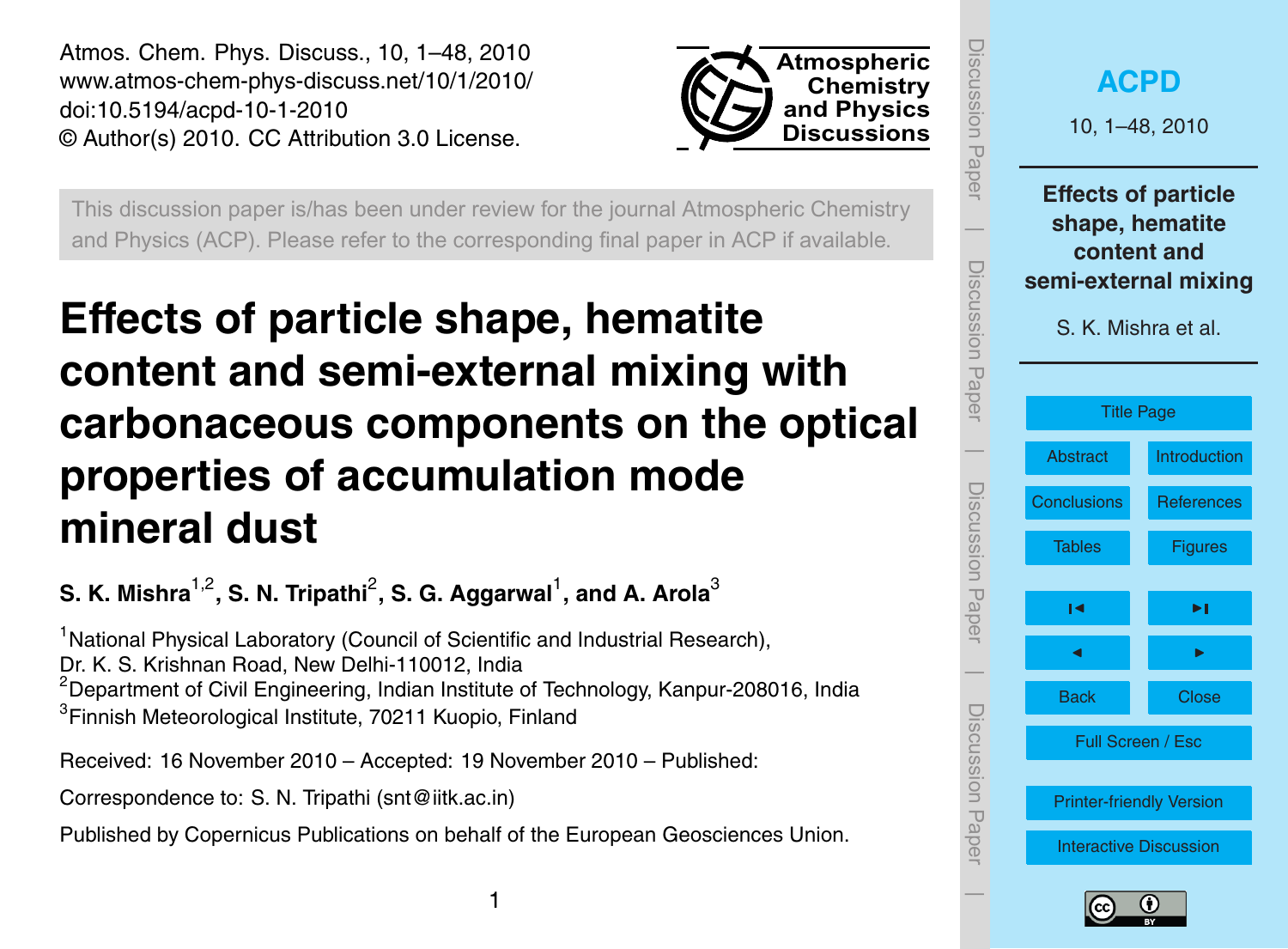## <span id="page-1-0"></span>**Abstract**

The radiative forcing estimation of the polluted mineral dust is limited due to lack of morphological analysis, mixing state with the carbonaceous components and the hematite content in the pure dust. The accumulation mode mineral dust has been found to <sup>5</sup> mix with anthropogenically produced black carbon, organic carbon and brown carbon during long range transport. The above features of the polluted dust are not well accounted in the optical models and lead the uncertainty in the numerical estimation of their radiative impact. The Semi-external mixing being a prominent mixing of dust and carbonaceous components has not been studied in details so for compared to core-<sup>10</sup> shell, internal and external mixing studies. In present study, we consider the pure mineral dust composed of non-metallic components (such as Quartz, Feldspar, Mica and Calcite) and metalic component like hematite (Fe<sub>2</sub>O<sub>3</sub>). The hematite percentage in the pure mineral dust governs its absorbance. Based on this hematite variation, the hematite fraction in pure mineral dust has been constrained between 0–8%. The

- <sup>15</sup> morphological and mineralogical characterization of the polluted dust led to consider the three sphere, two sphere and two spheroid model shapes for polluted dust particle system. The pollution gives rise to various light absorbing aerosol components like black carbon, brown carbon and organic carbon (comprising of HUmic-Like Substances, HULIS) in the atmosphere. The entire above discussed model shapes have
- <sup>20</sup> been considered for the mineral dust getting polluted with (1) organic carbon (especially HULIS component) (2) Brown carbon and (3) black carbon by making a semi-external mixture with pure mineral dust. The optical properties (like Single Scattering Albedo, SSA; Asymmetry parameter, *q* and Extinction efficiency,  $Q_{\text{ext}}$ ) of above model shapes for the polluted dust have been computed using Discrete Dipole Approximation, DDA
- <sup>25</sup> code. For above model shapes, the SSA was found to vary depending on hematite content (0–8%) and model shape composition. For the two sphere BC-mineral dust cluster, hematite was found to be dominating absorber compared to that of black carbon as the  $R_{BC}/R_{dust}$  decreases. (i.e. with increase of dust sphere size compared to black carbon



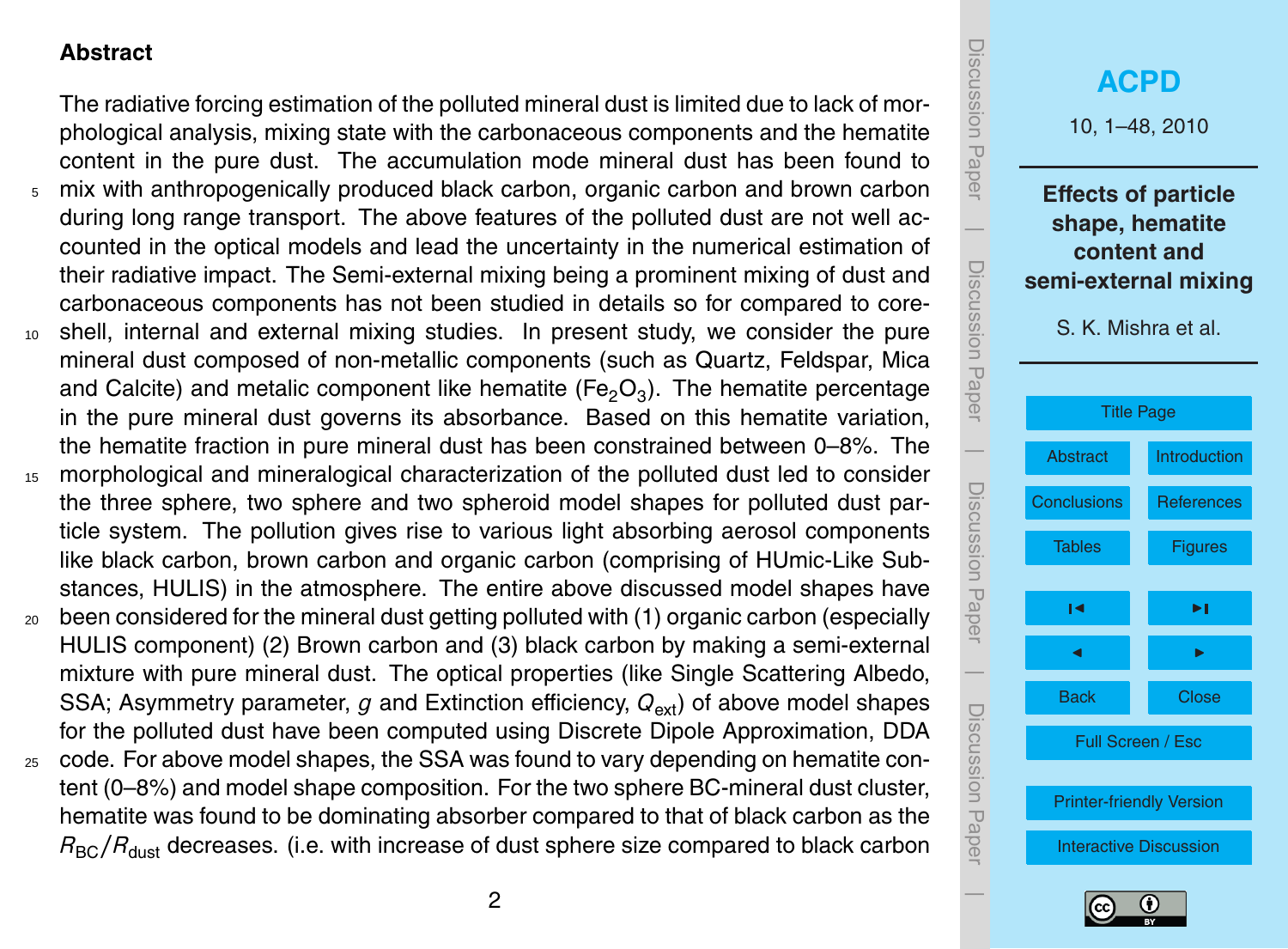<span id="page-2-0"></span>sphere in the composite 2-sphere cluster). SSA was found to be very sensitivity for the hematite content when both of the spheres (i.e. mineral dust and BC) are nearly of same size. The two spheroid system composed of organic carbon and dust with 0% hematite (OCD'0) showed the maximum deviation of SSA (i.e. ∼5%) compared to the

- two sphere system of same composition and hematite content (OCD-0). Increase in hematite from 0 to 8% caused maximum SSA deviation of ∼20% for two sphere organic carbon-dust system (OCD) while the same has been observed to be ∼18% for two spheroid organic carbon-dust system (OCD'). SSA was found to be more sensitive to hematite content than that of particle shape. Compared to SSA, Asymmetry
- <sup>10</sup> parameter, *g* was found to be more sensitive towards particle shape. For three-sphere model shapes with 0% hematite composed of black carbon-dust-dust (BCDD-0), brown carbon-dust-dust (BrCDD-0 ) and organic carbon-dust-dust (OCDD-0), the deviation of SSA and *g* relative to conjugate black carbon (BC), brown carbon (BrC) and organic carbon (OC) spheres are ∼68% and ∼31%, ∼83% and ∼31% and ∼70% and ∼33%, <sup>15</sup> respectively. Thus modeled polluted dust optics will provide a better basis for radiative
- forcing estimation and many sensitivity studies.

## **1 Introduction**

The main sources for the mineral dust are the deserts which inject mineral dust in the atmosphere (Goudie et al., 2003; Warren et al., 2007; Schepanski, et al., 2009; <sup>20</sup> Houghton et al., 2001; Xuana et al., 2004; Laurent et al., 2008). Saharan desert itself is solely responsible for half of this amount at global scale. It not only influences the aerosol loading to Africa, the Atlantic Ocean, South America, and the East coast of USA but also to that of Europe. However, the radiative effect of mineral dust is not well quantified (Sokolik and Toon, 1999; Durant et al., 2009; Ginoux et al., 2001; Zender et <sup>25</sup> al., 2003; Kalashnikova et al., 2004; Darmenova et al., 2009; McConnell et al., 2010)

 Discussion PaperDiscussion Paper and the global radiative forcing due to dust is expected to be negative (Diaz et al., 2001; Myhre et al., 2003; Mahowald and Kiehl, 2003). The mineral dust is transported to long



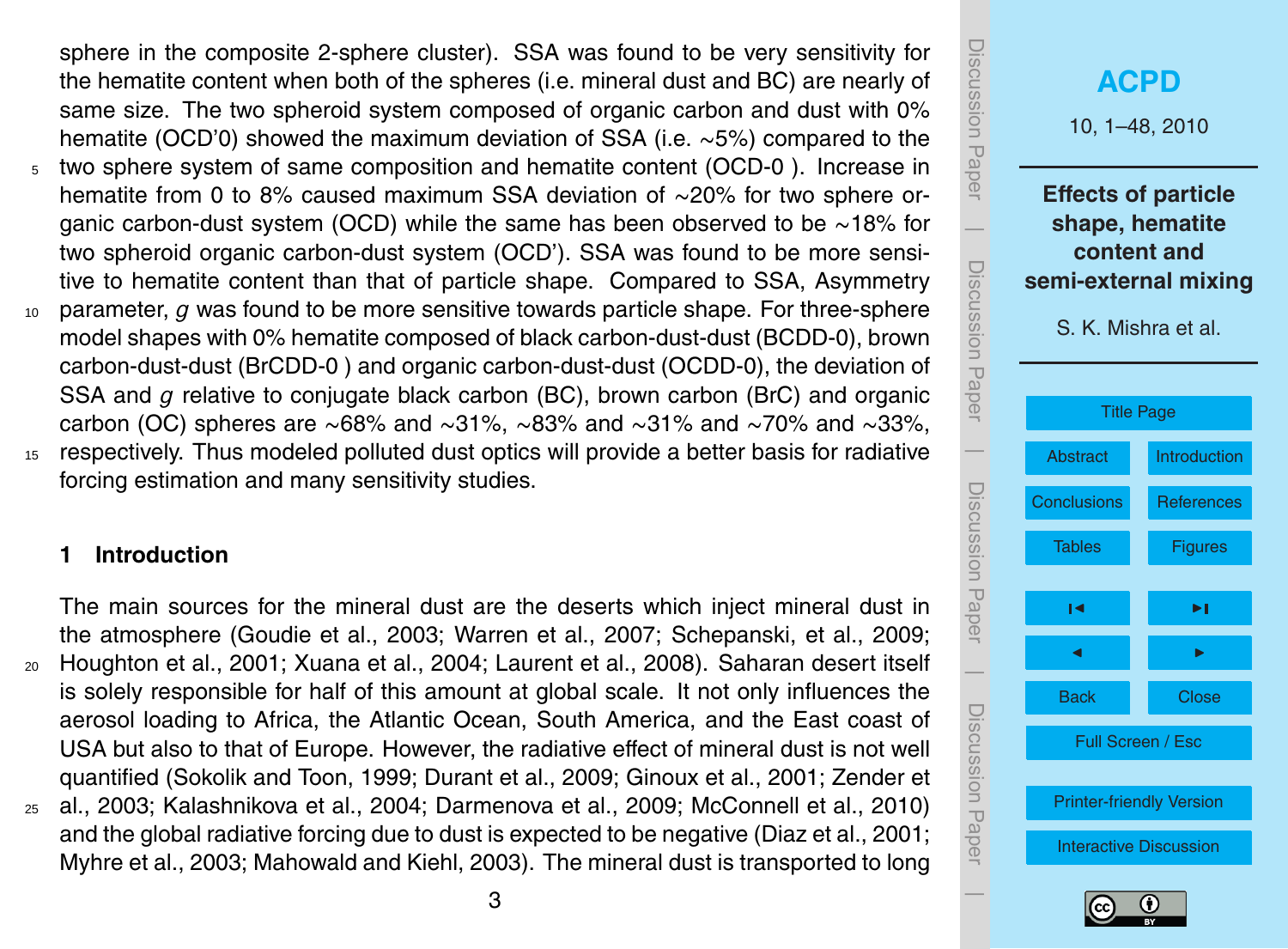distances (Chiapello et al., 1997; Afeti and Resch, 2000; Moulin et al., 1997; Chin et al., 2007; Flaounas et al., 2009) where it gets polluted by mixing with carbonaceous components (forming a polluted dust system) (Jaffe et al., 2003; Maria et al., 2004; Lelieveld et al., 2002). The sources of carbonaceous part are very diverse, which in-<sup>5</sup> clude biomass burning, industrial and vehicular emissions. Thus formed mixture influences the aerosol size distribution, particle shape, hygroscopicity, cloud condensation nuclei and refractive index. The above characteristics of the complex particles gov-

ern the optical properties of such particle system whereas the magnitude and sign of the aerosol direct effect is determined by the optical properties of individual aerosols <sup>10</sup> (Lesins et al., 2002).

The radiative effect of dust systems is evaluated by feeding their physical and chemical properties in the radiative models (Tegen et al., 1996; Liao and Seinfeld, 1998; Balkanski et al., 2007; Darmenova et al., 2009; McConnell et al., 2010; Satheesh and Ramanathan, 2000). The sources for the uncertainties in the radiative forcing estima-

- <sup>15</sup> tion include mineral aerosol shape (Volten et al., 2005; Zhao et al., 2003; Wang et al., 2003; Kalashnikova and Sokolik, 2002; Mishra et al., 2008), proportion of hematite content in mineral dust (Mishra and Tripathi, 2008) and their mixing states with carbonaceous components (Chandra et al., 2004; Jacobson, 2001). The radiative forcing imposed by the aerosols in the atmosphere can be computed by summing over the en-
- <sup>20</sup> tire aerosol population. The assumptions are made on the proportions how the different aerosol components are mixed together. The optical properties of polluted aerosols are numerically estimated with the assumptions that either the particles are mixed externally (where various aerosol species exists independently) (e.g., World Meteorological Organization, 1986; Deepak and Gerbers, 1983; Tegen et al., 1997; Lohmann et al.,
- <sup>25</sup> 1999; Stier et al., 2005; Lesins et al., 2002) or internally mixed (one or several small aerosol particles are imbedded in a larger host particle) (Shinozuka et al., 2009; Ackerman and Toon, 1981; Ch'ylek et al., 1995; Jacobson, 2000; Stier et al., 2006). Coreshell structure of the particle has also been considered in many studies (Moteki et al., 2007; Shiraiwa et al., 2007; Schnaiter et al., 2005; Bond et al., 2006). The real mixed



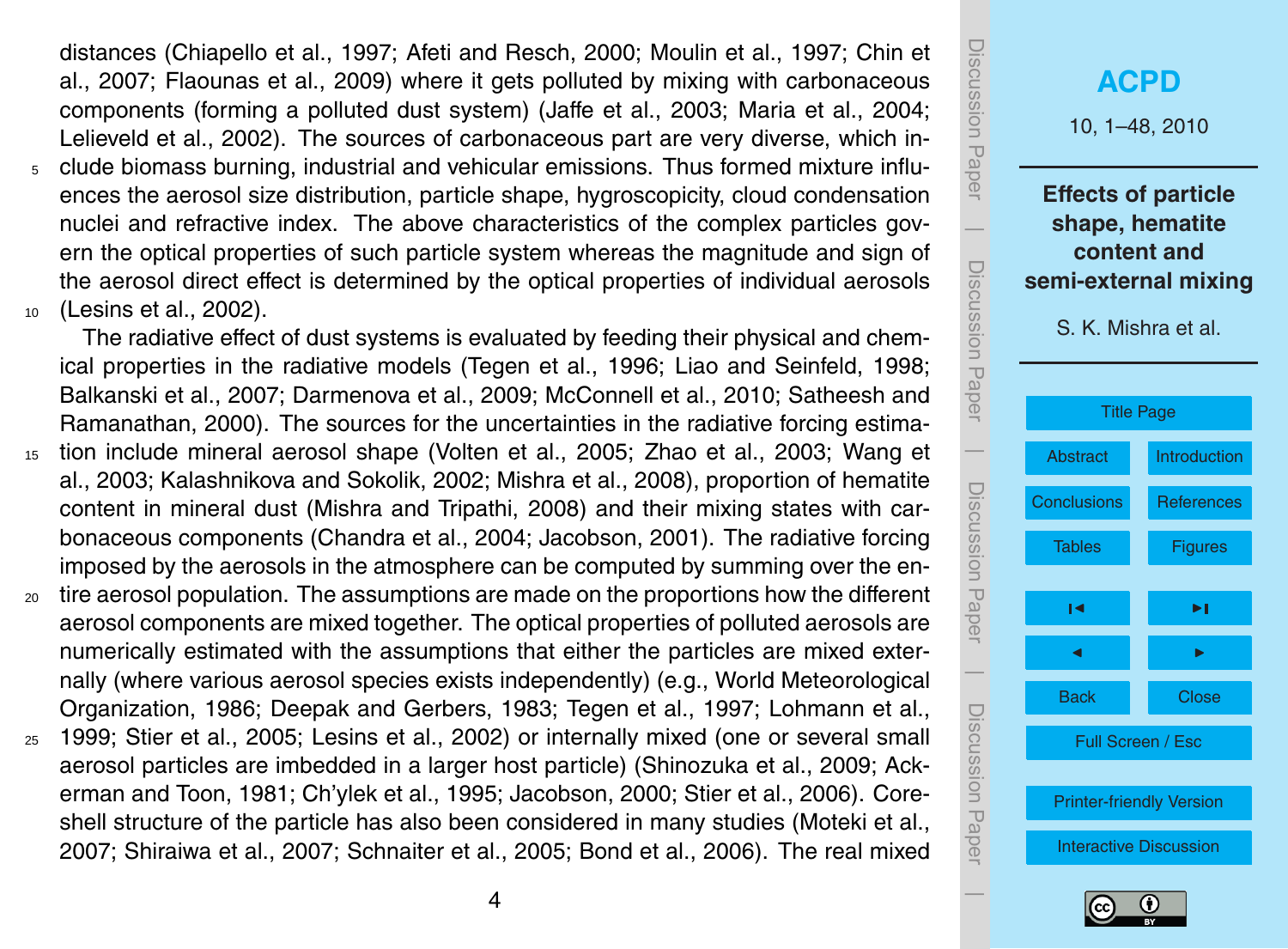state can be expected to lie somewhere in between the external and internal mixing extremes. The semi-external mixing (two or more aerosol particles are in physical contact and form an aggregate) is such a kind of mixing observed with the individual particle morphological analysis with Scanning Electron Microscopy (SEM), Transmission Elec-

- tron Microscopy (TEM), High Resolution Transmission Electron Microscopy (HRTEM) and X-ray analysis (Zongbo et al., 2002; Li et al., 2003; Clark et al., 2004; Alexander et al., 2008; Takhahama et al., 2010). However, the semi-external mixing is rarely modeled (Mishchenko et al., 2004). As the climatic impact can be estimated based on the radiative forcing estimation so better accounting of the existing mixing state in the
- <sup>10</sup> optical model will lead to better forcing estimation and hence the better prediction of climatic impacts using General Circulation Model, GCM. In general, the assumption for mixing in GCM is the external mixing (Tegen et al., 1997; Lohmann et al., 1999; Koch et al., 2006; Adams et al., 2001; Shinozuka et al., 2009; Penner et al., 2002; Pierce et al., 2007) which leads to erroneous predictions. Some GCM models also account for
- <sup>15</sup> internal mixing and core-shell mixing (Menon et al., 2009). Among the carbonaceous components, black carbon (BC), brown carbon (BrC), and the organic carbon (OC) are thought to be major components which mix with the accumulation mode (0.1–1 µm radius) mineral dust during transport over the polluting zone. Among the carbonaceous components, BC is highest absorbing while OC is least and BrC lies in between.
- <sup>20</sup> The black carbon particles warrant special attention because of their complex role in climate (Menon et al., 2002; Koch and Genio, 2010; Hill and Dobbie, 2008; Garrett and Zhao, 2006; Ackerman et al., 2000; Penner et al., 1992), long-range transport (Ramamanthan et al., 2001; Rosen et al., 1981; Subramanian et al., 2010), and large surface area that may facilitate heterogeneous reactions (Chughtai et al., 2002). Black
- <sup>25</sup> carbon (BC) aerosols are different to that of other atmospheric aerosols in terms of their absorbance, heating the air, and contributing to global warming (Hansen et al., 2000; Jacobson, 2001; Menon et al., 2002). Generally the BC aerosols are generated in the atmosphere due to incomplete combustion of fuel oil, coal, and biomass (Ramanathan and Carmichael, 2008; Zhang et al., 2009; Andreae and Merlet, 2001;



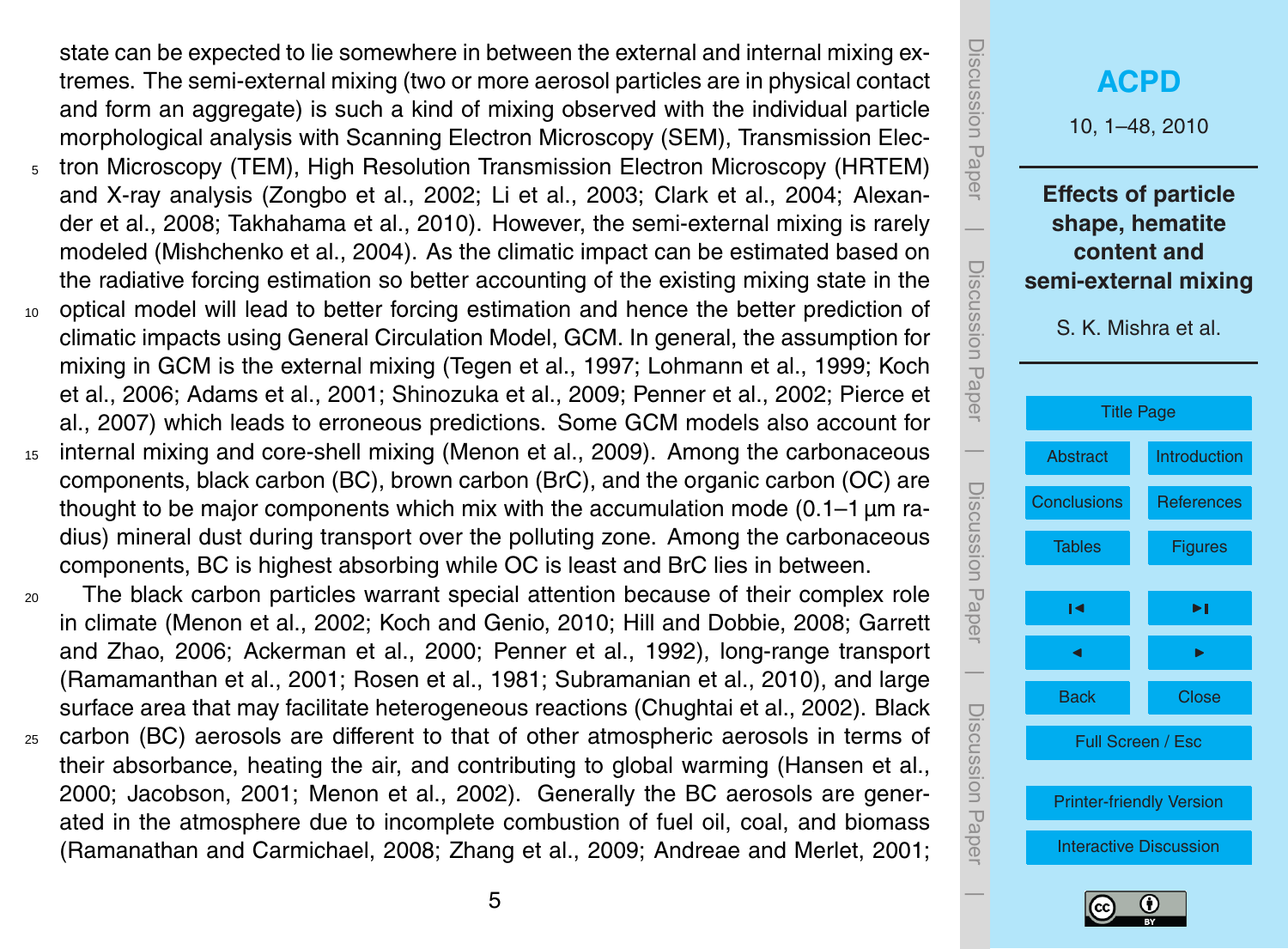Griffin and Goldberg, 1979). The BC particles are generally very hydrophobic but it is converted as hydrophilic because of physical and/or chemical changes occurring during atmospheric aging process (Weingartner et al., 1997; Bauer et al., 2010). The BC aerosols have been well studied in terms of their lifetime, concentration, sources <sup>5</sup> and optical properties on a fixed wavelength (Ogren and Charlson, 1983; Hildemann

- et al., 1994; Pratsinis, 1994; Hansen et al., 1993; Köhler et al., 2001; Streets et al., 2001). The optical properties of mineral dust externally and internally mixed with BC have been modeled by many scientists (Fuller et al., 1999; Bond and Bergstrom, 2006; Lesins et al., 2002; Jacobson, 2000). Bond et al. (2006) estimated the optical proper-
- <sup>10</sup> ties of set of combinations of core-shell structure covering the whole range of possible scenarios. In their study, they considered the core to be made of light absorbing carbon while the shell to be of weakly absorbing material. However, detailed research on the optical properties of the mixture of BC with mineral dust (semi-externally mixed) is rarely available. The modeling of optical properties of such externally mixed polluted <sup>15</sup> dust system is very important as has been discussed earlier.

The particles were found to form a semi-external mixtures while the formation of internal mixtures can not be ignored. Liu and Mishchenko (2007) demonstrated the effects of aggregation, fractal morphology, and refractive index on the optical properties of soot aerosols. When the different aerosols form an aggregate (semi-external <sup>20</sup> mixtures) they lie in the near field zone of each other and their scattering and radiative properties can differ from those of composition-equivalent external mixtures. The differences may be too strong that it may influence the results of remote sensing studies of tropospheric aerosols and their radiative forcing estimations (Sato et al., 2003 and references therein) so to reduce the differences, the mineral dust shapes, varia- $_{\rm z5}$  tion of hematite content (Fe<sub>2</sub>O<sub>3</sub>) and the mixing state with all possible carbonaceous components should be accounted together with mineral dust nonsphericity.

To date, there is no rigorous and comprehensive polluted dust optical model available, which deals with the semi-external mixing of mineral dust with all kind of carbonaceous components together with particle nonsphericity and hematite variation (0–8%).



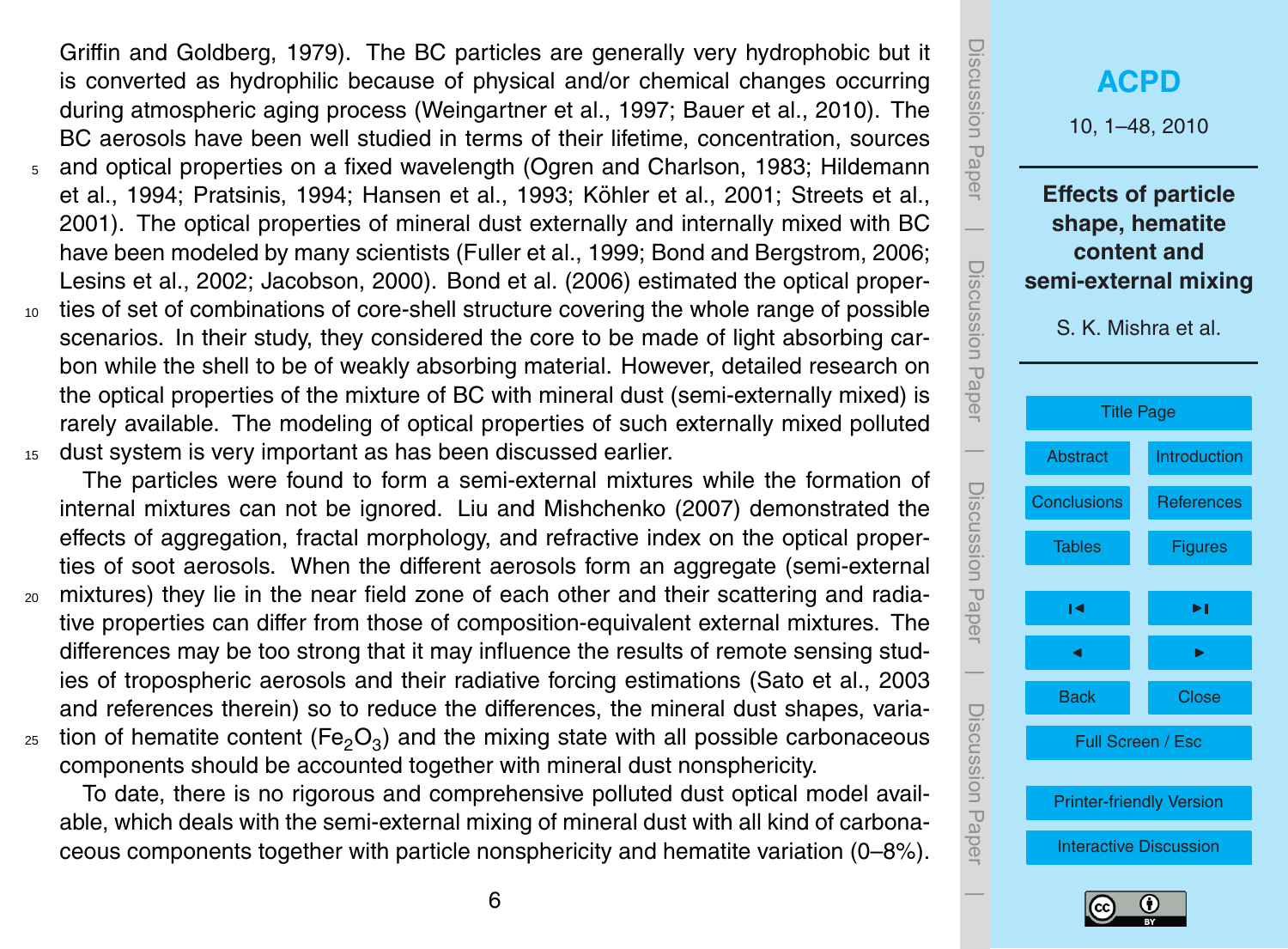In this paper, we consider the pure mineral dust composed of non-metallic components (such as Quartz, Feldspar, Mica and Calcite) and metalic component like hematite (Fe<sub>2</sub>O<sub>3</sub>). The deserts are the major sources for the mineral dust and the hematite contribution from these desert dusts found to vary largely (Koven and Fung, <sup>5</sup> 2006). Based on this hematite variation, in this study, the hematite fraction in pure mineral dust has been constrained between 0–8%. The mineralogical composition of pure mineral dust has been considered from the study by Mishra and Tripathi (2008). The morphological and mineralogical characterization of the polluted dust (Shi et al., 2005; Maria et al., 2004; Zongbo et al., 2002; Li et al., 2003; Clark et al., 2004; Alexander <sup>10</sup> et al., 2008; Takhahama et al., 2010) led to consider the three sphere, two sphere and two spheroid model shapes for polluted dust particle system. The pollution gives rise to various light absorbing components like black carbon, brown carbon (Alexander et al., 2008; Andreae and Gelencser, 2006; Yang et al., 2009; Chakrabarty et al., 2010;

Moosmüller et al., 2009) and organic carbon comprising of HUmic-Like Substances <sup>15</sup> (HULIS) (Dinar et al., 2008) in the atmosphere. All the above discussed model shapes have been considered for the mineral dust getting polluted with (1) black carbon (2) organic carbon (especially HULIS) and (3) Brown carbon by making Semi-external mixture with pure mineral dust for the hematite range considered in the study. The optical properties like Single Scattering Albedo, SSA, Assymetry parameter, *g* and the extinc- $20$  tion efficiency,  $Q_{\text{ext}}$  of above model shapes for the polluted dust have been computed using Discrete Dipole Approximation, DDA code (Draine and Flatau, 2004).

#### **2 Methodology**

The optical properties of the mineral dust semi-externally mixed with the carbonaceous components (BC, BrC and OC) have been modeled for varying hematite (0–  $25\,$  8%) and particle nonsphericity. The accumulation mode mineral dust coming from the deserts mixes with the carbonaceous components during long-range transport. The SEM, TEM, HRTEM, and X-ray analysis of various aerosol samples collected from the



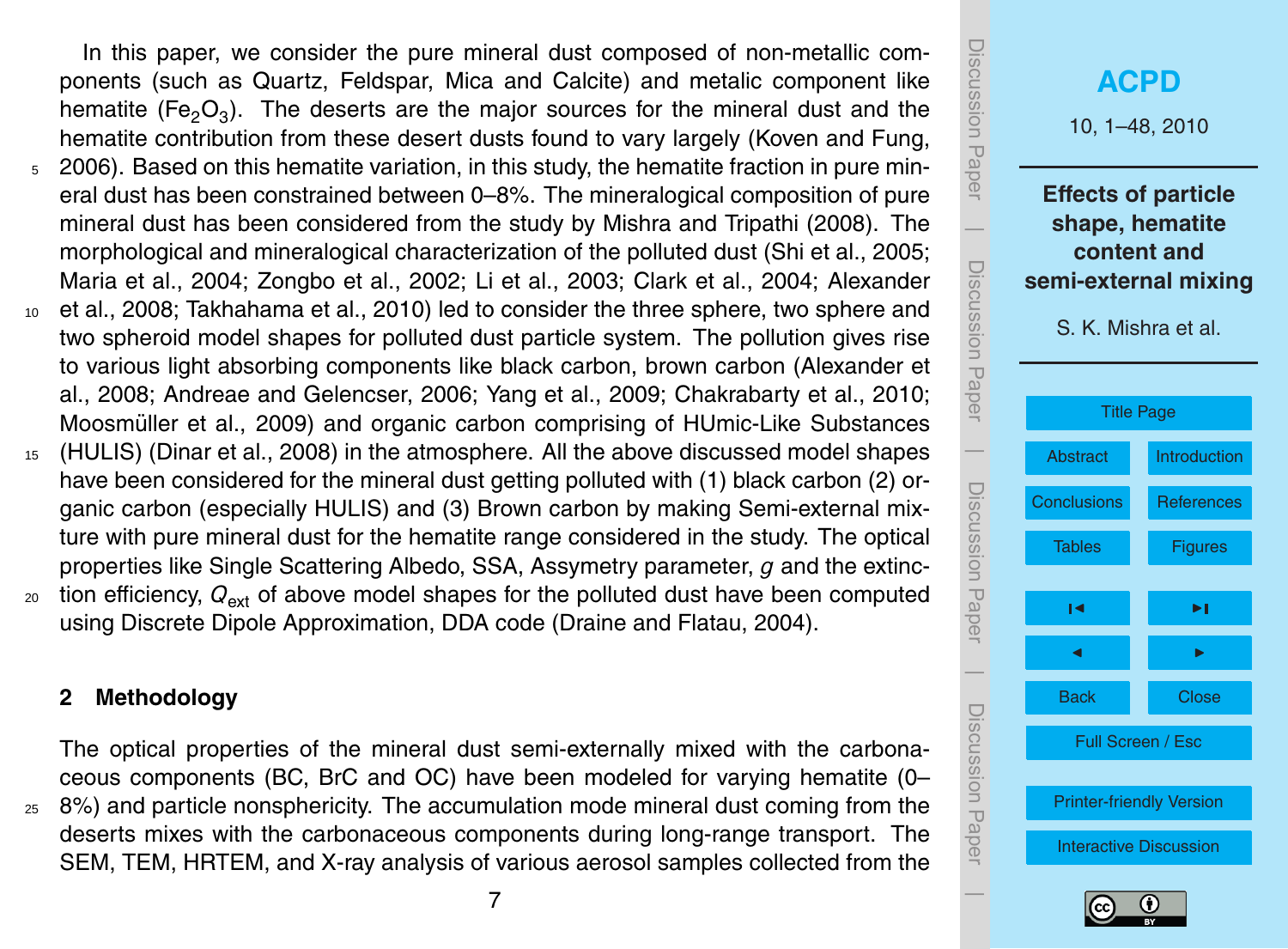atmosphere support the semi-external mixing of the mineral dust with the carbonaceous components (Zongbo et al., 2002; Li et al., 2003; Clark et al., 2004; Alexander et al., 2008; Takhahama et al., 2010). Based on the above analysis, the model shapes for the polluted dust systems have been considered and shown in the Fig. 1. Besides

- <sup>5</sup> the shape, particle size, Aspect Ratio and possibility of existence of considered mixing combinations have been discussed in detail under morphology section (Sect. 3). The consideration of the trace amount of fly ash in some mixing combinations has also been justified in Sect. 3. The optical constants for the components of the polluted dust system have been considered in Sect. 4. The volume equivalent radius, VER of the <sup>10</sup> semi-externally mixed composite dust has been varied from 0.1 to 1.0 µm based on the
- discussion in Sect. 3. The optical properties of the polluted dust particles described in Fig. 1 have been modeled using DDA (Draine and Flatau, 2004).

#### **3 Morphology**

The mineral dust particles are not spherical but are characterized by an uneven shape <sup>15</sup> distribution as a function of size. Particle morphology is characterized by the aspect ratio, AR (Reid et al., 2003), a measure of the sphericity of a particle, which is equal to one for a spherical particle and greater than 1 for elongated particles such as ellipsoids. The mineral dust particles collected in Niger (Nothern Saharan desert) on board the Facility for Airborne Atmospheric Measurements (FAAM) BAe-146 research air-<sup>20</sup> craft, were studied to understand their morphology using a combination of SEM, TEM equipped with an energy dispersive X-ray detection system. The particles have been analyzed using the HISTOLAB program. The AR of about 31 000 sampled particles was studied and found to be practically independent of size for particles of diameter  $0.1-10 \,\mu m$ . The upper limit of the AR was found to be 5, whereas the median was 1.7 <sup>25</sup> (Chou et al., 2008). Kandler et al. (2007) reported the AR to be 1.64 for the Saharan

Mineral Dust at Izana, Tenerife (Spain), however, Reid et al. (2003) showed a higher value of AR of 1.9 for African mineral dust collected over the Caribbean after being



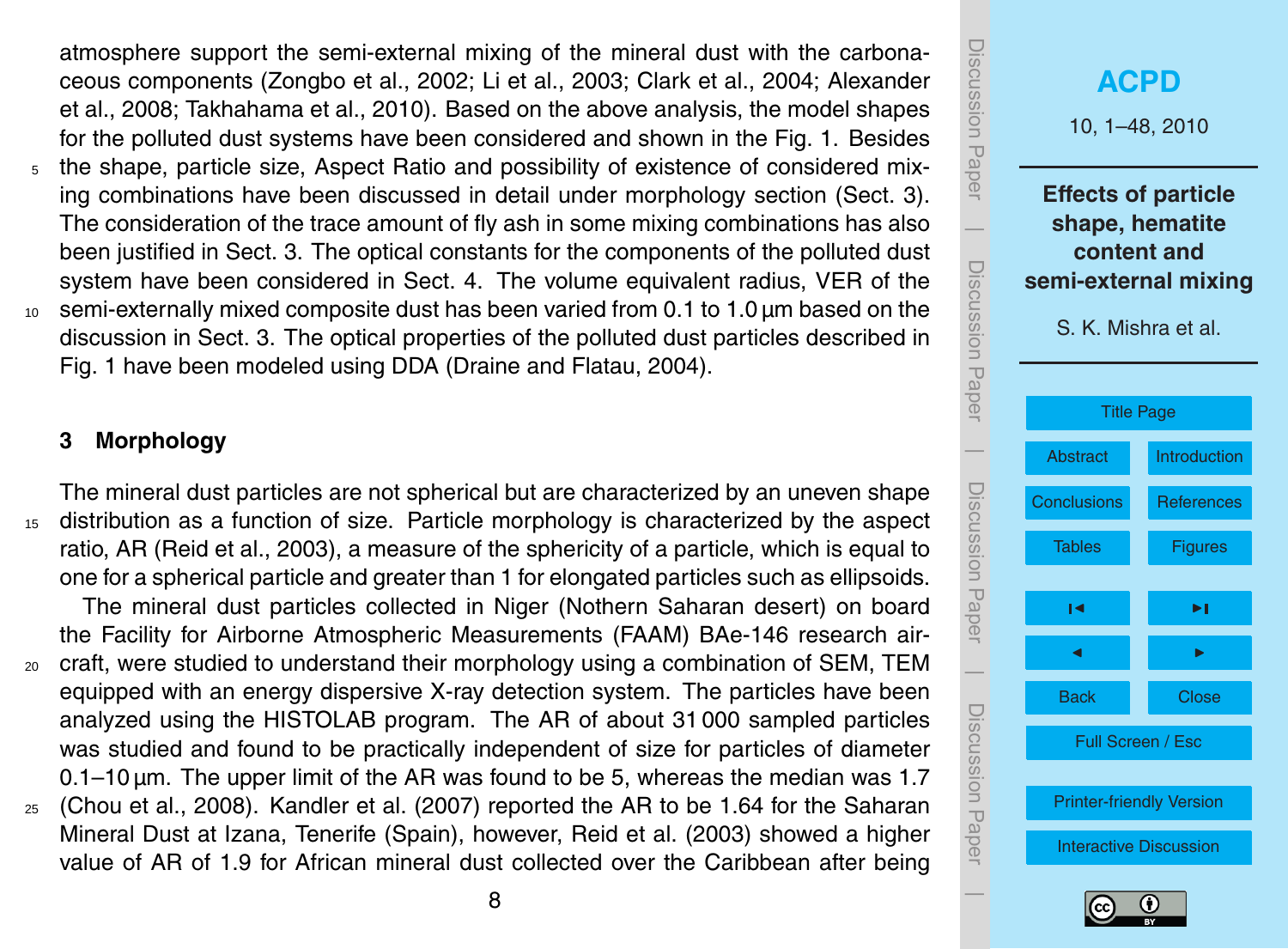transported over the North Atlantic Ocean. Okada et al. (2001) studied shape of atmospheric mineral particles collected in three Chinese arid-regions, and reported the median AR to be 1.4 for mineral particles with radius 0.1–6 µm. Kandler et al. (2009) observed that for the West Saharan dust particles with size *>*0.5 µm, a median as-

- <sup>5</sup> pect ratio of 1.6 is quiet prominent. The latest retrieval results of the column volume distribution based on Aerosol Robotic Network (AERONET) Sun-photometric measurements indicate that nonspherical particles with  $AR \geq 1.5$  dominate in desert dust plumes (Dubovik et al., 2006). The dust morphological study of Asian dust storms by Parungo et al. (1997) also revealed the AR to be 1.5. From the foregoing discussion, it can be <sup>10</sup> said that the most common value of AR is 1.5 for dust collected from global deserts
- with occasional deviation. Therefore this value is used in all the calculations in the present study.

Based on the particle images (Zongbo et al., 2002; Li et al., 2003; Clark et al., 2004; Alexander et al., 2008; Takhahama et al., 2010), the morphology of the polluted dust <sup>15</sup> has been considered as semi-externally mixed. The model shapes to represent such images have been considered as two-sphere, two-spheroid and three-sphere system and has been shown in Fig. 1.

Based on the rigorous analysis of the sampled particle images (discussed earlier), it has been observed that there exist many combinations of sizes of the individual <sub>20</sub> particles which make the cluster whether it may be two-sphere, two-spheroid or three-

- sphere system. So, to simplify the problem and to reduce the computational burden, the model shapes considered in the Fig. 1 comprise the same size individual particle in the considered particle clusters (Two sphere BC-mineral dust system is exception). However, the above assumption that the individual particles in the model particle cluster
- <sup>25</sup> are of same size possess the scientific basis. Mishchenko et al. (2004) showed that if there is a significant difference between the sizes of the individual particles which form a two-sphere system then the effect of the smaller particle on the optical properties of the composite particle will be negligible. In above condition, the bigger sphere governs the optical properties of the two-sphere system. Thus, in above case it was found that



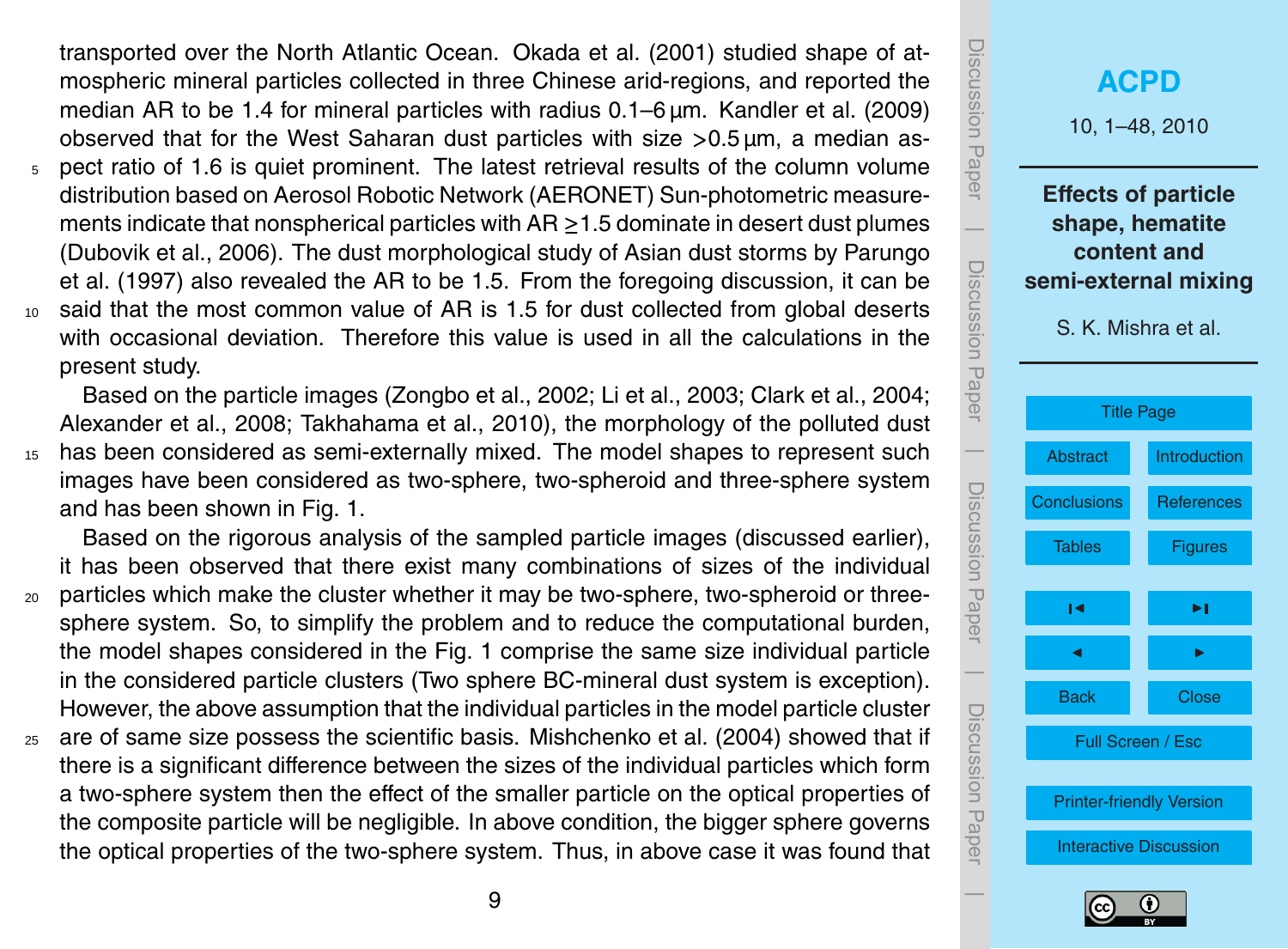there was negligible difference in the optical properties of the composite particle to that of single sphere. So, keeping the above fact in mind, the model shapes have been considered with particles of same size in a cluster. However, the BC-mineral dust two sphere systems have been checked with  $R_{BC}/R_{Dust}$  varying from 0.9 to 1.5 (Fig. 2). <sup>5</sup> The ratio could not be further reduced due to code limitations.

As the mixing has been found to be significant in the accumulation mode, hence the composite polluted particle radius has been constrained from 0.1–1 µm.

The two-spheroid system comprises of two spheroids of same size attached to each other at 30° orientations. The 30° orientation was more frequent observed feature for <sup>10</sup> the semi-externally mixed spheroids. So, the computations have been performed for two-spheroid systems with this orientation. Compared to that of two-sphere systems, the probability of getting two-spheroid system has been found to be low.

The three-sphere system comprises three spheres with same size and attached to each other. Takahama et al. (2010) did the rigorous analysis for the particle shape and

- <sup>15</sup> distribution of chemical compounds within individual particles using the spectroscopic techniques. In their study, they employed Scanning Transmission X-Ray Microscopy with Near-Edge X-Ray Absorption Fine Structure Spectroscopy with image analysis and pattern recognition techniques to characterize the chemical structure of 636 particles collected on six field campaigns in the western hemisphere between 2004 and
- <sup>20</sup> 2008. Most of the particles were found to be chemically heterogeneous. Majority of the particles (106) were traced as dust as host with the organic clumps. The majority of the polluted particles lie in the size range between 0.1 and 1  $\mu$ m.

Based on studies (Takahama et al., 2010; Maria et al., 2004; Moffet et al., 2010), the mineral dust polluted with OC have been considering for different combinations

<sup>25</sup> (spheres with different composition) as 1 OC and 2 dust (OCDD), 2 OC and 1 dust (OCOCD). As the fly-ash is also the major outcome of the combustion processes and the probability of fly-ash to attach the OC-mineral dust cluster can not be ignored so 1 OC + 1 dust + 1 Fly-ash (OCDF) has also been considered as model shape. To the best of our knowledge, there is no literature available till date which could support the



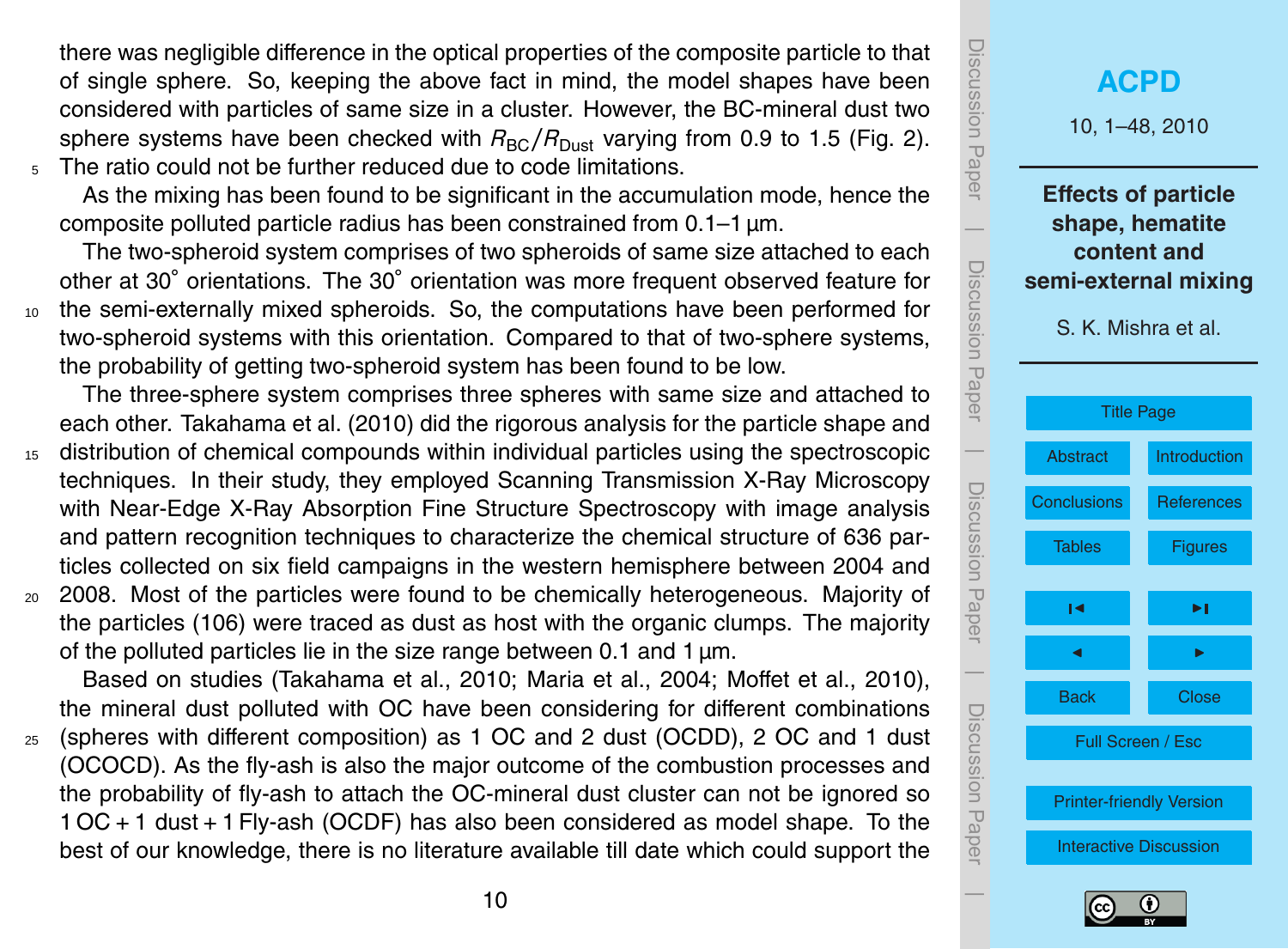existence of 3-OC cluster (OCOCOC) also OC being the weak absorber; the modeled optical properties for the cluster will not make the major change. Because of these reasons the OCOCOC clusters have not been considered for simulation.

- The studies (Alexander et al., 2008; Andreae and Gelencser, 2006; Yang et al., 5 2009; Chakrabarty et al., 2010; Moosmüller et al., 2009) highlighted the existence of brown carbon in the atmosphere in the spherical form and classified the brown carbon as a special class of OC which is highly absorbing at short wavelengths. Likewise OC, the brown carbon is expected to attach with the mineral dust to form various BrCmineral dust systems like 1 BrC and 2 dust (BrCDD), 2 BrC and 1 dust (BrCBrCD).
- <sup>10</sup> The 3-BrC (BrCBrCBrC) system has been modeled to compare with the conjugate BCBCBC system. Because the concept of brown carbon is recently evolved, as our best aknowledge no particle image of brown carbon is available to support the 3-BrC model shape. The model shape with  $1 BFC + 1$  dust  $+ 1 F$ ly-ash (BrCDF) has not been modeled because of unavailability of the particle images to support the model shape.
- <sup>15</sup> Based on electroscopic studies (Zongbo et al., 2002; Liet al., 2003; Clark et al., 2004; Alexander et al., 2008; Moffet et al., 2010) for the mineral dust polluted with BC and fly-ash, various mixing scenarios have been accounted by considering different combinations (spheres with different composition) as 1 BC and 2 dust (BCDD), 2 BC and 1 dust (BCBCD), 1 BC + 1 dust + 1 Fly-ash (BCDF), 3-BC (BCBCBC). The possi-<sup>20</sup> bility of 3-dust cluster (DDD) is not supported through the chemistry involved in the
- cluster formation so this system has been ignored. Hereafter, the above combinations will be addressed in abbreviation as given in respective brackets. As the fly-ash has been reported in trace amount in the SEM images so the same has been accounted for the modeling purpose.
- <sup>25</sup> Thus using above morphological information and the mixing state, the model shapes have been decided (Fig. 1) for the numerical estimation of the polluted dust optics using DDA model.



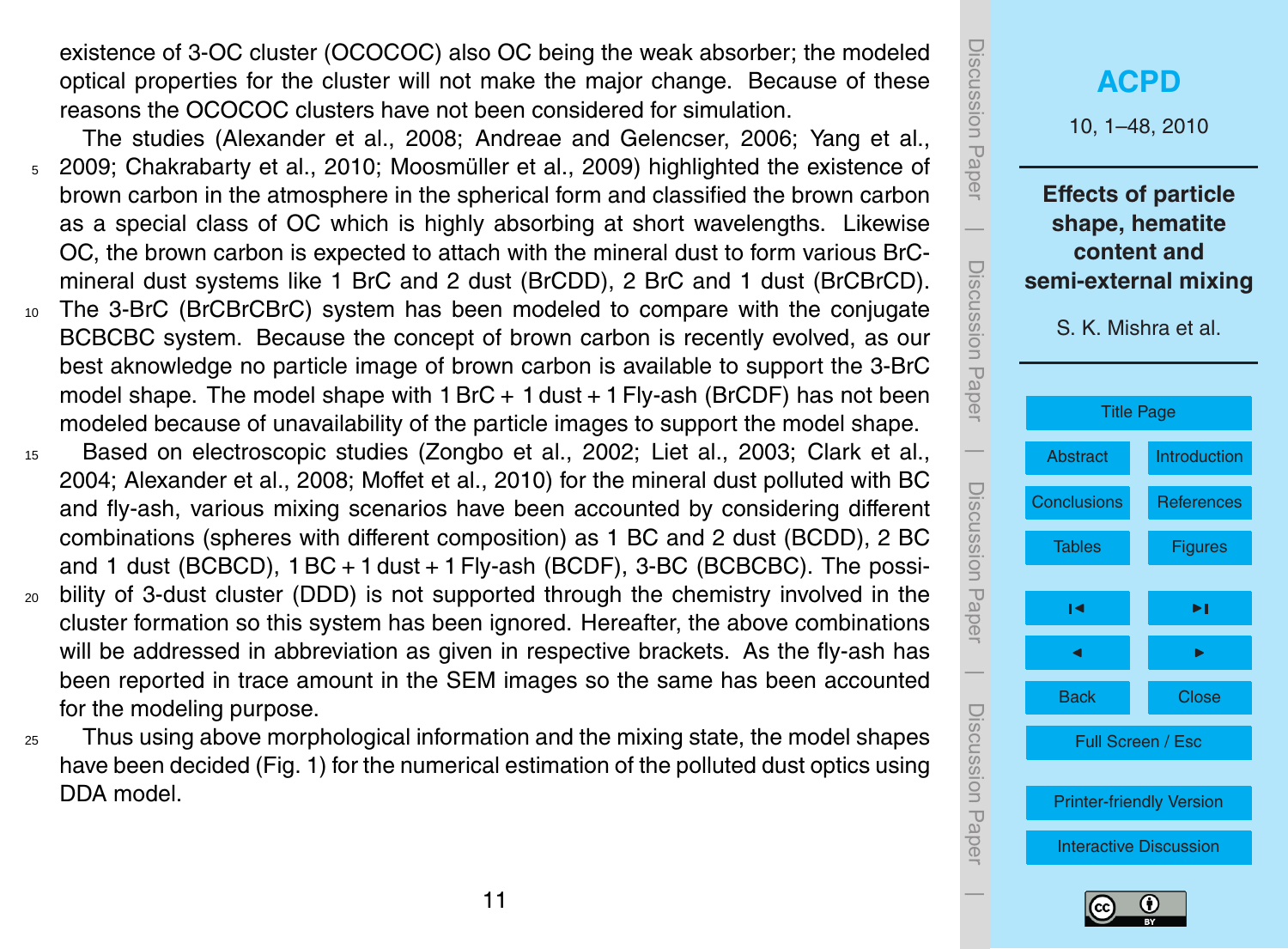## **4 Polluted dust composition**

The polluted dust has been considered to be a semi-external mixture of the pure mineral dust with the carbonaceous components mentioned in Table 2. The optical parameters for the pure mineral dust (composed of Quartz, Feldspar, Mica, Calcite and

- hematite) at 0.550 µm wavelength have been taken from the study by Mishra and Tripathi (2008) where they varied the hematite percentage to check its effect on the optical properties as hematite is the major absorbing component in the pure mineral dust. The hematite fraction in the global dust has been inferred to be 3.75–11.97% (Koven and Fung, 2006) so to check the sensitivity of the hematite content to the dust optical prop-
- <sup>10</sup> erties, the optical parameters for 0–8% hematite variation have been considered from Table 1. The optical parameters from Table 1 have been used for modeling the optics of mineral dust mixed with the carbonaceous components while the optical parameters for the carbonaceous components have been taken from Table 2.

A considerable part (∼10–*>*50%) of the atmospheric OC is found to be water-soluble <sup>15</sup> organic carbon (WSOC) (Agarwal et al., 2010; and reference therein; Facchini et al., 1999; Kanakidou et al., 2000). Further, a major fraction (*>*50%) of WSOC is composed of high molecular weight multifunctional compounds (Seinfeld, 2006) that contain aromatic, phenolic, and acidic functional groups (Graber and Rudich, 2006; Varga et al., 2001) and called as HUmic-LIke Substances (HULIS) because they resemble with Hu-<sup>20</sup> mic Substances (HS) from terrestrial and aquatic sources.

Dinar et al. (2008) measured the refractive indices of the HULIS substance extracted from air pollution particles which were sampled from 18 May 2006 till June 2006 during daytime in an urban location (Weizmann Institute, Rehovot, Israel). The refractive index, (*m* = 1*.*595 + *i*0*.*049) has been measured at 532 nm using a dual-wavelength

25 Cavity Ring Down Aerosol Spectrometer (CRD-AS). The molecular weight  $(M_N)$  and aromaticity of the HULIS extracted from the pollution particles have been found to be 460 and 16% respectively. This HULIS compound has been considered as the representative of aged organic carbon coming from pollution. In present study, for



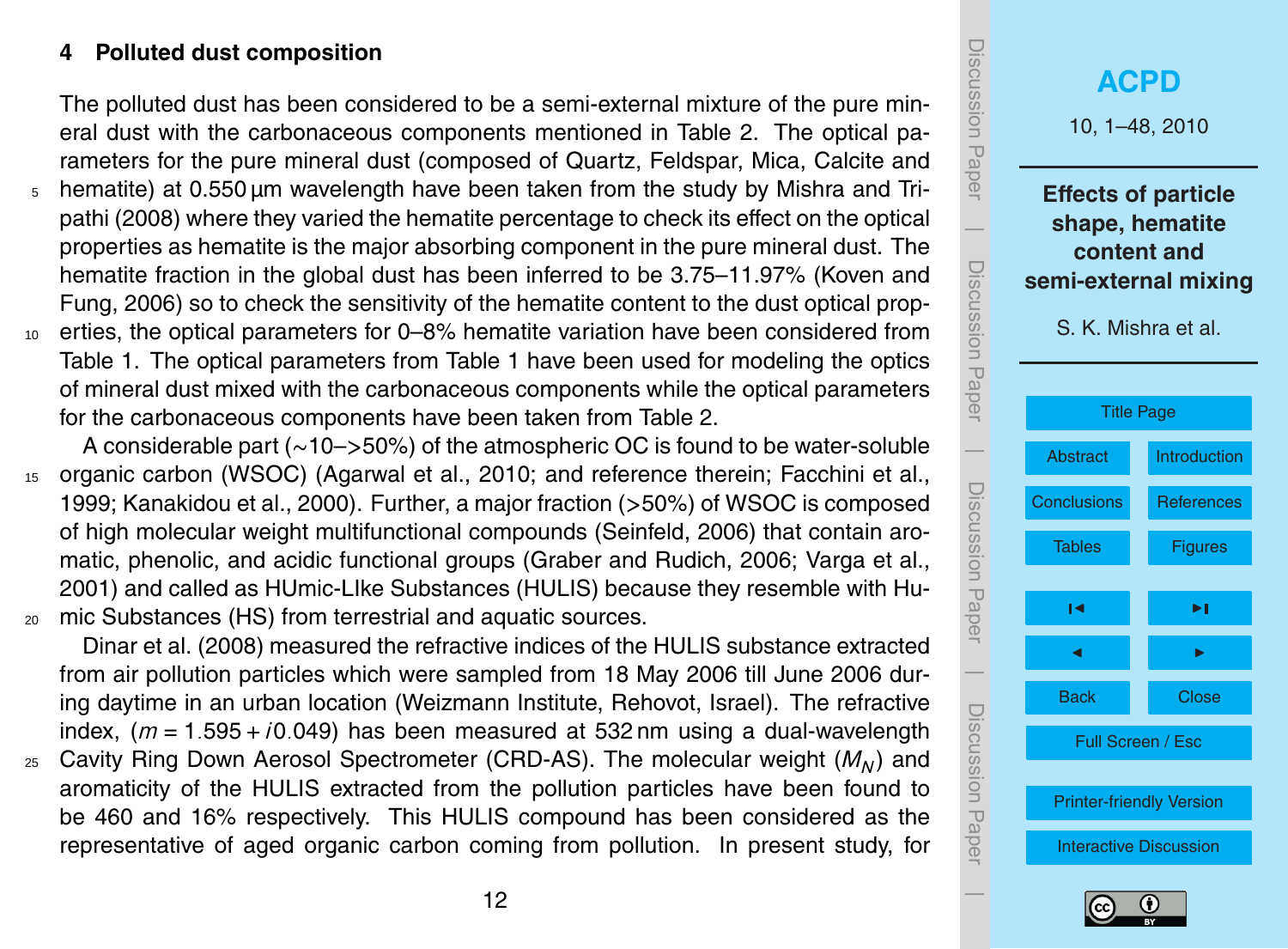modeling the semi-externally mixed OC-mineral dust clusters, the above mentioned HULIS (i.e. the major fraction of organic carbon) has been considered and represented as OC hereafter.

#### **5 Model details**

- <sup>5</sup> The Optical properties such as SSA, asymmetry parameter, *g* and extinction efficiencies,  $Q_{\text{ext}}$  of the polluted dust systems (for the model shapes described in Fig. 1) with the volume equivalent radius, VER *<*1 µ m have been computed using Discrete Dipole Approximation (DDA) (Draine and Flatau, 2004). The DDA model has been used for computing the light scattering of above mentioned polluted dust (semi-externally mixed)
- <sup>10</sup> accounting for particle nonsphericity. The VER of the non-spherical particle ( $r_{\text{eff}}$ ), refractive index (index of each component in the case of multi components), wavelength (µm), particle shape and the particle shape parameters are the inputs to the DDA code. The shape parameters govern the aspect ratio and extent of the target in *X*, *Y* and *Z* directions whose optical properties are to be modeled. The output of the code is extinc-
- 15 tion, scattering and absorption efficiencies ( $Q_{ext}$ ,  $Q_{sca}$  and  $Q_{abs}$ ),  $g$ , and the scattering matrix elements.

The DDA model contains routines to generate dipole arrays which represent targets of various geometries like spheres, ellipsoids, rectangular solids, cylinders, hexagonal prisms, tetrahedral, two touching ellipsoids, and three touching ellipsoids. The target <sup>20</sup> has been selected based on our model shapes (Fig. 1). The target dimension is specified in the units of interdipole spacing, *d* and the same is fed in the model as the target

shape parameters (SHPAR1, SHPAR2, SHPAR3, ...).

The target geometry is described in a coordinate system attached to the target which is referred as "Target Frame" (TF). *X*, *Y* and *Z* are the coordinates in the Target

<sup>25</sup> Frame. For simulating the optical properties of two-sphere and two-spheroid polluted dust systems, the target geometry considered in the DDA model is TWOSPH. This geometry is applicable to two touching homogeneous, isotropic spheroids, with distinct



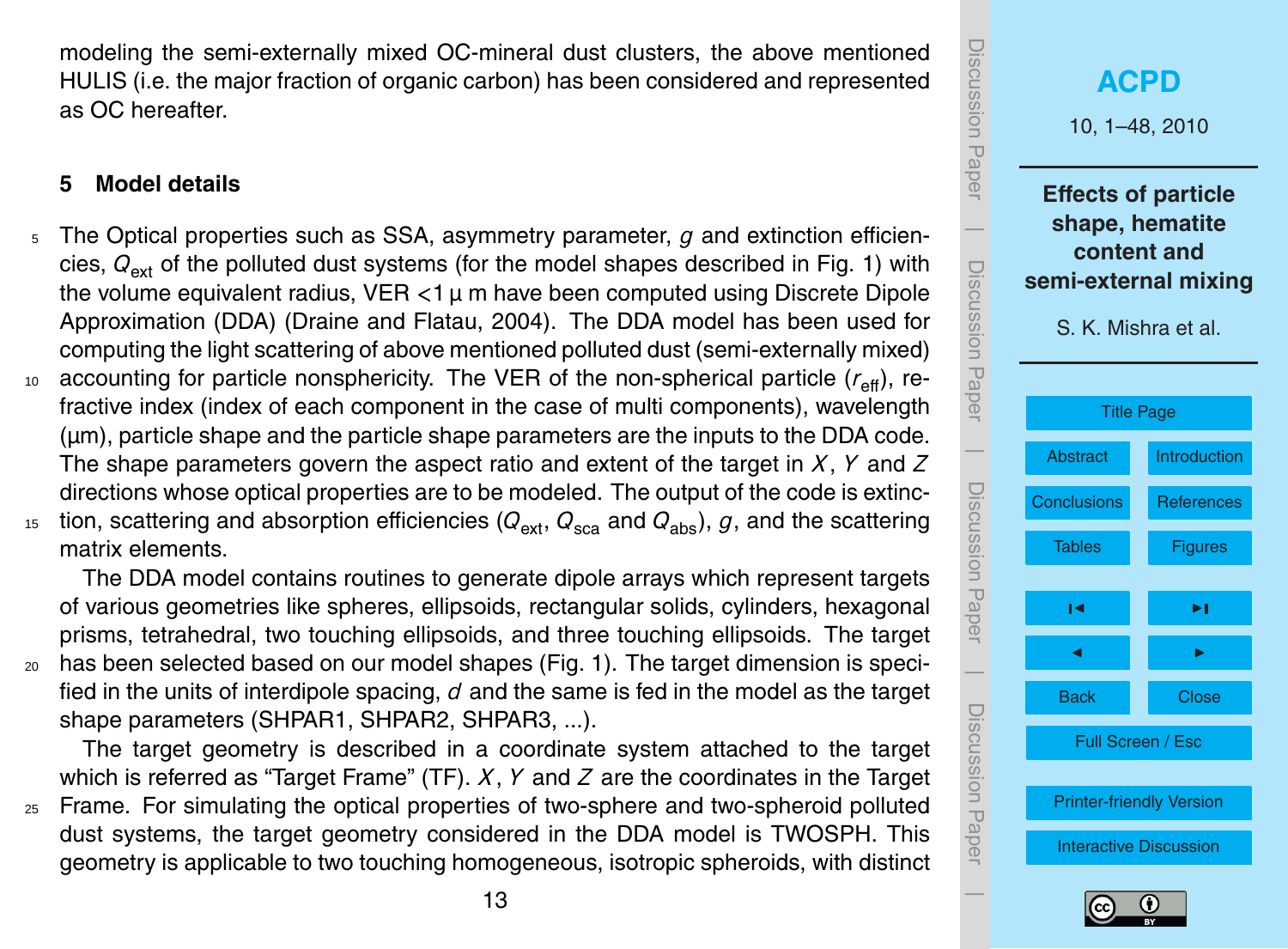compositions. Setting all the dimension same in the geometry helps to generate two sphere particle systems. The parameter, NCOMP shows the number of components in the composite polluted particle. For the above mentioned two sphere and two spheroid dust systems, NCOMP  $= 2$ . The optical constant for each spheroid is fed in the model.

<sup>5</sup> The BC-mineral dust composite two-sphere system has been modeled for a range of  $R_{BC}/R_{dust}$  values (~0.9–1.5) by varying their shape parameters.

For simulating the optical properties of three-sphere polluted dust systems, the target geometry considered in the DDA model is THRELL. This geometry is applicable to three touching homogeneous, isotropic ellipsoids of equal size and orientation, but

- <sup>10</sup> distinct compositions. The setting of the entire dimension same for each spheroid in the geometry, helps to generate three sphere particle systems. The parameter, NCOMP shows the number of components in the composite polluted particle. For the three sphere particle system,  $NCOMP = 3$ . The optical constant for each spheroid is fed in the model.
- <sup>15</sup> **6 Results and discussion**
	- **6.1 The optical properties of two-particle system**

# **6.1.1 Two-sphere BC-mineral dust system (varying BC and dust particle size in the cluster)**

The optical properties of the two-sphere BC-mineral dust system have been modeled <sup>20</sup> for varying sizes of BC and mineral dust. The morphology of such system (Fig. 2) has already been discussed in Sect. 3.

Figure 3 shows the SSA of the two-sphere BC-mineral dust system for varying effective radius and with hematite variation from 0–8%. The SSA of two sphere BC-dust system has been modeled for decreasing  $R_{BC}/R_{dust}$  (from 1.5 to 0.9) with increas- $25$  ing effective radius (from 0.1 to 0.8  $\mu$ m) of the composite particle (Fig. 2). The ratio,  $R_{BC}/R_{dust}$  = 1 is for 0.64 µm effective radius of the system.



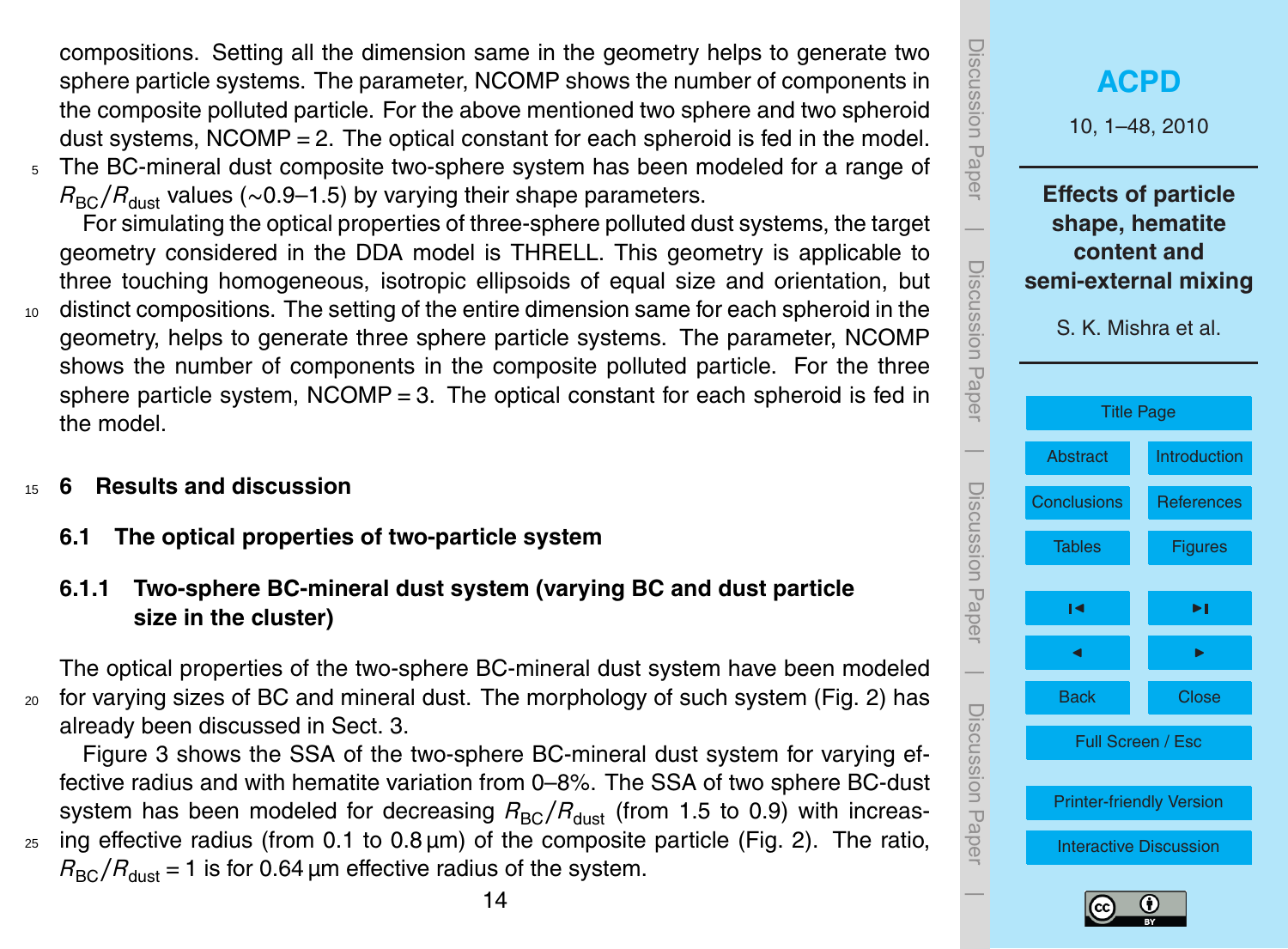Figure 3 depicts that the two sphere clusters of effective size less than 0.4 µm are nearly independent of hematite content where  $R_{BC}/R_{dust}$  tends to 1.5 with decreasing size. SSA was found to increase with increasing size in this domain. As the  $R_{BC}/R_{dust}$ decreases with increasing size (i.e. with increase of dust sphere size compared to black <sup>5</sup> carbon sphere in the composite 2-sphere cluster), hematite starts playing role compared to that of black carbon. The sensitivity of hematite content to SSA is significant when both of the spheres (i.e. mineral dust and BC) in the 2-sphere system, are nearly of same size (Fig. 1). For 2-sphere clusters with effective size greater than  $0.4 \mu m$ , the SSA reduces with increasing hematite. In general, SSA was found to increase with <sup>10</sup> size with a maximum in size window 0.5 to 0.6 µm for each hematite content however the maxima is somewhat skewed towards higher sizes for low hematite content.

Figure 4 shows the variation of asymmetry parameter, *g* for varying effective size of the particle with hematite varying from 0–8%. Like SSA, *g* has also been found to be independent of hematite content for a given size up to effective size less than

- <sup>15</sup> 0.4 µm. *g* increases with size with a first maximum at 0.48 µm effective size beyond that it reduces and attains a second maximum at 0.8 µm size for 8% hematite content. The second maximum is the general feature of particle optics where *g* increases with size while the first maxima is due to optimized condition of particle effective size and particle absorbance. For the 2-sphere cluster of 0.48 µm size, the black carbon sphere
- <sup>20</sup> is bigger than that of dust sphere and that leads to higher absorbance of the cluster. As the hematite content decreases, the second maximum starts diminishing. For the cluster size greater than  $0.7 \mu m$ , the  $q$  was found to increase with increasing hematite content whereas in the size window from 0.4 to 0.7 µm, the variation of *g* with hematite content is not significant.
- $_{25}$  Figure 5 shows the variation of extinction efficiency,  $Q_{\text{ext}}$  for varying effective size of the particle with hematite varying from  $0-8\%$ . The  $Q_{\text{ext}}$  increases with size for each hematite content and attains a maxima at 0.5  $\mu$ m effective particle size and beyond this size the  $Q_{\text{ext}}$  decreases with size for hematite content less than 4% while vice-versa holds for hematite content  $>4\%$ . The  $Q_{ext}$  is nearly independent of hematite content for



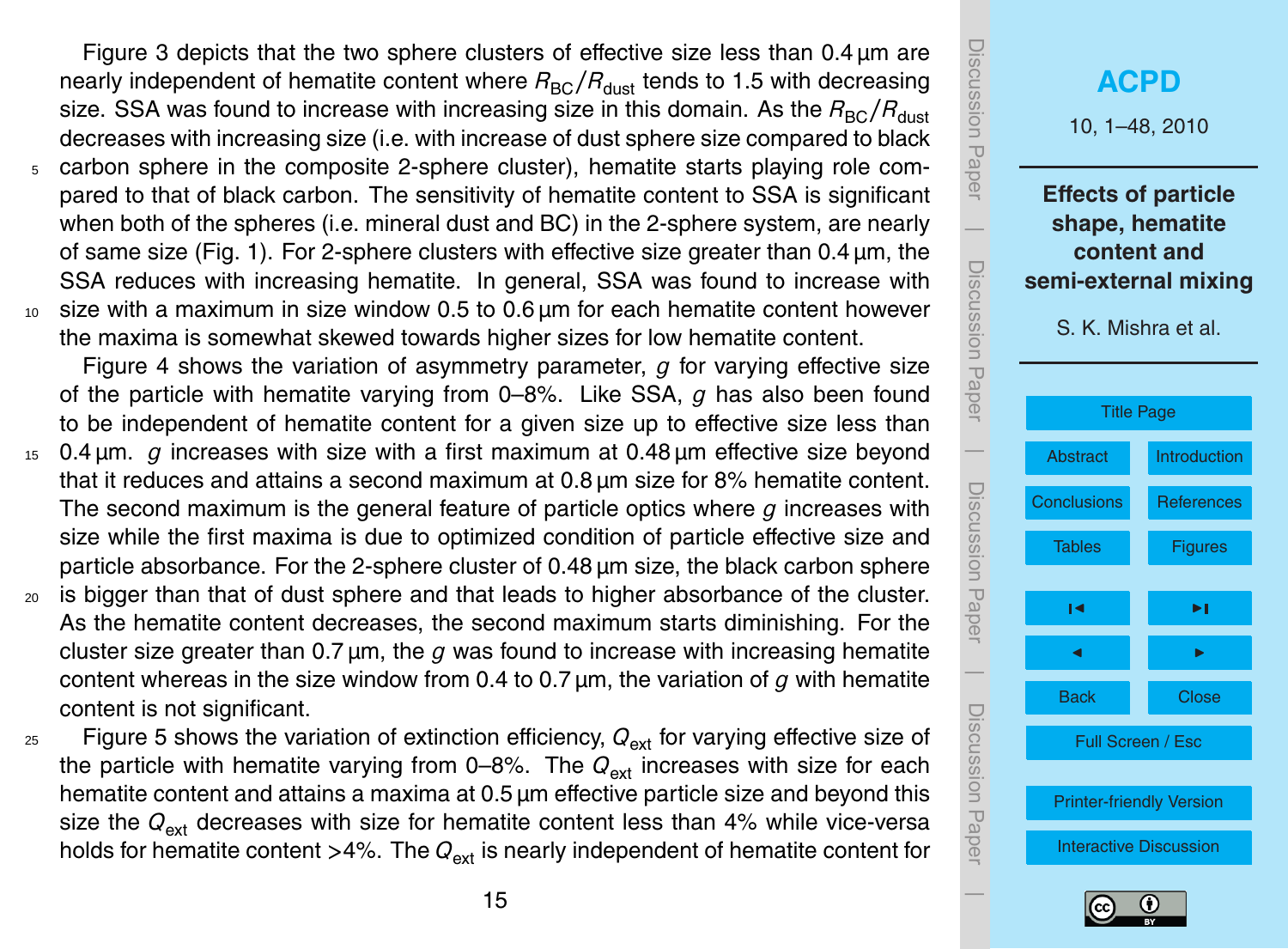the effective cluster size less than 0.22 µm. Beyond this size, the efficiency increases with increasing hematite till  $0.32 \mu m$  size. For the size window  $0.32$  to  $0.6 \mu m$ , the effect of hematite content on  $Q_{\text{ext}}$  is nearly independent except around 0.5  $\mu$ m where it decreases for hematite *>*6%.

 $5$  For 0.6 to 0.72 µm, where the mineral dust sphere and the black carbon sphere in the 2-sphere cluster, are of nearly of same size, the  $Q_{\text{ext}}$  decreases with increasing hematite while the vice-versa holds good for the size window 0.75 to 0.8 µm where the mineral dust sphere is bigger than that of black carbon sphere for the 2-sphere cluster.

# **6.1.2 Two-sphere (OC-dust and BrC-dust) and two spheroid (OC-dust and** <sup>10</sup> **BC-dust) particle systems (for same size of the individual particles in the cluster)**

Figure 6 shows the SSA of the two-sphere and two spheroid clusters comprising of organic carbon, brown carbon, black carbon and mineral dust with hematite content 0 and 8%. The computations have also been done for the hematite percentage 2, <sup>15</sup> 4 and 6 but have not been shown in Fig. 6. The two sphere OC-dust and BrC-dust systems for 0 and 8% hematite have been represented as OCD-0, BrCD-0 and OCD-8, BrCD-8, respectively. The two spheroid OC-dust and BC-dust systems for 0 and 8% hematite have been represented as OCD'-0, BCD'-0 and OCD'-8, BCD'-8, respectively. The 2-spheroid BrC-dust system could not be considered because of unavailability

- <sup>20</sup> of particle images which could support the spheroidal morphology of brown carbon. Here, the particles comprising a cluster have been considered of same size. For the comparison purpose, the optical properties of independent homogeneous spheres (of organic carbon (OC), brown carbon (BrC), black carbon (BC) and pure dust sphere with 4% hematite content, D-4) have also been considered. The comparison will be <sup>25</sup> helpful in determining the effect of particle nonsphericity and semi-external mixing of
- heterogeneous components on the optical properties. Generally, the satellite retrieval algorithms account for the external mixtures of BC and dust homogeneous spheres.



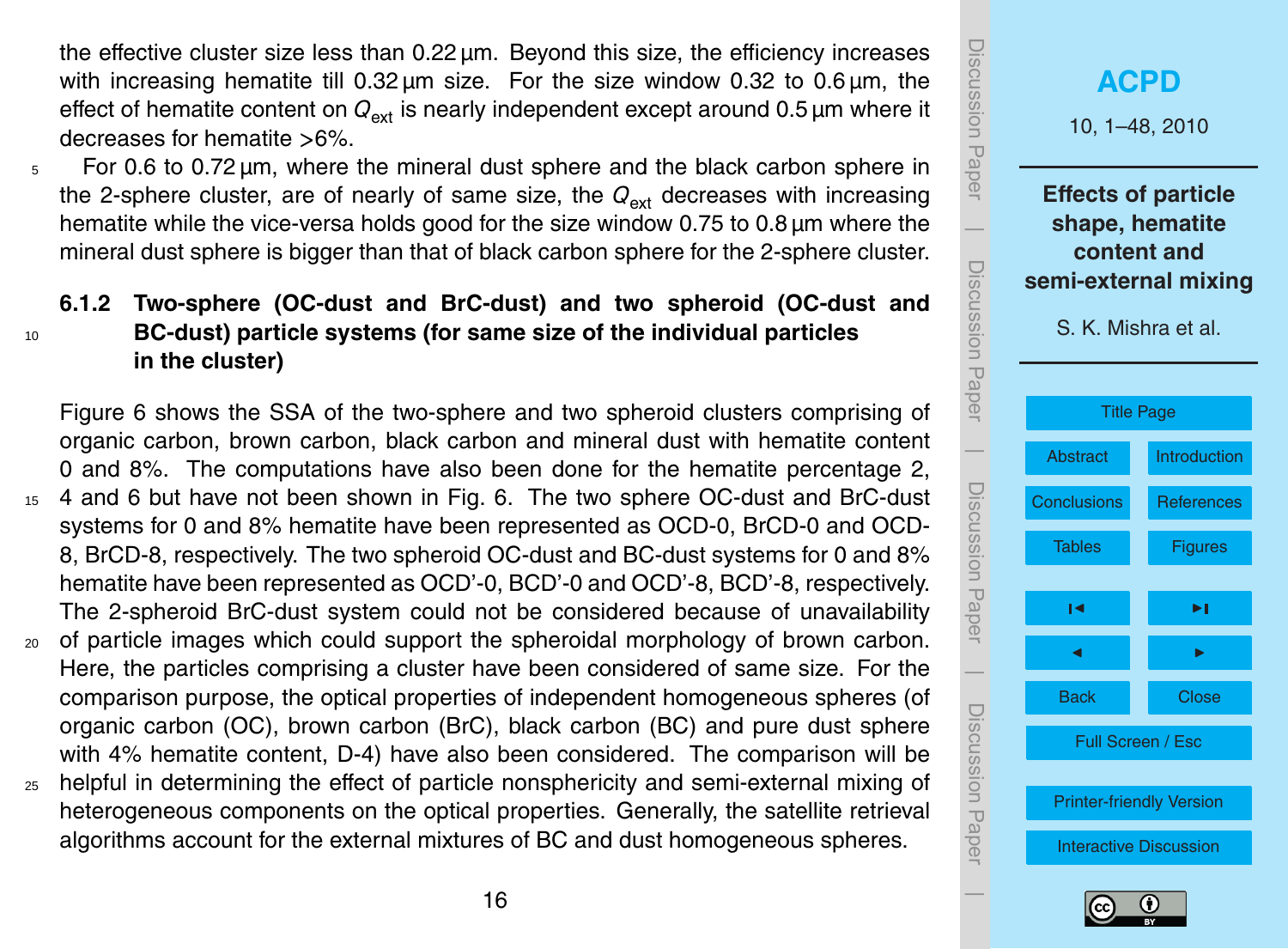The SSA was found to vary depending on hematite content (0 to 8%) for any class of the cluster while different cluster classes showed the variation due to their semiexternally mixed combinations as discussed earlier. For all hematite percentage, the OCD clusters show the higher scattering signature compared to that of BrCD clusters <sup>5</sup> until the effective radius of the cluster reaches to 0.55 µm and also beyond this threshold size OCD clusters show higher scattering to that of BrCD-8 cluster. The sensitivity of SSA to hematite was found to be insignificant for OCD and OCD' systems compared to that of BrCD and BCD' systems for the effective size *<*0.3 µm. The SSA of the pure

- dust sphere with 4% hematite content (D-4) showed the highest scattering signature <sup>10</sup> compared to that of any particle cluster. SSA of all the particle clusters have been found in the range which is constrained by that of pure dust (D-4), pure BC and pure BrC spheres. The BC and BrC spheres show nearly same scattering signature for the effective radius *>*0.4 µm. Among all the clusters, the SSA of the semi-externally mixed BrCD-8 cluster significantly differs to that of independent mineral dust, D-4 (∼30% SSA
- <sup>15</sup> variation) for effective particle radius *>*0.5 µm while the same is true for BCD'-0 system for *<*0.3 µm. The BrCD-0 system shows the SSA pattern which could be generated by averaging the SSA of the D-4 and BrC spheres for *>*0.3 µm effective radius. The OCD'- 0 spheroid system showed the maximum deviation of SSA (i.e. ∼5%) to the OCD-0 sphere system and nearly the same case has been observed for OCD'-8 system rel-
- <sup>20</sup> ative to that of OCD-8 . Increase in hematite from 0 to 8% caused maximum SSA deviation of ∼20% for OCD system while the same has been observed to be ∼18% for OCD' system. This shows that the SSA is more sensitive to hematite content compared to that of particle shape. BC and BrC spheres show nearly size independent SSA which does not hold good for OC spheres.
- $_{25}$  Figure 7 shows the asymmetry parameter,  $q$  for the OCD, BrCD, OCD' and BCD' systems for the hematite content 0 and 8%. The *g* of OC, BrC, BC and D-4 spheres have also been considered for the reasons discussed earlier. The BrC independent sphere shows the highest asymmetry parameter and tends to the *g* value ∼0.9 with increasing size. The *g* of independent OC and D-4 spheres are more sensitive to the



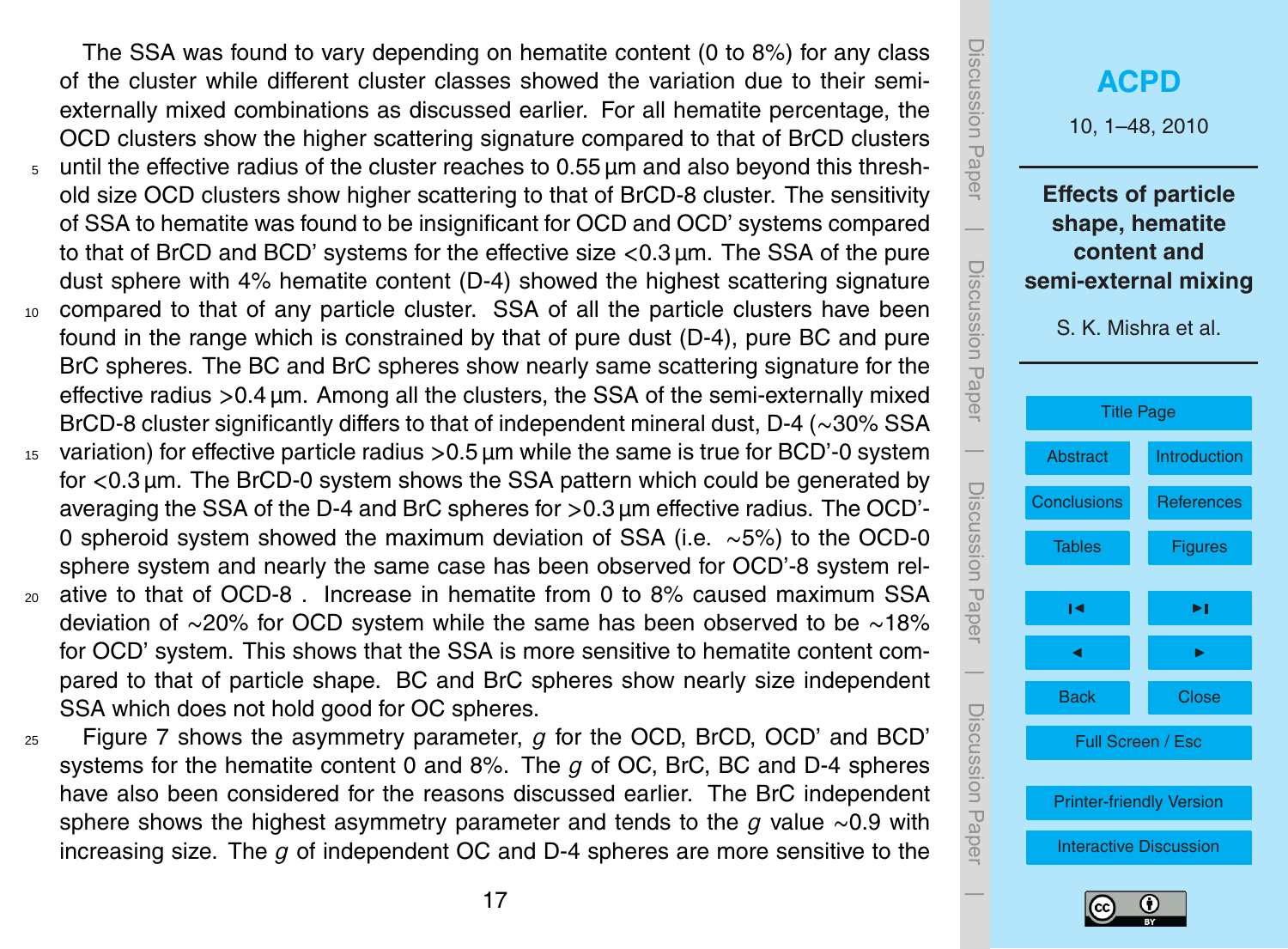particle size compared to that of OCD, BrCD, OCD' and BCD' clusters. In general, the *g* of the all the clusters and independent spheres have been found to be in the range 0.6 to 0.9. For all the

- considered hematite range, the *g* of OC-dust clusters (except OCD'-8) have been <sup>5</sup> found to be higher compared to that of independent OC and D-4 spheres for the effective size *<*0.5 µm. This shows that in the above size regime the *g* value of semiexternally mixed OC-dust clusters will be underestimated if we consider an external mixture of OC and dust in the aerosol optical model. At 0.8 µm effective size, the *g* values of BrCD-0 , BrCD-8 , OCD'0, OCD-0 , OCD-8 , and BCD'-0 systems are over-<sup>10</sup> estimated if we consider an external mixture of OC, BrC, BC and D-4 spheres. At
- 1.0 µm effective size, the *g* values of OCD-8 , BCD'-8, OCD'-8, BrCD-0 , BCD'-0 and OCD'-0 systems are well constrained by the *g* values of independent OC, BrC, BC and D-4 spheres. The OCD'-8 spheroid system showed the maximum deviation in *g* (i.e. ∼11%) to the OCD-8 sphere system while OCD'-0 system showed the maximum
- <sup>15</sup> variation (i.e. 8%) relative to that of OCD-0 . This indicates that compared to SSA, *g* is more sensitive towards the particle shape. Increase in hematite from 0 to 8% caused maximum *g* deviation of ∼14% for OCD system while the same has been observed to be ∼18% for OCD' system.

Figure 8 shows the extinction efficiency,  $Q_{\text{ext}}$  for the systems discussed in Figs. 6 and 20 7. No regular pattern of  $Q_{\text{ext}}$  with effective size could be observed for the considered 2-sphere and 2-spheroid clusters. For the effective size window  $0.4-0.6 \mu m$ , the extinction efficiency of the semi-externally mixed OCD, BrCD, OCD' and BCD' clusters have been estimated to be greater than that of OC, BrC, BC and D-4 independent spheres.

# **6.2 The optical properties of three-particle system**

 $25$  The optical properties of the 3-sphere particle system comprising of black carbon (BC), organic carbon (OC), brown carbon (BrC), fly-ash (F) and dust (D) with hematite content 0–8% have been modeled. The three spherical particles forming a cluster have been considered of same size in this study.



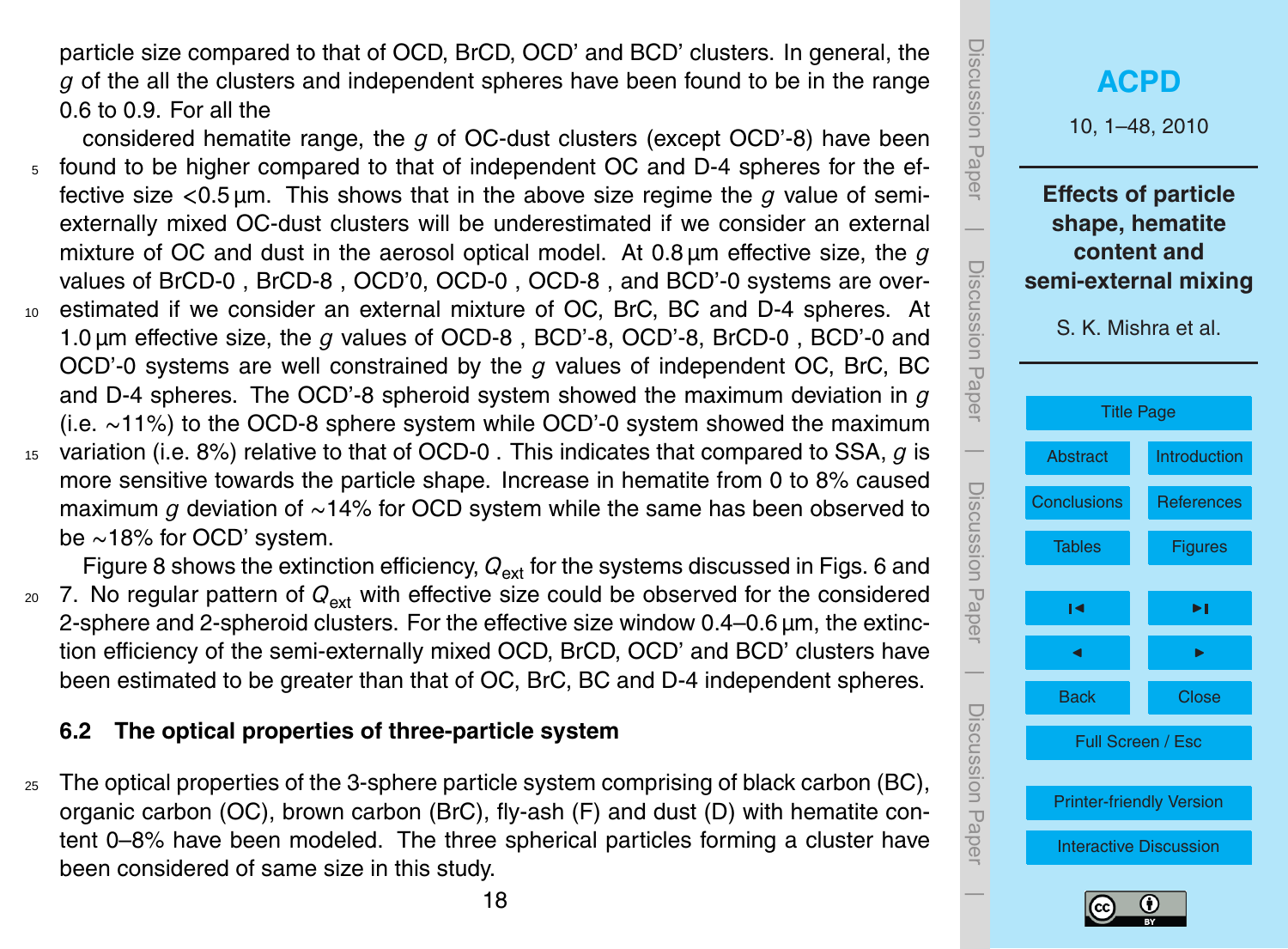Figure 9 shows the SSA of the 3-sphere clusters comprising of organic carbon, brown carbon, black carbon, fly-ash and dust with hematite content 0 and 8%. The organic carbon, dust and fly-ash clusters have been represented as OCDF-0 and OCDF-8 followed by hematite content. One OC sphere and two dust spheres in a cluster <sup>5</sup> have been represented as OCDD-0 and OCDD-8 while two OC spheres and one dust sphere in a cluster have been represented as OCOCD-0 and OCOCD-8. One brown carbon and two dust spheres are denoted as BrCDD-0 and BrCDD-8, two BrC spheres and one dust sphere in a cluster have been represented as BrCBrCD-0 and BrCBrCD-

8. The cluster comprising of 3-sphere BrC is denoted as BrCBrCBrC. The clusters <sup>10</sup> comprising of black carbon, dust and fly-ash have been represented as BCDF-0 and BCDF-8 followed by their hematite content. One BC sphere and two dust spheres in a cluster have been represented as BCDD-0 and BCDD-8 while two BC spheres and one dust sphere in a cluster have been represented as BCBCD-0 and BCBCD-8. The cluster comprising of 3-BC spheres, is denoted as BCBCBC.

<sup>15</sup> To assess the effect of particle nonsphericity and three spheres semi-externally mixed heterogeneous components on the optical properties of above mentioned systems, a comparison has been made with that of OC, BrC, BC and pure dust spheres with 4% hematite content (D-4).

The SSA of above discussed clusters have been found to vary depending on <sup>20</sup> hematite content for every class of the cluster while different cluster classes showed the variation due to their semi-externally mixed combinations as discussed earlier. The OCDF-0 cluster with 0% hematite content shows same scattering signature as that of OCDD-0 cluster with 0% hematite content. The same scattering signature of the above clusters is due to the negligible difference between the refractive indices of fly-ash and

<sup>25</sup> dust with 0% hematite content. For 8% hematite content, the OCDF cluster shows the higher scattering compared to that of OCDD cluster. The replacement of one dust sphere from OCDD cluster with one organic carbon sphere reduces the scattering nature of newly formed OCOCD cluster for the considered hematite contents. The SSA of the OCOCD system has also been found to be reduced with increasing hematite



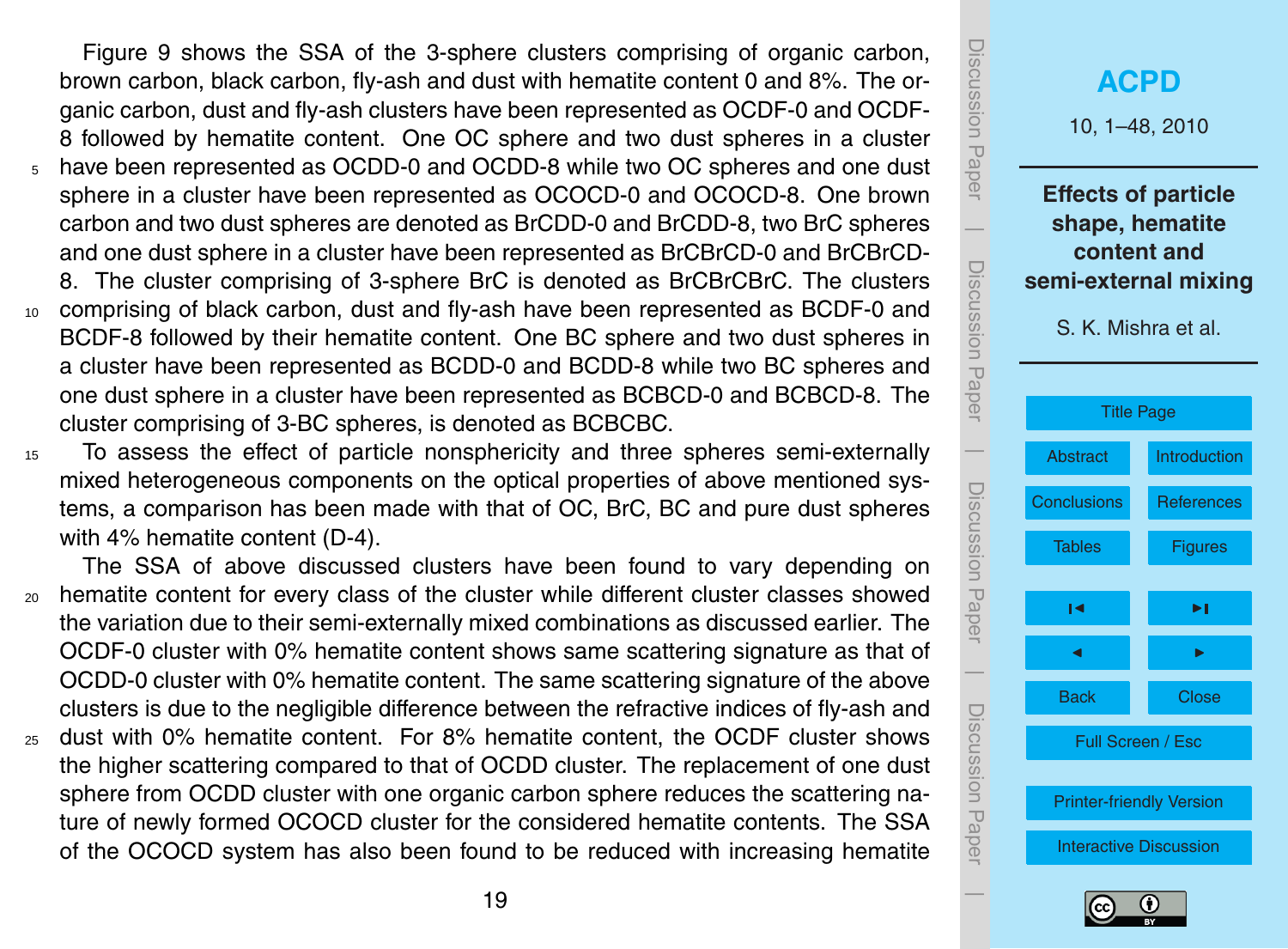content. The sensitivity of SSA to hematite for all the OC-dust clusters has been found to be significant with increasing size. Except for the effective radius 0.43–0.72 µm, the D-4 sphere shows the highest scattering signature compared to that of any particle clusters discussed in Fig. 9. At particle radius ∼0.57 µm, the OCDF clusters (with all <sup>5</sup> hematite percentage) show high SSA compared to that of that of OC and D-4 species which form the cluster.

Among the BrC-dust clusters, the BrCDD clusters show the higher scattering compared to that of BrCBrCD clusters with respective hematite content. The replacement of one dust sphere from BrCDD cluster with one brown carbon sphere reduces the <sup>10</sup> scattering nature of newly formed BrCBrCD cluster for the considered hematite con-

- tents. The sensitivity of SSA to hematite was found to decrease with reducing number of dust spheres in a particle cluster. The SSA of the BrCDD and BrCBrCD systems show reduced SSA with increasing hematite from 0 to 8%. The SSA of the 3-sphere brown carbon cluster (BrCBrCBrC) has been found to vary significantly compared to
- <sup>15</sup> that of independent BrC sphere for the effective cluster radius *<*0.6 µm while beyond this size the difference is negligible. For all the BrC-dust systems, the hematite sensitivity to SSA has been found be significant for effective cluster size *>*0.43 µm. The deviation of BC sphere to that of 3-sphere BC cluster (BCBCBC) has been found to be lesser compared to that of BrC sphere to BrCBrCBrC cluster for the effective clus-
- <sup>20</sup> ter size *<*0.6 µm. The reason for the above may be due to the fact that the effect of particle nonsphericity on the optical properties dominates in case of lesser effective absorbance of the cluster.

Among the BC-dust systems, the BCDF-0 cluster shows same scattering signature as that of BCDD-0. The same scattering signature of the above clusters is due to  $25$  the negligible difference between the refractive indices of fly-ash and dust with 0% hematite content. The BCDF-8 cluster shows the higher scattering compared to that of BCDD-8 cluster. The replacement of one dust sphere from BCDD cluster with one black carbon sphere reduces the scattering nature of newly formed BCBCD cluster for the considered hematite contents. The SSA of the BCBCD system has also been



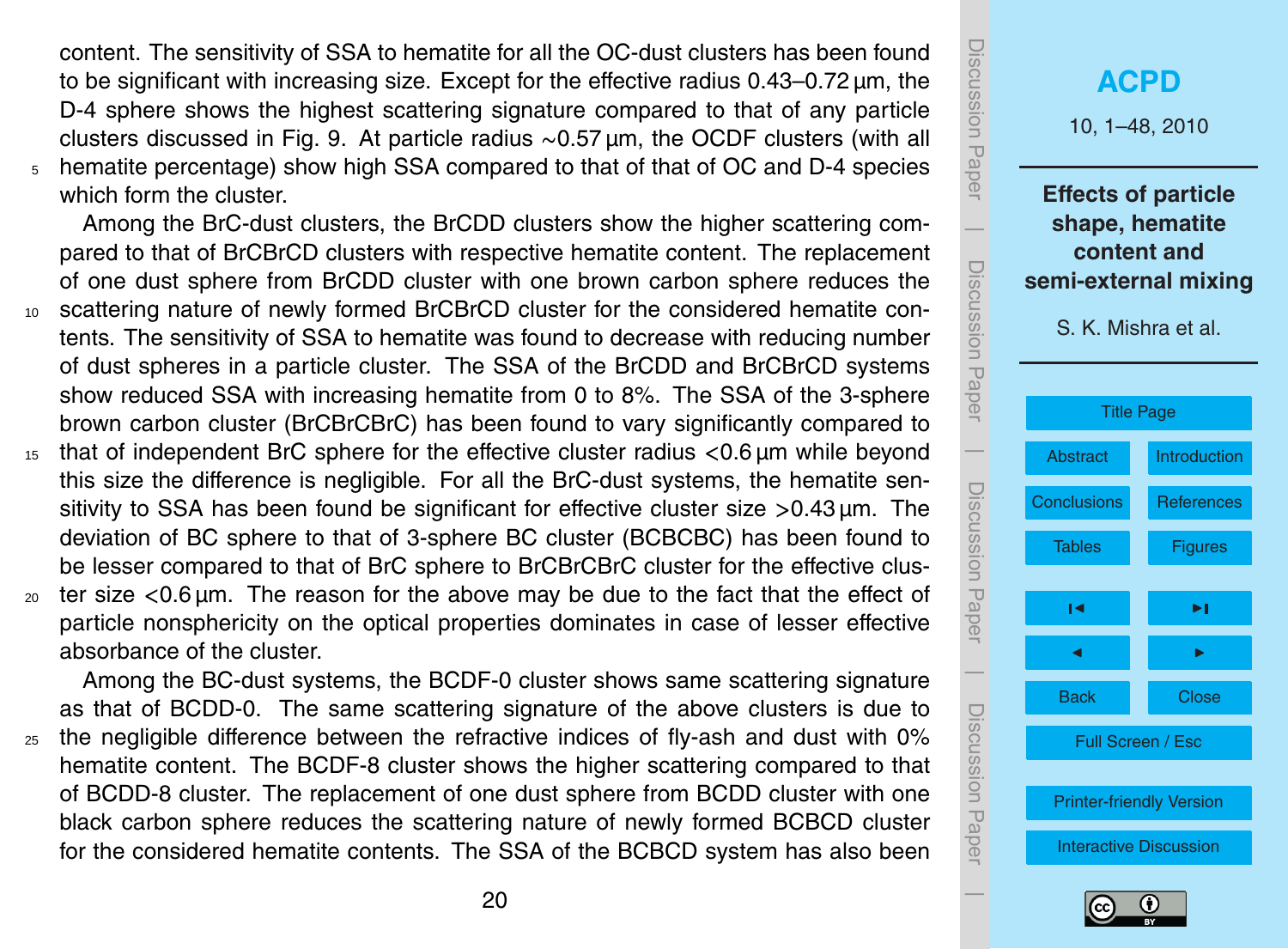found to be reduced with increasing hematite content from 0 to 8.

Till date there are limited experimental observations for the measurement of the asymmetry parameter, *g*. The uncertainty involved in the measurement is significant. So the modeling tools play significant role in the numerical estimation of *g* by account-<sup>5</sup> ing real particle morphology, heterogeneous composition and the mixing states in the optical model.

- Among all the accumulation mode dust-carbonaceous species clusters discussed in Fig. 9, the SSA for the BCDD-0 (or BCDF-0 ) shows the highest deviation ∼68% (relative to BC sphere), for BrCDD-0 cluster ∼83% (relative to BrC sphere) and ∼70% for <sup>10</sup> OCDD-0 (or OCDF-0 ) cluster (relative to OC sphere). The maximum deviations have
- been shown for the respective classes in the accumulation mode. These differences may be due to cluster nonsphericity and the cluster heterogeneity.

Figure 10 shows the asymmetry parameter, *g* for all the particle systems discussed in Fig. 9. The *g* of OC, BrC, BC and D-4 spheres have been modeled for the reasons

- <sup>15</sup> discussed earlier in Fig. 9. The BrCBrCBrC cluster together with BrC sphere show the highest *g* for the accumulation mode polluted dust systems. The BCBCBC cluster together with BC sphere show slightly lesser *g* values. First of all, we consider the *g* of OC-dust systems. For the effective radius *<*0.6 µm, all the semi-externally mixed OCDF clusters show the energy scattered in the forward direction (i.e. *g*) to be greater than
- <sup>20</sup> that of OC and D-4 independent spheres while vice versa holds good for size range 0.73–0.9 µm. Thus neglecting the semi-external mixing and consideration of independent component spheres will lead to underestimation of *g* values for the effective radius *<*0.6 µm and the vice versa for radius range 0.73–0.9 µm. The asymmetry parameters of independent D-4 sphere is most sensitive to the particle size compared to that of 25 OCDF, OCDD and OCOCD semi-externally mixed clusters.

Among the BrC-dust systems, for the effective radius range 0.72–0.9 µm, the semiexternally mixed BrCDD clusters with the cluster constituents like dust and brown carbon show the energy scattered in the forward direction is smaller than that of energy scattered by BrC and D-4 independent spheres. Thus neglecting the semi-external



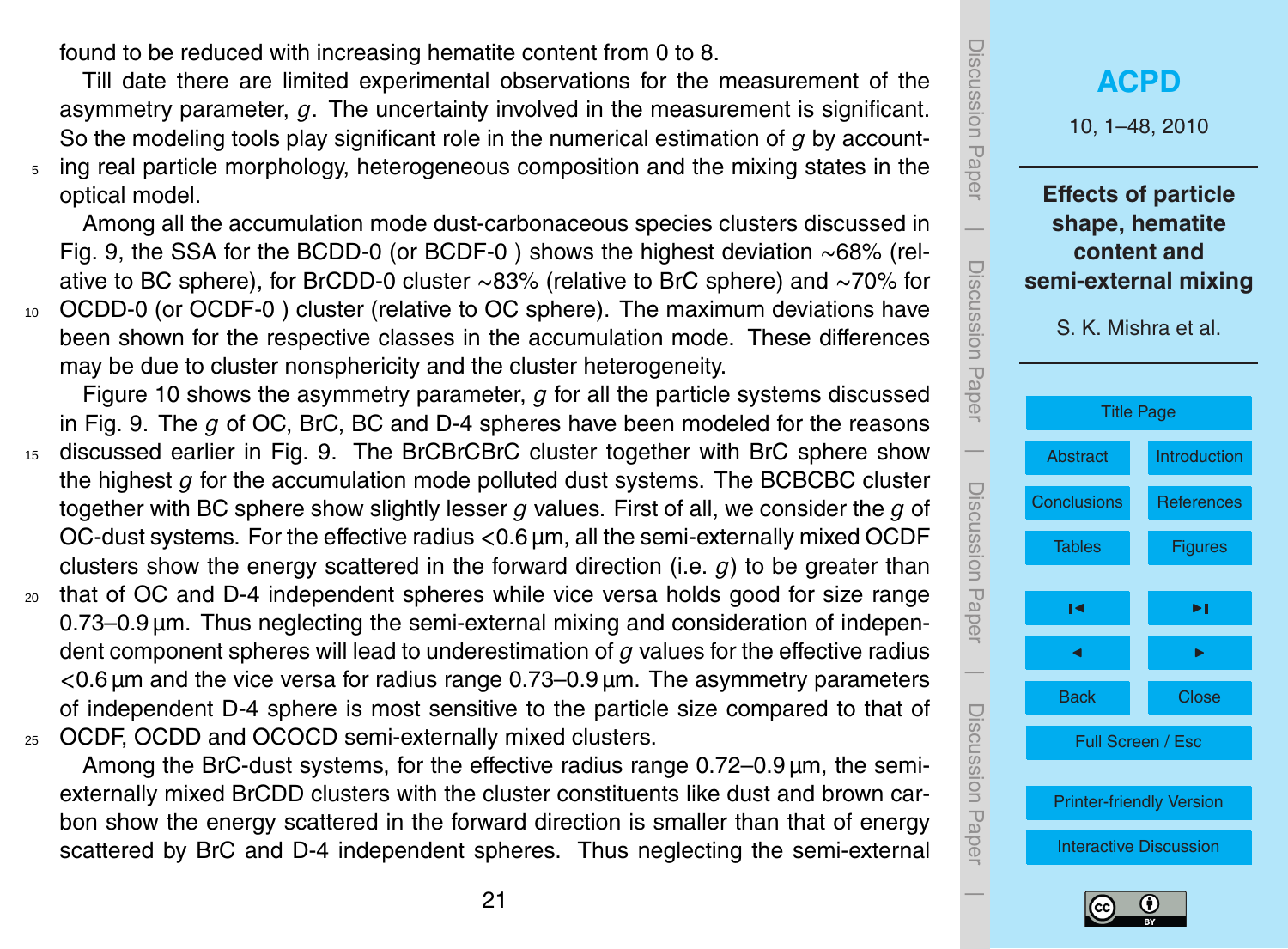<span id="page-21-0"></span>mixing of BrCDD clusters and consideration of independent component spheres will lead to overestimation of *g* values for the effective radius range 0.72–0.9 µm.

In case of BC-dust systems, for the effective radius range  $0.75-0.9 \,\mu m$ , the semiexternally mixed BCDF and BCDD clusters with the cluster constituents like dust, black

<sup>5</sup> carbon and fly-ash show the lesser *g* values than that of BC and D-4 independent spheres. This indicates that, for the effective radius range 0.75–0.9 µm, the *g* values are overestimated if we replace the semi-external mixing state (presented here in form of 3-sphere clusters) by external mixing of BC and D-4 spheres.

Among all the clusters discussed in Fig. 10, the *g* for the BCDD-0 (or BCDF-0 ) <sup>10</sup> shows the highest deviation ∼31% (relative to BC sphere), for BrCDD-0 cluster ∼31% (relative to BrC sphere) and ∼33% for OCDD-0 (or OCDF-0 ) cluster (relative to OC sphere).

Figure 11 shows the extinction efficiency,  $Q_{\text{ext}}$  for the carbonaceous species and dust mixture model clusters for which SSA and *g* have been shown in Figs. 9 and 10 <sup>15</sup> respectively. As has been observed in Sect. 6.1.2 for the two particle systems, no regular pattern of  $Q_{\text{ext}}$  with effective size could be observed for the considered three sphere particle clusters. The  $Q_{\text{ext}}$  of the semi-externally mixed OC-dust, BrC-dust and BC-dust clusters have been estimated to be greater than that of OC and D-4 (for size window  $0.34$ –0.7  $\mu$ m), BrC and D-4 (for the size window  $0.38$ –0.7  $\mu$ m) and BC and D-4  $20$  independent spheres (for the size window 0.4–0.76  $\mu$ m) respectively.

#### **7 Conclusions**

We modeled the optical properties of several cases of semi-external mixing of carbonaceous components and mineral dust. The main findings can be summarized as follows.

 $25$  1. The SSA was found to vary depending on hematite content (0–8%) for any class of the cluster while different cluster classes showed the variation due to their



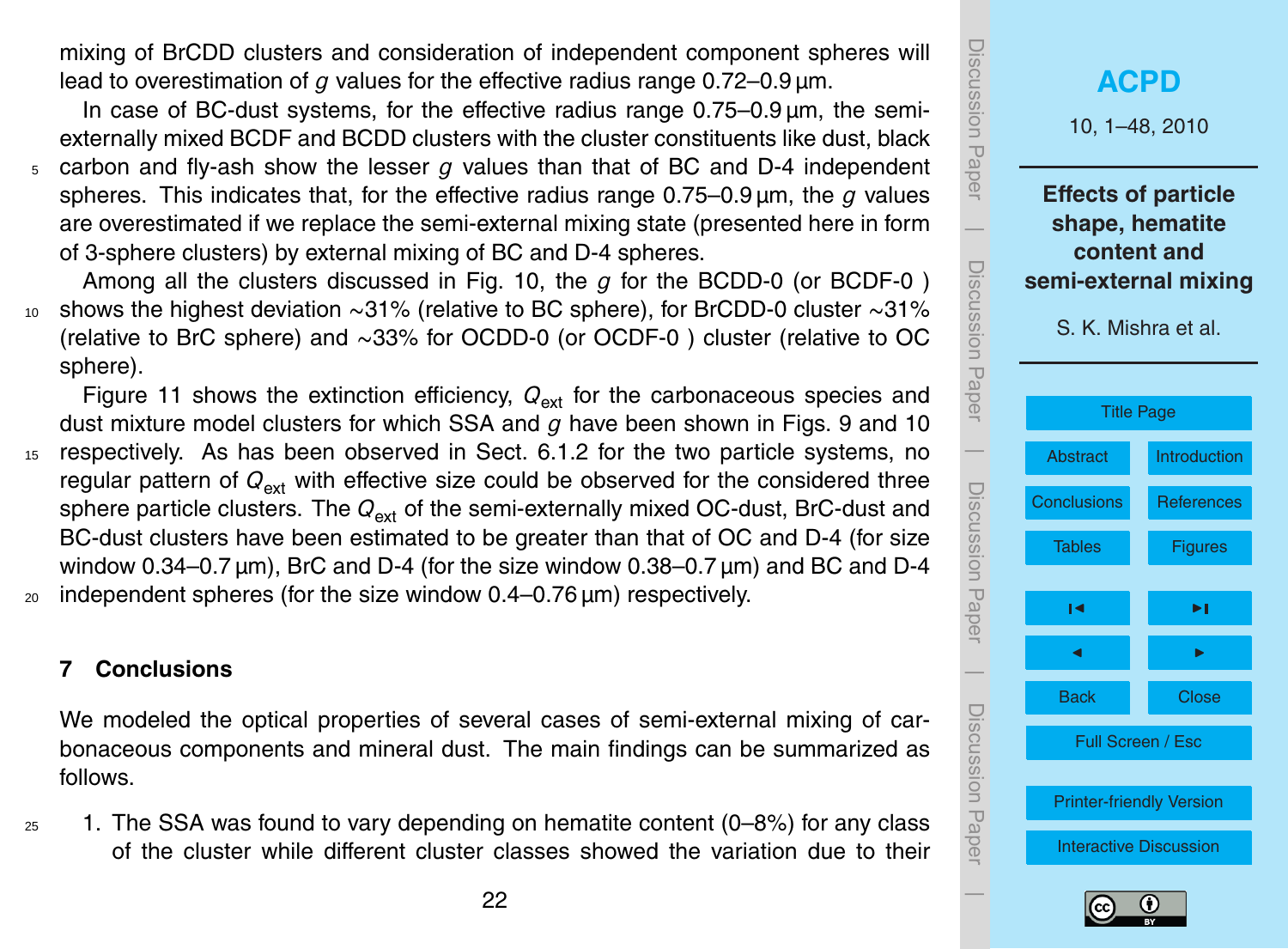semi-externally mixed heterogeneous combinations. The SSA of the pure dust sphere with 4% hematite content (D-4) showed the highest scattering signature compared to all the clusters considered in the study. The sensitivity of SSA to hematite was found to decrease with reducing number of dust spheres in a particle <sup>5</sup> cluster.

- 2. The extinction efficiency of the semi-externally mixed clusters was estimated to be greater than that of component species spheres for a size window of 0.3–0.8 µm,
- 3. In view of effective absorbance of two sphere BC-mineral dust clusters, hematite starts playing role compared to that of black carbon as the  $R_{BC}/R_{dust}$  decreases <sup>10</sup> (i.e. with increase of dust sphere size compared to black carbon sphere in the composite 2-sphere cluster). The sensitivity of SSA to hematite content was found to be significant when both of the spheres (i.e. mineral dust and BC) are nearly of same size.
- 4. The SSA of the semi-externally mixed BrCD-8 cluster differs most significantly to <sup>15</sup> that of independent mineral dust, D-4 (∼30% SSA variation) for effective particle radius *>*0.5 µm while the same is true for BCD'-0 system for *<*0.3 µm. The OCD'- 0 spheroid system showed the maximum deviation of SSA (i.e. ∼5%) compared to the OCD-0 and nearly same deviation has been observed for OCD'-8 system relative to that of OCD-8 . Increase in hematite from 0 to 8% caused maximum 20 SSA deviation of ∼20% for OCD system while the same has been observed to be ∼18% for OCD' system. This shows that the SSA is more sensitive to hematite content compared to that of particle shape. In general, the *g* of the all the clusters and independent spheres have been found to be in the range 0.6 to 0.9. The OCD'-8 spheroid system showed the maximum deviation in *g* (i.e. ∼11%) com-<sup>25</sup> pared to the OCD-8 sphere system while OCD'-0 system showed the maximum variation (i.e. 8%) relative to that of OCD-0 . This indicates that compared to SSA, *g* is more sensitive to the particle shape. Increase in hematite from 0 to 8%



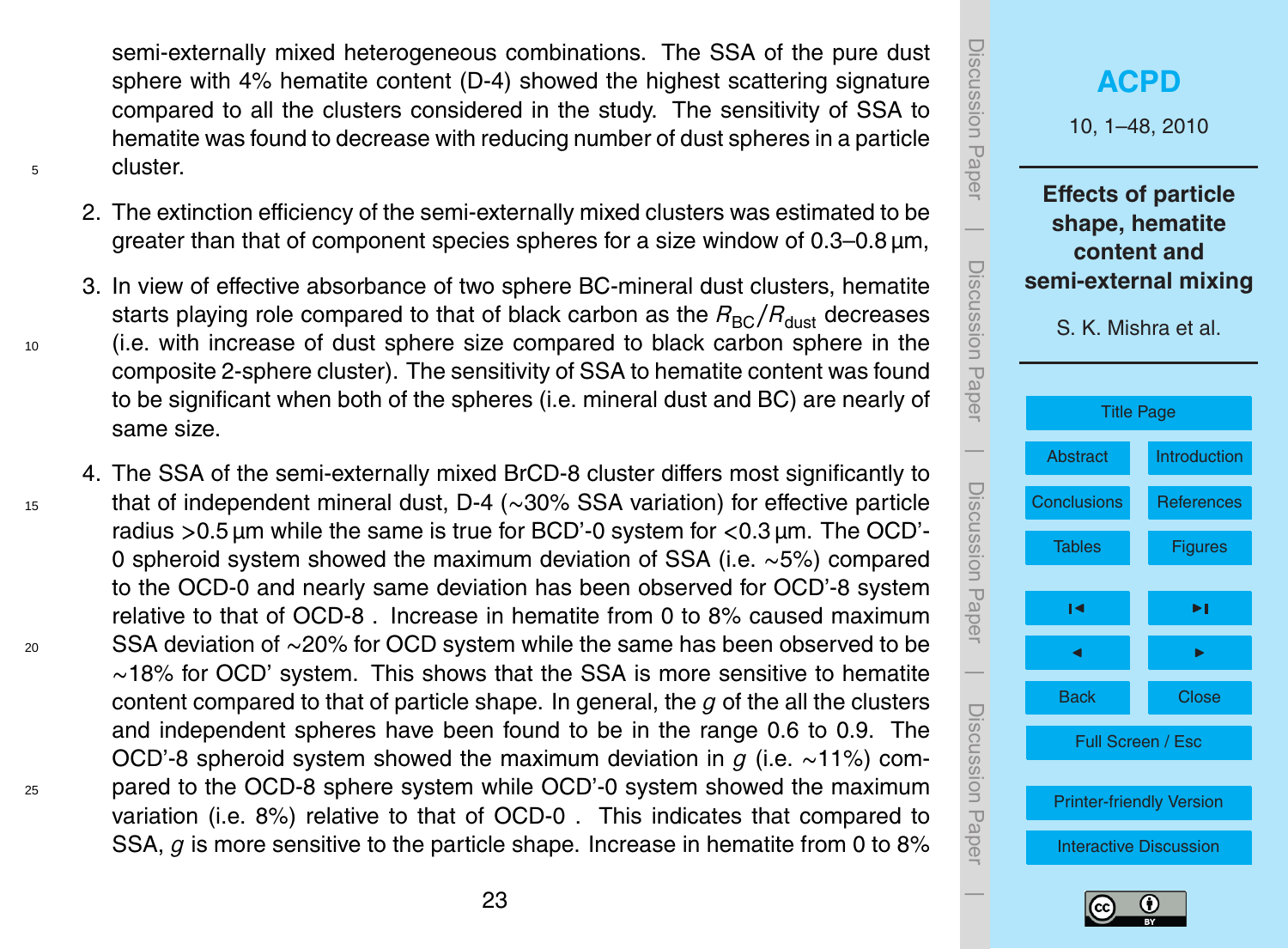caused maximum *g* deviation of ∼14% for OCD system while the same has been observed to be ∼18% for OCD' system.

- 5. The replacement of one dust sphere from OCDD (BrCDD) cluster with one organic carbon (brown carbon) sphere reduces the scattering nature of newly formed <sup>5</sup> OCOCD (BrCBrCD) cluster for the considered hematite contents. Among the accumulation mode dust-carbonaceous species, the SSA for the BCDD-0 (or BCDF-0 ) shows the highest deviation ∼68% (relative to BC sphere), for BrCDD-0 cluster ∼83% (relative to BrC sphere) and ∼70% for OCDD-0 (or OCDF-0 ) cluster (relative to OC sphere).
- <sup>10</sup> 6. The *g* value of clusters, like BCDD-0 (or BCDF-0) shows the highest deviation ∼31% (relative to BC sphere), for BrCDD-0 cluster ∼31% (relative to BrC sphere) and ∼ 3% for OCDD-0 (or OCDF-0) cluster (relative to OC sphere). The differences in SSA and *g* may be due to cluster nonsphericity and the cluster heterogeneity.
- <sup>15</sup> 7. The modeled optical properties of the accumulation mode mineral dust mixed with the carbonaceous species for hematite (0–8%) will be valuable input in the GCM to further reduce the uncertainty in the direct and indirect radiative forcing. Till date no GCM account for the semi-external mixing for the radiative forcing estimation. The database of the optical properties for the mono-disperse particles <sup>20</sup> can be used for the quantified radiative forcing estimation corresponding to different class of clusters accounting particle nonsphericity and heterogeneity. As the semi-external mixing has not been accounted so far in GCM so the modeled optical properties can directly be used for the radiative forcing estimation.

*Acknowledgements.* This research is supported through grants from ISRO MT and GBP and <sup>25</sup> DST ICRP programs.



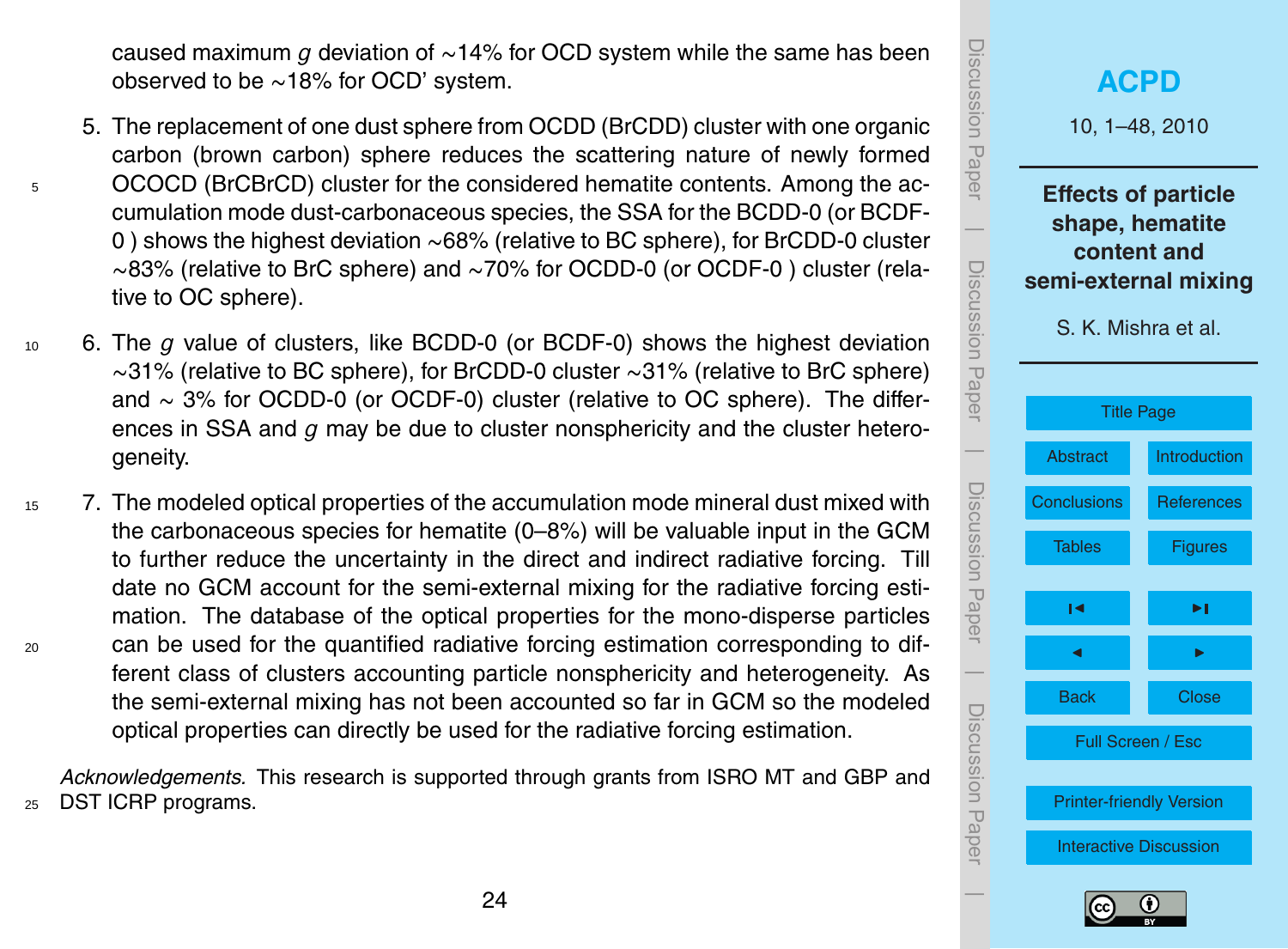#### <span id="page-24-0"></span>**References**

- Ackerman, T. P. and Toon, O. B.: Asorption of visible radiation in atmosphere containing mixtures of absorbing and non-absorbing particles, Appl. Opt., 20, 3661–3668, 1981.
- Ackerman, A. S., Toon, O. B., Stevens, D. E., Heymsfield, A. J., Ramananthan, V., and Welton, <sup>5</sup> E. J.: Reduction of tropical cloudiness by soot, Science, 288, 1042–1047, 2000.
- Adams, P. J., Seinfeld, J. H., Koch, D., Mickley, L., and Jacob, D.: General circulation model assessment of direct radiative forcing by the sulfate-nitrate-ammonium-water inorganic aerosol system, J. Geophys. Res., 106, 1097–1111, 2001.
- Afeti, G. M. and Resch, F. J.: Physical characteristics of Saharan dust near the Gulf of Guinea, <sup>10</sup> Atmos. Environ., 34, 1273–1279, 2000.
- Agarwal, S., Aggarwal, S. G., Okuzawa, K., and Kawamura, K.: Size distributions of dicarboxylic acids, ketoacids, *α*-dicarbonyls, sugars, WSOC, OC, EC and inorganic ions in atmospheric particles over Northern Japan: implication for long-range transport of Siberian biomass burning and East Asian polluted aerosols, Atmos. Chem. Phys., 10, 5839–5858, <sup>15</sup> doi:10.5194/acp-10-5839-2010, 2010.
- Alexander, D. T. L., Crozier, P. A., Anderson, J. R.: Brown carbon spheres in East Asian outflow and their optical properties, Science, 321, 833–836, 2008.
- Andreae, M. O. and Gelencsér, A.: Black carbon or brown carbon? The nature of lightabsorbing carbonaceous aerosols, Atmos. Chem. Phys., 6, 3131–3148, doi:10.5194/acp-<sup>20</sup> 6-3131-2006, 2006.
- Andreae, M. O. and Merlet, P.: Emissions of trace gases and aerosols from biomass burning, Global Biogeochem. Cy., 15, 955–966, 2001.
	- Balkanski, Y., Schulz, M., Claquin, T., and Guibert, S.: Reevaluation of Mineral aerosol radiative forcings suggests a better agreement with satellite and AERONET data, Atmos. Chem.
- <sup>25</sup> Phys., 7, 81–95, doi:10.5194/acp-7-81-2007, 2007.
- Bauer, S. E., Wright, D. L., Koch, D., Lewis, E. R., McGraw, R., Chang, L.-S., Schwartz, S. E., and Ruedy, R.: MATRIX (Multiconfiguration Aerosol TRacker of mIXing state): an aerosol microphysical module for global atmospheric models, Atmos. Chem. Phys., 8, 6003–6035, doi:10.5194/acp-8-6003-2008, 2008.
- <sup>30</sup> Bauer, S. E., Menon, S., Koch, D., Bond, T. C., and Tsigaridis, K.: A global modeling study on carbonaceous aerosol microphysical characteristics and radiative effects, Atmos. Chem. Phys., 10, 7439–7456, doi:10.5194/acp-10-7439-2010, 2010.



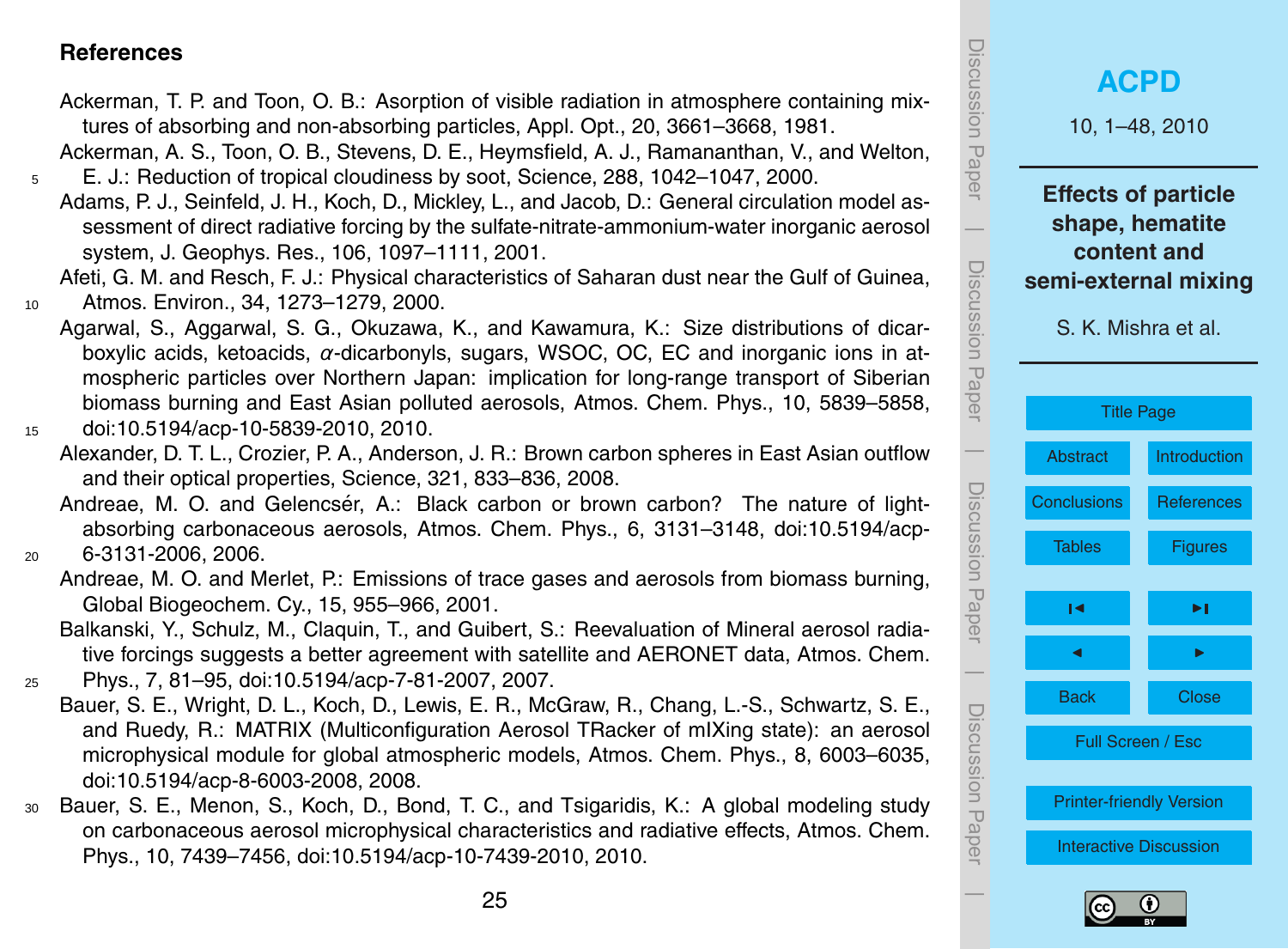- Bond, T. C. and Bergstrom, R. W.: Light absorption by carbonaceous particles: An investigative review, Aerosol Sci. Technol., 40, 27–67, 2006.
- Bond, T. C., Habib, G., and Bergstrom, R. W.: Limitations in the enhancement of visible light absorption due to mixing state, J. Geophys. Res., 111, D20211, doi:10.1029/2006JD007315,  $5$  2006.
- Chakrabarty, R. K., Moosmüller, H., Chen, L.-W. A., Lewis, K., Arnott, W. P., Mazzoleni, C., Dubey, M. K., Wold, C. E., Hao, W. M., and Kreidenweis, S. M.: Brown carbon in tar balls from smoldering biomass combustion, Atmos. Chem. Phys., 10, 6363–6370, doi:10.5194/acp-10- 6363-2010, 2010.
- <sup>10</sup> Chandra, S., Satheesh, S. K., and Srinivasan, J.: Can the state of mixing of black carbon aerosols explain the mystery of "excess" atmospheric absorption?, Geophys. Res. Lett., 31, L19109, doi:10.1029/2004GL020662, 2004.

Chiapello, I., Bergametti, G., Chatenet, B., Bousquet, P., Dulac, F., and Santos Soares, E.: Origins of African dust transported over the northeastern tropical Atlantic, J. Geophys. Res.,

<sup>15</sup> 102, 13 701–13 709, 1997.

Chin, Mian, Diehl, T., Ginoux, P., and Malm, W.: Intercontinental transport of pollution and dust aerosols: implications for regional air quality, Atmos. Chem. Phys., 7, 5501–5517, doi:10.5194/acp-7-5501-2007, 2007.

Chou, C., Formenti, P., Maille, M., Ausset, P., Helas, G., Harrison, M., and Osborne, S.: Size

<sup>20</sup> distribution, shape, and composition of mineral dust aerosols collected during the African Monsoon Multidisciplinary Analysis Special Observation Period 0: Dust and Biomass-Burning Experiment field campaign in Niger, January 2006, J. Geophys. Res., 113, D00C10, doi:10.1029/2008JD009897, 2008.

Chughtai, A. R., Kim, J. M., and Smith, D. M.: The effect of air/fuel ration on properties and <sup>25</sup> reactivity of combustion soots, J. Atmos. Chem., 43, 21–43, 2002.

Ch'ylek, P., Videen, G., Ngo, D., Pinnick, R., and Klett, J.: Effect of black carbon on the opticalproperties and climate forcing of sulfate aerosols, J. Geophys. Res., 100, 16325–16332, 1995.

Clarke, A. D., Uehara, T., and Porter, J. N.: Atmospheric nuclei and related aerosol fields over

- <sup>30</sup> the Atlantic: clean subsiding air and continental pollution during ASTEX, J. Geophys. Res., 102, 25 281–25 292, 1997.
	- Clarke, A. D., Shinozuka, Y., Kapustin, V. N., Howell, S., Huebert, B., Doherty, S., Anderson, T., Covert, D., Anderson, J., Hua, X., Moore II, K. G., McNaughton, C., Carmichael,

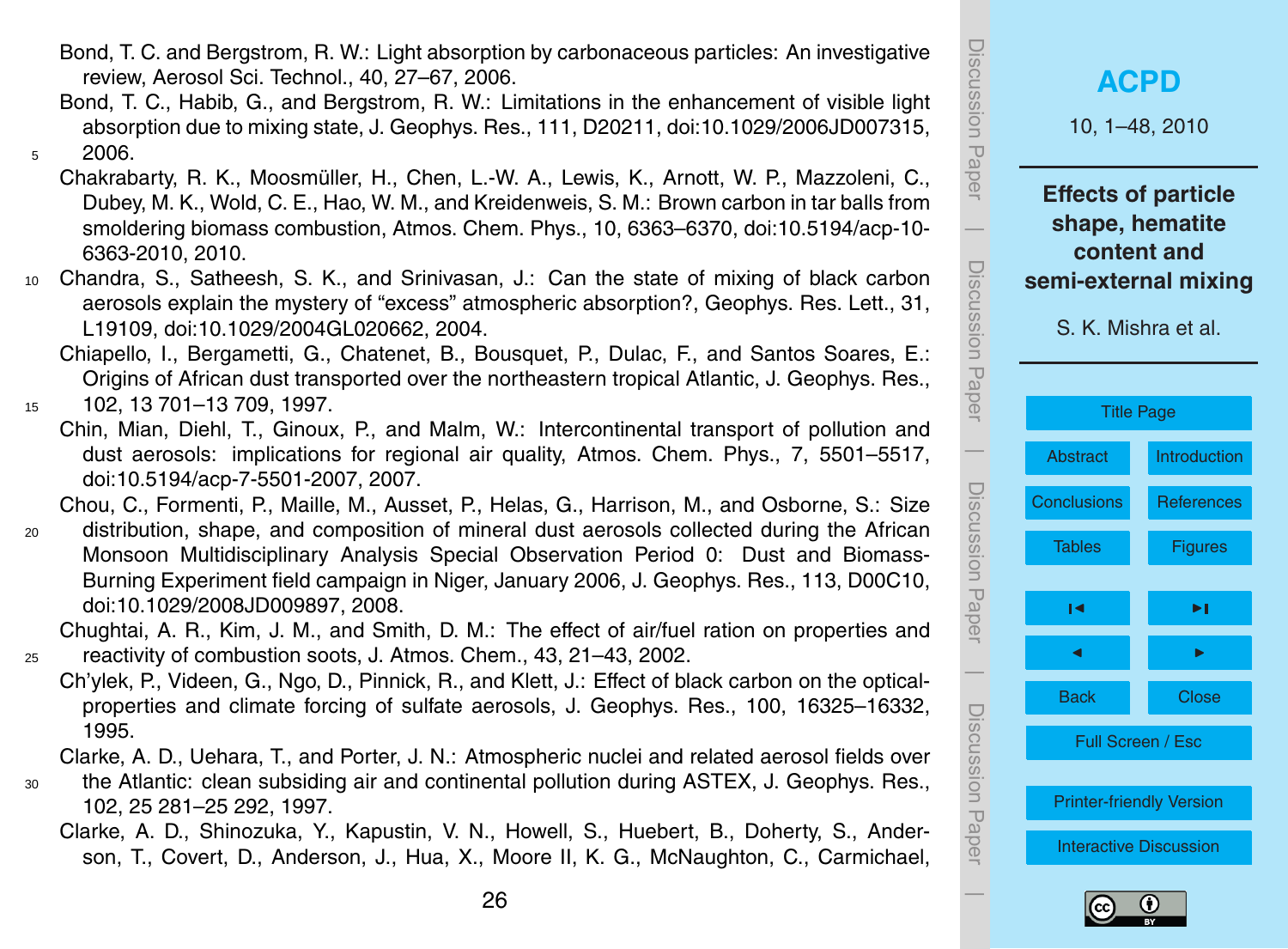G., and Weber, R.: Size distributions and mixtures of dust and black carbon aerosol in Asian outflow: physiochemistry and optical properties, J. Geophys. Res., 109, D15S09, doi:10.1029/2003JD004378, 2004.

Darmenova, K., Sokolik, I. N., Shao, Y., Marticorena, B., and Bergametti, G.: Development of a <sup>5</sup> physically based dust emission module within theWeather Research and Forecasting (WRF) model: Assessment of dust emission parameterizations and input parameters for source regions in Central and East Asia, J. Geophys. Res., 114, D14201, doi:10.1029/2008JD011236, 2009.

Deepak, A. and Gerbers, H. E.: Report of the experts' meeting on aerosols and their climatic <sup>10</sup> effects, WCP-55 (World Climate Research Program, Geneva), 1983.

Diaz, J. P., Exposito, F. J., Torres, C. J., Herrera, F., Prospero, J. M., and Romero, M. C.: Radiative properties of aerosols in Saharan dust outbreaks using ground-based and satellite data: applications to radiative forcing, J. Geophys. Res., 106, 18403–18416, 2001.

Dinar, E., Riziq, A. A., Spindler, C., Erlick, C., Kiss, G., and Rudich, Y.: The complex refractive <sup>15</sup> index of atmospheric and model humic-like substances (HULIS) retrieved by a cavity ring down aerosol spectrometer (CRD-AS), Faraday Discuss., 137, 279–295, 2008.

Draine, B. T. and Flatau, P. J.: User Guide for the Discrete Dipole Approximation Code DDSCAT 6.1, available at: [http://arxiv.org/abs/astro-ph/0409262v2,](http://arxiv.org/abs/astro-ph/0409262v2) 2004.

Dubovik, O., Sinyuk, A., Lapyonok, T., Holben, B. N., Mishchenko, M., Yang, P., Eck, T. F.,

<sup>20</sup> Volten, H., Munoz, O., Veihelmann, B., van der Zande, W. J., Leon, J.-F., Sorokin, M., and ˜ Slutsker, I: Application of spheroid models to account for aerosol particle nonsphericity in remote sensing of desert dust, J. Geophys. Res., 111, D11208, doi:10.1029/2005JD006619, 2006.

Durant, A. J., Harrison, S. P., Watson, I. M., and Balkanski, Y.: Sensitivity of direct radiative <sup>25</sup> forcing by mineral dust to particle characteristics, Prog. Phys. Geog., 33(1),80-102, 2009.

- Facchini, M. C., Fuzzi, S., Zappoli, S., Andracchio, A., Gelencsér, A., Kiss, G., Krivácsy, Z., Mészáros, E., Hansson, H.-C., and Zebühr, Y.: Partitioning of the organic aerosol component between fog droplets and interstitial aerosol, J. Geophys. Res., 104(D21), 26821–26832, doi:10.1029/1999JD900349, 1999.
- <sup>30</sup> Flaounas, E., Coll, I., Armengaud, A., and Schmechtig, C.: The representation of dust transport and missing urban sources as major issues for the simulation of PM episodes in a Mediterranean area, Atmos. Chem. Phys., 9, 8091–8101, doi:10.5194/acp-9-8091-2009, 2009. Fuller, K. A., Malm, W. C., and Kreidenweis, S. M.: Effects of Mixing on Extinction By Carbona-



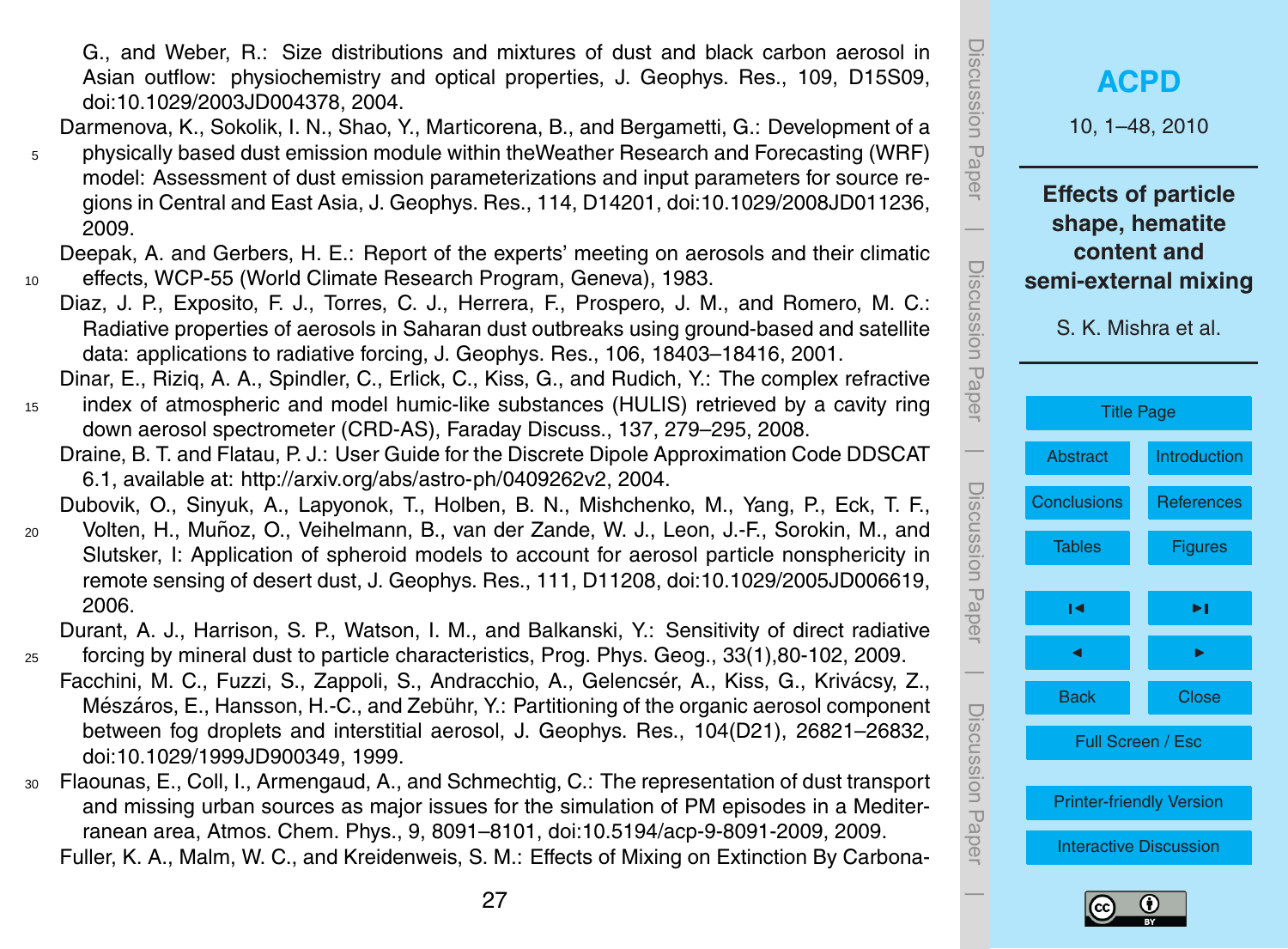ceous Particles, J. Geophys. Res, 104 (D13), 15941–15954, 1999.

- Garrett, T. J. and Zhao, C.: Increased Arctic cloud longwave emissivity associated with pollution from mid-latitudes, Nature, 440(7085), 787–789, 2006.
- Ginoux, P., Chin, M., Tegen, I., Prospero, J. M., Holben, B., Dubovik, O., and Lin, S.: Sources <sup>5</sup> and distributions of dust aerosols simulated with the GOCART model, J. Geophys. Res., 106, 20225–20273, 2001.
	- Goudie, A., Washington, R., Todd, M., and Swann, M.: North African dust production: Source areas and variability, CLIVAR Exchanges, 27, 2003.
- Graber, E. R. and Rudich, Y.: Atmospheric HULIS: How humic-like are they? A comprehensive <sup>10</sup> and critical review, Atmos. Chem. Phys., 6, 729–753, doi:10.5194/acp-6-729-2006, 2006.
- Griffin, J. J. and Goldberg, E. D.: Morphologies and origin of elemental carbon in the environment, Science, 206, 563–565, 1979.
	- Hansen, A. D. A., Kapustin, V. N., Kopeikin, V. M., Gillette, D. A., and Bodhaine, B. A.: Optical absorption by aerosol black carbon and dust in a desert region of central Asia, Atmos.

<sup>15</sup> Environ., 27A(16), 2527–2531, 1993.

- Hansen, J., Sato, M., Ruedy, R., Lacis, A., and Oinas, V.: Global warming in the twenty-first century: An alternative scenario, Proc. Natl. Acad. Sci. USA, 97, 9875–9880, 2000.
	- Hess, M., Koepke, P., and Schultz, I.: Optical properties of aerosols and clouds: The software package OPAC, B. Am. Meteor. Soc., 79, 831–844, 1998.
- <sup>20</sup> Hildemann, L. M., Klinedinst, D. B., Klouda, G. A., Currie, L. A., and Cass, G. R.: Sources of urban contemporary carbon aerosol, Environ. Sci. Technol., 28, 1565–1576, 1994.
	- Hill, A. A. and Dobbie, S.: The impact of aerosols on nonprecipitating marine stratocumulus. II: The semi-direct effect, Q. J. Roy. Meteor. Soc., 134(634), 1155–1165, doi:10.1002/qj.277, 2008.
- <sup>25</sup> Jacobson, M. Z.: A physically-based treatment of elemental carbon optics: Implications for global direct forcing of aerosols, Geophys. Res. Lett., 27, 217–220, 2000.
	- Jacobson, M. Z.: Strong radiative heating due to the mixing state of black carbon in atmospheric aerosols, Nature, 409, 695–697, 2001.
- Jaffe, D., McKendry, I., Anderson, T., Price, H.: Six "new" episodes of trans-Pacific transport of <sup>30</sup> air pollutants, Atmos. Environ., 37, 391–404, 2003.
	- Kalashnikova, O. V. and Sokolik, I. N.: Importance of shapes and compositions of wind-blown dust particles for remote sensing at solar wavelengths, Geophys. Res. Lett., 29(10), 1398, doi:10.1029/2002GL014947, 2002.



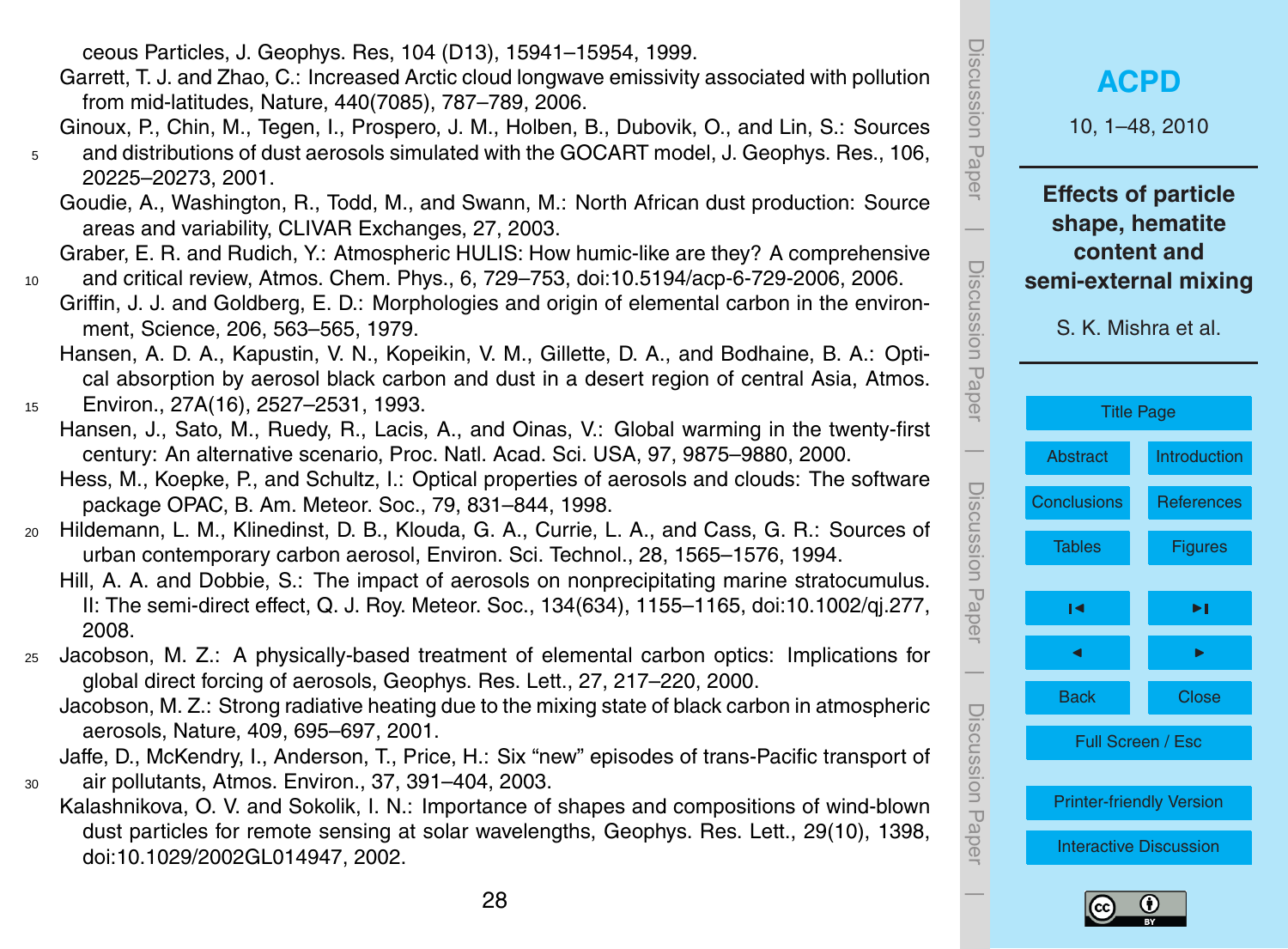- Kalashnikova, O. V. and Sokolik, I. N.: Modeling the radiative properties of nonspherical soilderived mineral aerosols, J. Quant. Spectrosc. Ra., 87, 137–166, 2004.
- Kanakidou, M., Tsigaridis, K., Dentener, F. J., and Crutzen, P. J.: Human-activity-enhanced formation of organic aerosols by biogenic hydrocarbon oxidation, J. Geophys. Res., 105(D7), <sup>5</sup> 9243–9354, doi:10.1029/1999JD901148, 2000.
- Kandler, K., Benker, N., Bundke, U., Cuevas, E., Ebert, M., Knippertz, P., Rodríguez, S., Schütz, L., and Weinbruch, S.: Chemical composition and complex refractive index of Saharan Mineral Dust at Izana, Tenerife (Spain) derived by electron microscopy, Atmos. Environ., 41, 8058–8074, doi:10.1016/j.atmosenv.2007.06.047, 2007.
- 10 Kandler, K., Schütz, L., Deutscher, C., Ebert, M., Hofmann, H., Jäckel, S., Jaenicke, R., Knippertz, P., Lieke, K., Massling, A., Petzold, A., Schladitz, A., Weinzierl, B., Wiedensohler, A., Zorn, S., and Weinbruch, S.: Size distribution, mass concentration, chemical and mineralogical composition, and derived optical parameters of the boundary layer aerosol at Tinfou, Morocco, during SAMUM, 2006, Tellus, 61B, 32–50, 2009.
- <sup>15</sup> Koch, D. and Del Genio, A. D.: Black carbon semi-direct effects on cloud cover: review and synthesis, Atmos. Chem. Phys., 10, 7685–7696, doi:10.5194/acp-10-7685-2010, 2010.
	- Koch, D., Schmidt, G. A., and Field, C. V.: Sulfur, sea salt and radionuclide aerosols in GISS ModelE, J. Geophys. Res., 111, D06206, doi:10.1029/2004JD005550, 2006.

Köhler, I., Dameris, M., Ackermann, I., and Hass, H.: Contribution of road traffic emissions <sup>20</sup> to the atmospheric black carbon burden in the mid-1990s, J. Geophys. Res., 106, 17997– 18014, 2001.

Kotzick, R. and Niessner, R.: The effects of the aging process on critical supersaturation ratios of ultrafine carbon aerosols, Atmos. Environ., 33, 2669–2677, 1999.

Koven, C. D. and Fung, I.: Inferring dust composition from wavelength-dependent ab-

- <sup>25</sup> sorption in Aerosol Robotic Network (AERONET) data, J. Geophys. Res., 111, D14205, doi:10.1029/2005JD006678, 2006.
	- Laurent, B., Marticorena, B., Bergametti, G., Léon, J. F., and Mahowald, N. M.: Modeling mineral dust emissions from the Sahara desert using new surface properties and soil database, J. Geophys. Res., 113, D14218, doi:10.1029/2007JD009484, 2008.
- <sup>30</sup> Lelieveld, J., Berresheim, H., Borrmann, S., Crutzen, P. J., Dentener, F. J., Fischer, H., Feichter, J., Flatau, P. J., Heland, J., Holzinger, R., Korrmann, R., Lawrence, M. G., Levin, Z., Markowicz, K. M., Mihalopoulos, N., Minikin, A., Ramanathan, V., Reus, M. de, Roelofs, G. J., Scheeren, H. A., Sciare, J., Schlager, H., Schultz, M., Siegmund, P., Steil, B., Stephanou,



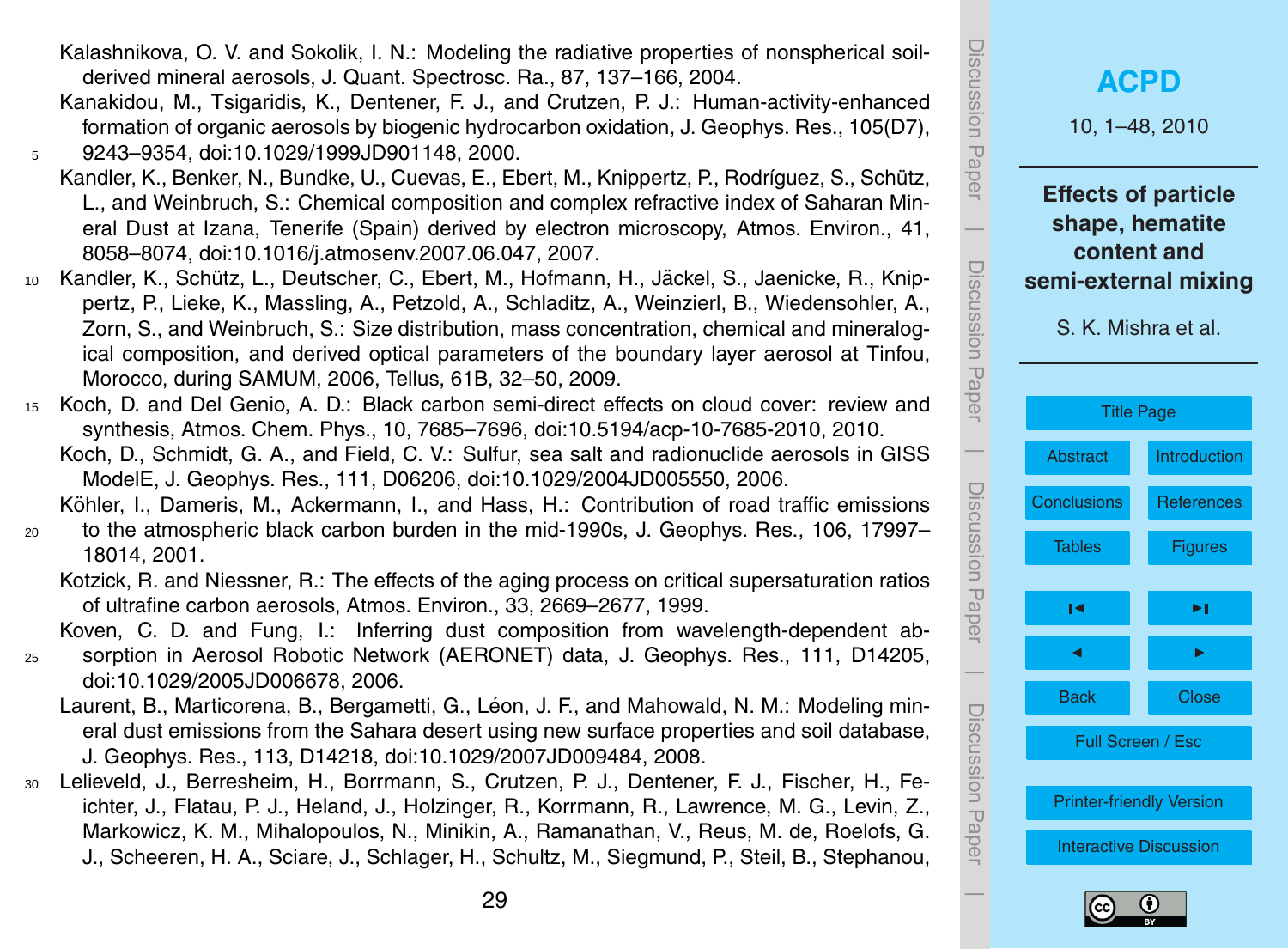- E. G., Stier, P., Traub, M., Warneke, C., Williams, J., and Ziereis, H.: Global air pollution crossroads over the Mediterranean, Science, 298, 794–799, 2002.
- Lesins, G., Chylek, P., and Lohmann, U.: A study of internal and external mixing scenarios and its effect on aerosol optical properties and direct radiative forcing, J. Geophy. Res., 107(D10), <sup>5</sup> doi:10.1029/2001JD000973, 2002.
	- Liu, F. and Swithenbank, J.: The effects of particle size distribution and refractive index on fly ash radiative properties using a simplified approach, Int. J. Heat Mass Tran., 36, 1905–1912, 1996.
- Liu, Li. and Mishchenko, M. I.: Scattering and radiative properties of complex soot and soot-<sup>10</sup> containing aggregate particles, J. Quant. Spectrosc. Ra., 106, 262–273, 2007.
	- Li, J., Anderson, J. R., and Buseck, P. R.: TEM study of aerosol particles from clean and polluted marine boundary layers over the North Atlantic, J. Geophy. Res., 108(D6), 4189, doi:10.1029/2002JD002106, 2003.

Liao, H. and Seinfeild, J. H.: Radiative forcing by mineral dust aerosols: Sensitivity to key <sup>15</sup> variables, J. Geophys. Res., 103(D24), 31637–31645, 1998.

- Lohmann, U., Feichter, J., Chuang, C. C., and Penner, J. E.: Prediction of the number of cloud droplets in the ECHAM GCM, J. Geophys. Res., 104, 9169–9198, 1999.
- McConnell, C. L., Formenti, P., Highwood, E. J., and Harrison, M. A. J.: Using aircraft measurements to determine the refractive index of Saharan dust during the DODO Experiments,
- <sup>20</sup> Atmos. Chem. Phys., 10, 3081–3098, doi:10.5194/acp-10-3081-2010, 2010. Mahowald, N. and Kiehl, L.: Mineral aerosol and cloud interactions, Geophys. Res. Lett., 30, 1475, doi:10.1029/2002GL016762, 2003.
	- Maria, S. F., Russel, L. M., Gilles, M. K., and Myneni, S. C. B.: Organic aerosol growth mechanisms and their climate-forcing implications, Science, 306, 1921–1924, 2004.
- <sup>25</sup> Menon, S., Hansen, J., Nazarenko, L., and Luo, Y.: Climate effects of black carbon aerosols in China and India, Science, 297, 2250–2253, 2002.
	- Menon S., Bauer, S. E., Sednev, I., Koch, D., Morrison, H., and DeMott, P.: Aerosol-climate interactions: Evaluation of cloud processes and regional climate impacts from varying GHG and aerosol amounts, Atmos. Chem. Phys. Discuss., submitted, 2009.
- Mishchenko, M. I., Liu, Li, Travis, L. D., Lacis, A. A.: Scattering and radiative properties of semi-external versus external mixtures of different aerosol types, J. Quant. Spectrosc. Ra., 88, 139–147, 2004.

Mishra, S. K. and Tripathi, S. N.: Modeling optical properties of mineral dust over the Indian

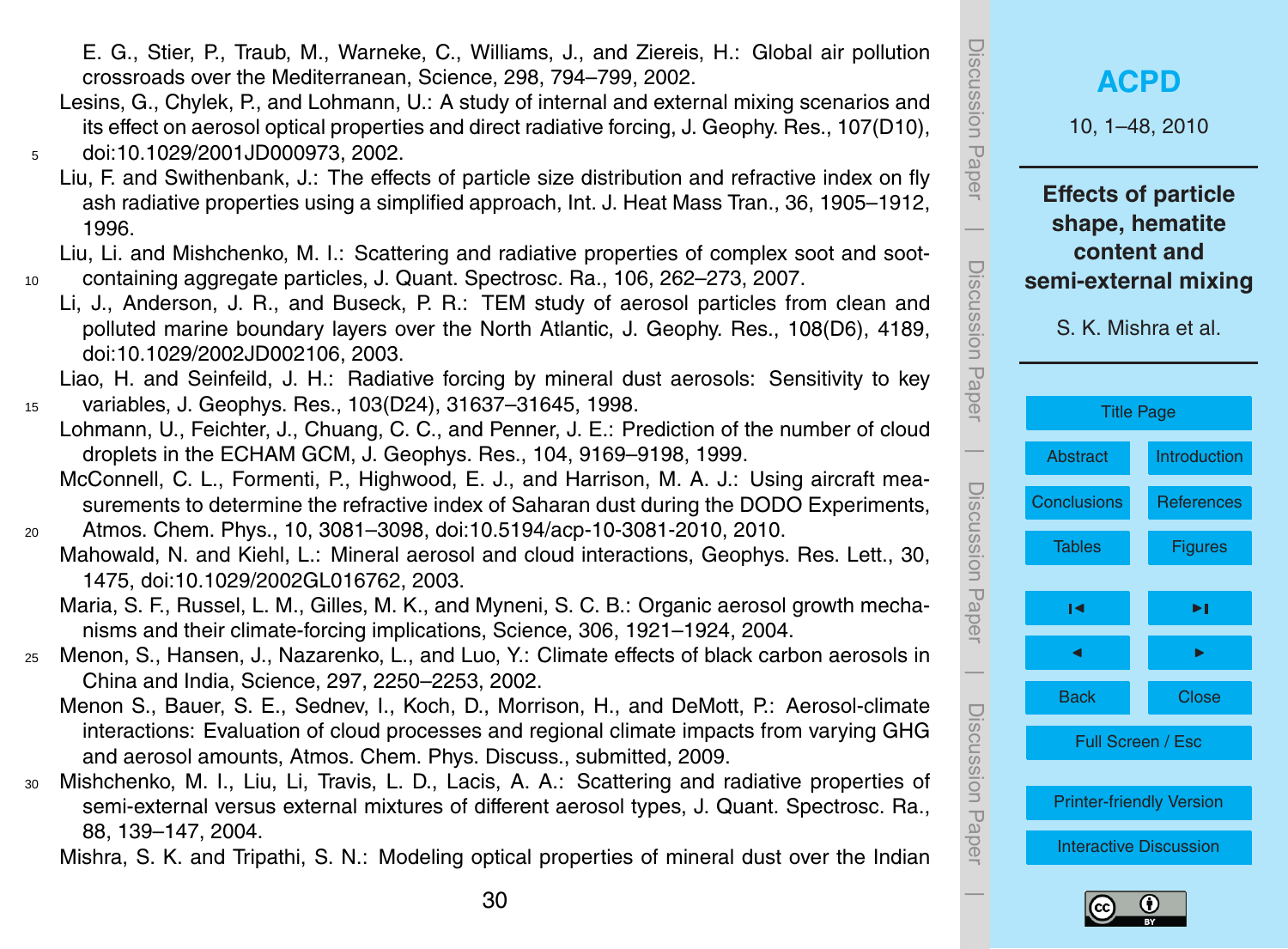Desert, J. Geophys.Res., 113, D23201, doi:10.1029/2008JD010048, 2008.

- Moffet, R. C., Henn, T. R., Tivanski, A. V., Hopkins, R. J., Desyaterik, Y., Kilcoyne, A. L. D., Tyliszczak, T., Fast, J., Barnard, J., Shutthanandan, V., Cliff, S. S., Perry, K. D., Laskin, A., and Gilles, M. K.: Microscopic characterization of carbonaceous aerosol particle aging in the <sup>5</sup> outflow from Mexico City, Atmos. Chem. Phys., 10, 961–976, doi:10.5194/acp-10-961-2010, 2010.
	- Moosmüller, H., Chakrabarty, R. K., and Arnott, W. P.: Aerosol light absorption and its measurement: A review, J. Quant. Spectrosc. Ra., 110, 844–878, 2009.
	- Moteki, N., Kondo, Y., Miyazaki, Y., Takegawa, N., Komazaki, Y., Kurata, G., Shirai, T., Blake, D.
- <sup>10</sup> R, Miyakawa, T., and Koike, M.: Evolution of mixing state of black carbon particles: Aircraft measurements over the western Pacific in March 2004, Geophys. Res. Lett., 34, L11803, doi:10.1029/2006GL028943, 2007.

Moulin, C., Lambert, C. E., Dulac, F., and Dayan, U.: Control of atmospheric export from North Africa by the North Atlantic Oscillation, Nature, 397, 691–694, doi:10.1038/42679, 1997.

<sup>15</sup> Myhre, G., Grini, A., Haywood, J. M., Stordal, F., Chatenet, B., Tanre, D., Sundet, J. K., and Isaksen, I. S. A.: Modeling the radiative impact of mineral dust during the Saharan Dust Experiment (SHADE) campaign, J. Geophys. Res., 108, 8579, doi:10.1029/2002JD002566, 2003.

Ogren, J. A. and Charlson, R. J.: Elemental carbon in the atmosphere: Cycle and lifetime, <sup>20</sup> Tellus, 35B, 241–254, 1983.

- Okada, K., Heintzenberg, J., Kai, K., and Qin, Y.: Shape of atmospheric mineral particles collected in three Chinese arid-regions, Geophys. Res. Lett., 28, 3123– 3126, 2001.
- Parungo, F., Kim, Y., Zhu, C., Harris, J., Schnell, R., Li, X., Yang, D., Fang, X., Zhou, M., Chen, Z., and Park, K.: Asian Dust storms and their effects on radiation and climate: Part 4, <sup>25</sup> Science and Technology Corporation Technical Report for NOAA, 1997.
	- Penner, J. E., Dickinson, R. E., and O'Neill, C. A: Effects of aerosol from biomass burning on the global radiation budget, Science, 256, 1432–1434, 1992.
	- Penner, J. E., Zhang, S. Y., Chin, M., Chuang, C. C., Feichter, J., Feng, Y., Geogdzhayev, I. V., Ginoux, P., Herzog, M., Higurashi, A., Koch, D., Land, C., Lohmann, U., Mishchenko, M.,
- <sup>30</sup> Nakajima, T., Pitari, G., Soden, B., Tegen, I., and Stowe, L.: A comparison of model- and satellitederived aerosol optical depth and reflectivity, J. Atmos. Sci., 59, 441–460, 2002.
	- Pierce, J. R., Chen, K., and Adams, P. J.: Contribution of primary carbonaceous aerosol to cloud condensation nuclei: processes and uncertainties evaluated with a global aerosol



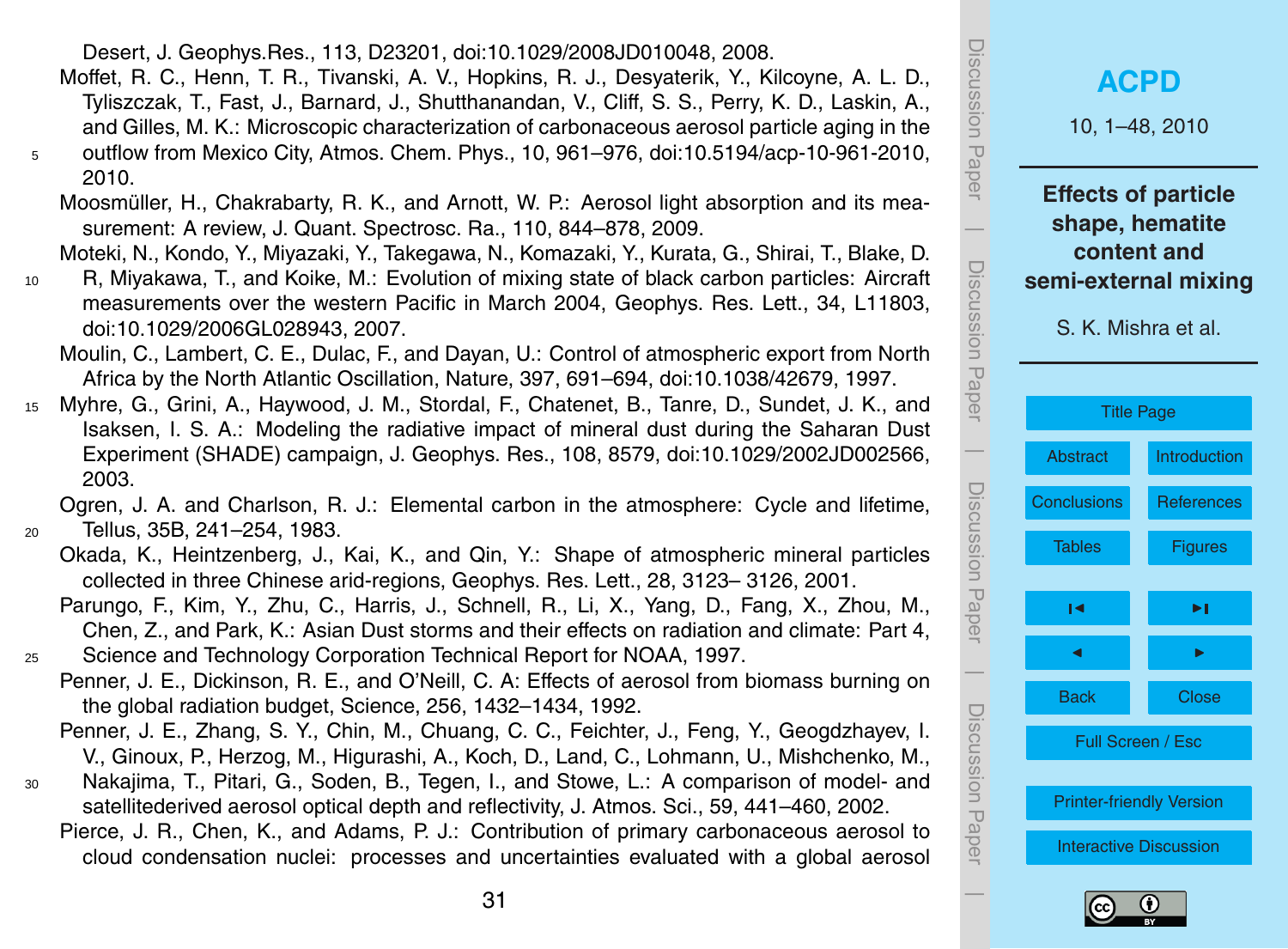microphysics model, Atmos. Chem. Phys., 7, 5447–5466, doi:10.5194/acp-7-5447-2007, 2007.

Pratsinis, S. E.: Motor vehicle contributions to fine carbonaceous aerosol in Los Angeles, Aerosol Sci. Technol., 21, 360–366, 1994.

- <sup>5</sup> Ramananthan, V., Crutzen, P. J., Lelieveld, J., Mitra, A. P., Althausen, D., Anderson, J., Andreae, M. O., Cantrell, W., Cass, G. R., Chung, C. E., Clarke, A. D., Coakley, J. A., Collins, W. D., Conant, W. C., Dulac, F., Heintzenberg, J., Heymsfield, A. J., Holben, B., Howell, S., Hudson, J., Jayaraman, A., Kiehl, J. T., Krishnamurti, T. N., Lubin, D., McFarquhar, G., Novakov, T., Ogren, J. A., Podgorny, I. A., Prather, K., Priestley, K., Prospero, J. M., Quinn, P. K., <sup>10</sup> Rajeev, K., Rasch, P., Rupert, S., Sadourny, R., Satheesh, S. K., Shaw, G. E., Sheridan, P.,
- and Valero, F. P. J.: Indian Ocean Experiment: An integrated analysis of the climate forcing and effects of the great Indo-Asian haze, J. Geophys. Res., 106(D22), 28371–28398, 2001. Ramanathan, V. and Carmichael, G.: Global and regional climate changes due to black carbon, Nature, 221–227, doi:10.1038/ngeo156, 2008.
- <sup>15</sup> Reid, E. A., Reid, J. S., Meier, M. M., Dunlap, M. R., Cliff, S. S., Broumas, A., Perry, K., and Maring, H.: Characterization of African dust transported to Puerto Rico by individual particle and size segregated bulk analysis, J. Geophys. Res., 108(D19), 8591, doi:10.1029/2002JD002935, 2003.

Rosen, H., Novakov, T., and Bodhaine, B. A.: Soot in the Arctic, Atmos. Environ., 15, 1371– <sup>20</sup> 1374, 1981.

Saathoff, H., Naumann, K. H., Schnaiter, M., Schock, W., Mohler, O., Schurath, U., Weingartner, E., Bysel, M., and Baltensperger, U.: Coating of soot and  $(\text{NH}_4)_2\text{SO}_4$  particles by ozonolysis products of -pinene, J. Aerosol Sci., 34, 1297–1321, 2003.

Satheesh, S. K. and Ramanathan, V.: Large differences in the tropical aerosol forcing at the <sup>25</sup> top of the atmosphere and Earth's surface, Nature, 405, 60–63, 2000.

Sato, M., Hansen, J., Koch, D., Lacis, A., Ruedy, R., Dubovik, O., Holben, B., Chin, M., and Novakov, T.: Global atmospheric black carbon inferred from AERONET., P. Natl. Acad. Sci., 100, 6319–6324, doi:10.1073/pnas.0731897100, 2003.

Schepanski, K., Tegen, I., Todd, M. C., Heinold, B., Boenisch, G., Laurent, B., and Macke,

<sup>30</sup> A.: Meteorological processes forcing Saharan dust emission inferred from MSG-SEVIRI observations of subdaily dust source activation and numerical models, J. Geophys. Res., 114, D10201, doi:10.1029/2008JD010325, 2009.

Schnaiter, M., Horvath, H., Möhler, O, Naumann, K. H., Saathoff, H., and Schöck, O. W.: UV-



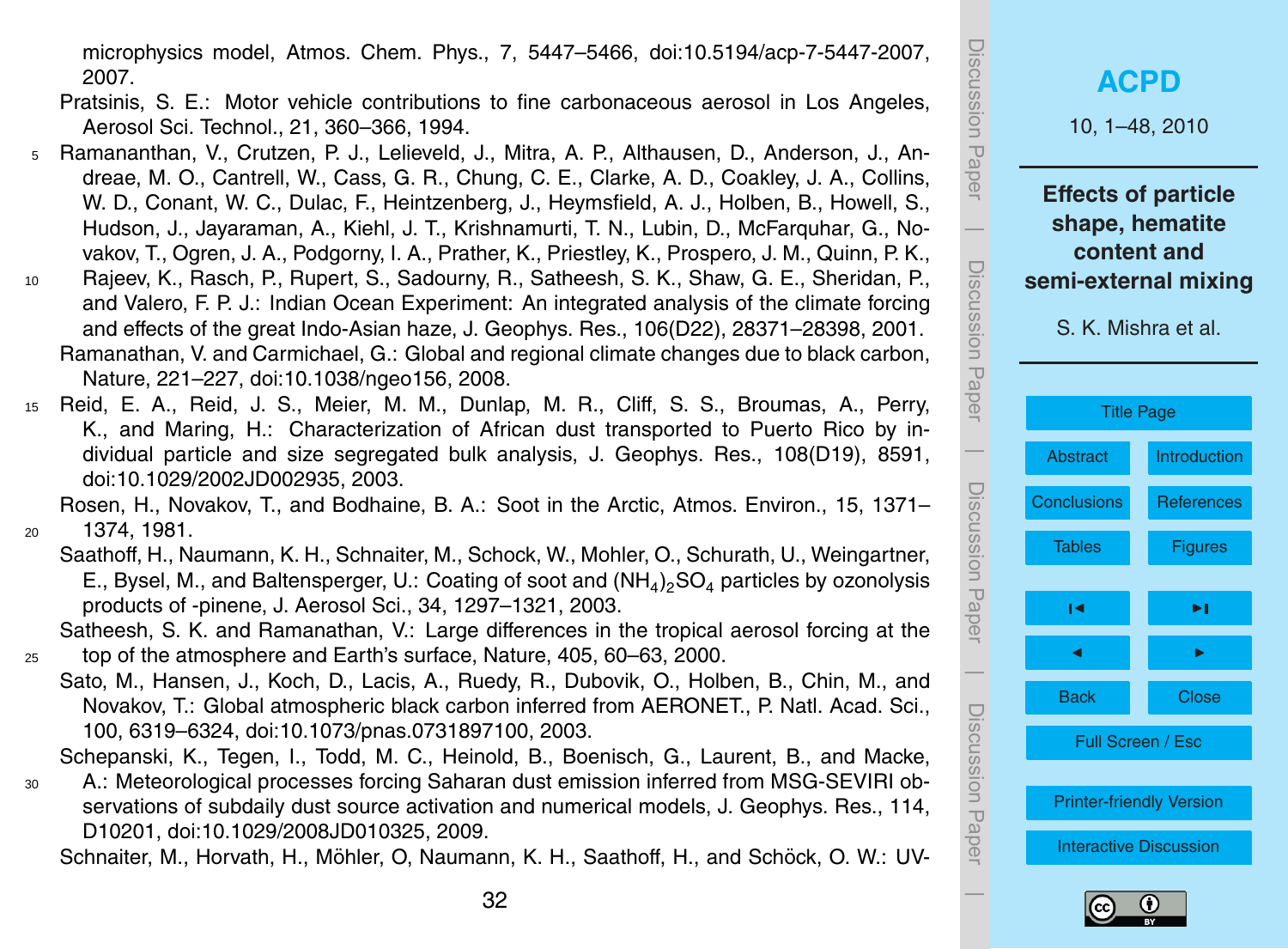VIS-NIR spectral optical properties of soot and soot-containing aerosols, J. Aerosol Sci., 34, 1421–1444, 2003.

- Schnaiter, M., C., Linke, O., Möler, K. H., Naumann, H., Saathoff, R., Wagner, U., Schurath, and Wehner, B.: Absorption amplification of black carbon internally mixed with secondary
- <sup>5</sup> organic aerosol, J. Geophys. Res., 110, D19204, doi:10.1029/2005JD006046, 2005. Schwarz, J. P., Spackman, J. R., Fahey, D. W., Gao, R. S., Lohmann, U., Stier, P., Watts, L. A., Thomson, D. S., Lack, D. A., Pfister, L., Mahoney, M. J., Baumgardner, D., Wilson, J. C., and Reeves, J. M.: Coatings and their enhancement of black carbon light absorption in the tropical atmosphere, J. Geophys. Res., 113, D03203, doi:10.1029/2007JD009042, 2008.
- <sup>10</sup> Seinfeld, J. H.: Final Technical Report: DE-FG03-01ER63099/DE-FG02-01ER63099, 1 March 2001–28 February 2005, Department of Energy, California Institute of Technology, Pasadena, CA 91125, available at: [http://www.osti.gov/bridge/purl.cover.jsp;jsessionid](http://www.osti.gov/bridge/purl.cover.jsp;jsessionid=33DCDA9DAA0E871AE143EF9AB0CEFB3F?purl=/877386-rVUGqH/)= [33DCDA9DAA0E871AE143EF9AB0CEFB3F?purl](http://www.osti.gov/bridge/purl.cover.jsp;jsessionid=33DCDA9DAA0E871AE143EF9AB0CEFB3F?purl=/877386-rVUGqH/)=/877386-rVUGqH/, 2006.

Shi, Z. B., Shao, L. Y., Jones, T. P., Whittaker, A. G., Lv, S. L., Bérub'e, K. A., He, T., and

- <sup>15</sup> Richards, R. J.: Characterization of airborne individual particles collected in an urban area, a satellite city and a clean air area in Beijing, Atmos. Environ., 37(29), 4097–4108, 2003.
	- Shi, Z., Shao, L., and Jones, T. P., and Lu, S.: Microscopy and mineralogy of airborne particles collected during severe dust storm episodes in Beijing, China, J. Geophys. Res., 110, D01303, doi:10.1029/2004JD005073, 2005.
- <sup>20</sup> Shinozuka, Y., Clarke, A. D., DeCarlo, P. F., Jimenez, J. L., Dunlea, E. J., Roberts, G. C., Tomlinson, J. M., Collins, D. R., Howell, S. G., Kapustin, V. N., McNaughton, C. S., and Zhou, J.: Aerosol optical properties relevant to regional remote sensing of CCN activity and links to their organic mass fraction: airborne observations over Central Mexico and the US West Coast during MILAGRO/INTEX-B, Atmos. Chem. Phys., 9, 6727–6742, doi:10.5194/acp-9- <sup>25</sup> 6727-2009, 2009.
	- Shiraiwa, M., Kondo, Y., Moteki, N., Takegawa, N., Miyazaki, Y., and Blake, D. R.: Evolution of mixing state of black carbon in polluted air from Tokyo, Geophys. Res, Lett., 34, L16803, doi:10.1029/2007GL029819, 2007.

Stier, P., Feichter, J., Kinne, S., Kloster, S., Vignati, E., Wilson, J., Ganzeveld, L., Tegen, I.,

<sup>30</sup> Werner, M., Balkanski, Y., Schulz, M., Boucher, O., Minikin, A., and Petzold, A.: The aerosolclimate model ECHAM5-HAM, Atmos. Chem. Phys., 5, 1125–1156, doi:10.5194/acp-5-1125- 2005, 2005.

Stier, P., Seinfeld, J. H., Kinne, S., Feichter, J., and Boucher, O.: Impact of nonabsorbing an-



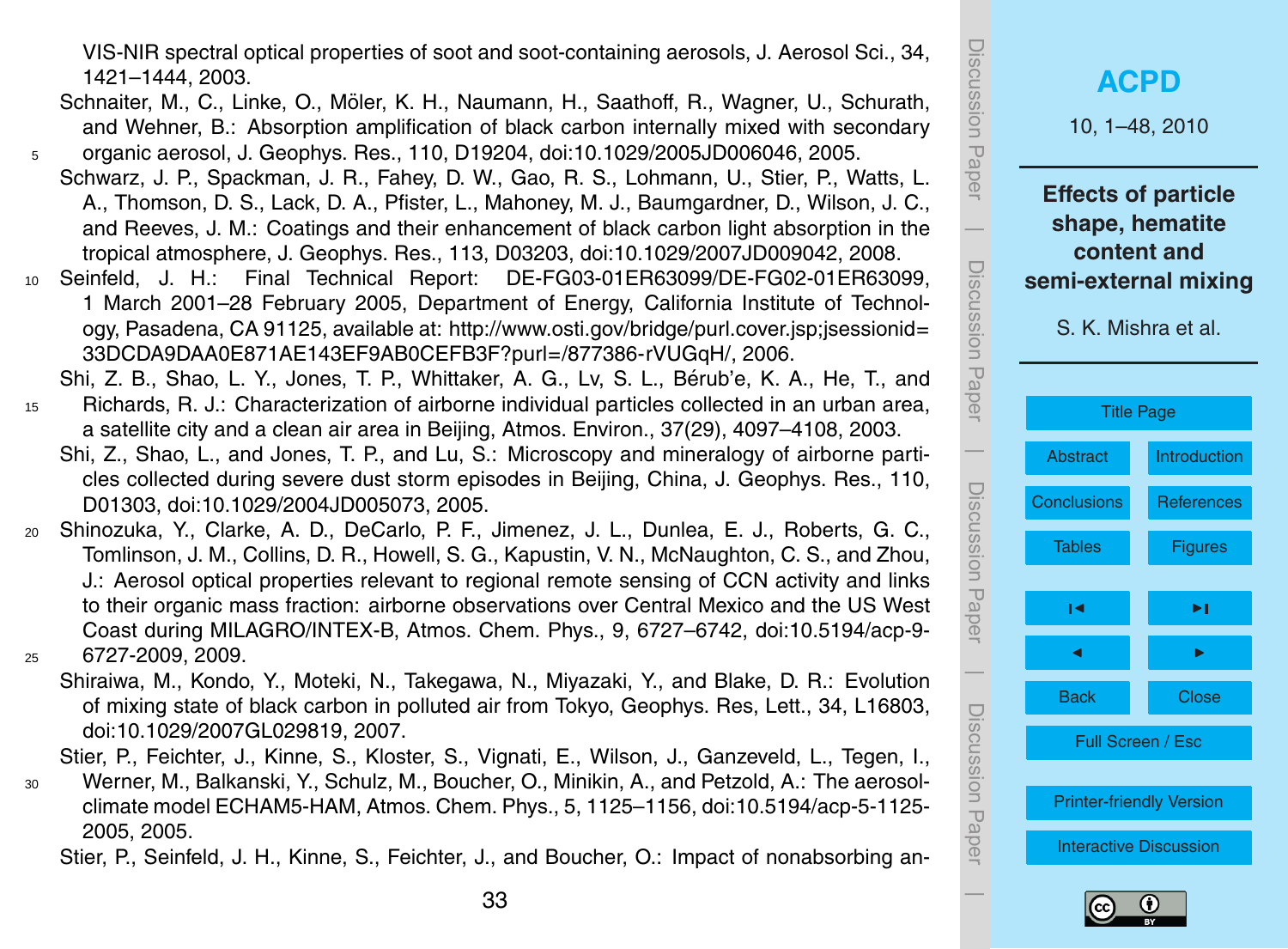thropogenic aerosols on clearsky atmospheric absorption, J. Geophys. Res., 111, D18201, doi:10.1029/2006JD007147, 2006.

Streets, D. G., Gupta, S., Waldhoff, S. T., Wang, M. Q., Bond, T. C., and Bo, Y.: Black carbon emissions in China, Atmos. Environ., 35, 4281–4296, 2001.

- <sup>5</sup> Subramanian, R., Kok, G. L., Baumgardner, D., Clarke, A., Shinozuka, Y., Campos, T. L., Heizer, C. G., Stephens, B. B., de Foy, B., Voss, P. B., and Zaveri, R. A.: Black carbon over Mexico: the effect of atmospheric transport on mixing state, mass absorption cross-section, and BC/CO ratios, Atmos. Chem. Phys., 10, 219–237, doi:10.5194/acp-10-219-2010, 2010.
- Takahama, S., Liu, S., and Russell, L. M.: Coatings and clusters of carboxylic acids <sup>10</sup> in carbon-containing atmospheric particles from spectromicroscopy and their implica-
- tions for cloud-nucleating and optical properties, J. Geophy. Res., 115, D01202, doi:10.1029/2009JD012622, 2010.

Tegen, I., Lacis, A. A., and Fung, I.: The influence on climate forcing of mineral aerosols from disturbed soils, Nature, 380, 419–421, doi:10.1038/38041900, 1996.

<sup>15</sup> Tegen, I., Hollrig, P., Chin, M., Fung, I., Jacob, D., and Penner, J.: Contribution of different aerosol species to the global aerosol extinction optical thickness: Estimates from model results, J. Geophys. Res., 102, 23895–23916, 1997.

Varga, B., Kiss, G., Ganszky, I., Gelencsér, A., and Krivácsy, Z.: Isolation of water-soluble organic matter from atmospheric aerosol, Talanta, 55, 561–572, 2001.

- <sup>20</sup> Volten, H., Munoz, O., Hovenier, J. W., de Haan, J. F., Vassen, W., van der Zande, W. J., and ˜ Waters, L. B. F. M.: WWW scattering matrix database for small mineral particles at 441.6 and 632.8 nm, J. Quant. Spectrosc. Rad., 90, 191–206, 2005.
- Wang, J., Liu, X., Christopher, S. A., Reid, J. S., Reid, E., and Maring, H.: The effect of nonsphericity on geostationary satellite retrievals of dust particles, Geophys. Res. Lett., 30(24), <sup>25</sup> 2293, doi:10.1029/2003GL018697, 2003.
	- Warren, A., Todd, M. C., Bristow, C., Chappell, A., Engelstaedter, S., M'Bainayell, S., Martins, V., and Washington, R.: The Bodele depression, Chad: Observations from the dustiest place on earth, Geomorphology, 92, 25–37, doi:10.1016/j.geomorph.2007.02.007, 2007.
- Weingartner, E., Burtscher, H., and Baltensperger, H.: Hygroscopic properties of carbon and <sup>30</sup> diesel soot particles, Atmos. Environ., 31, 2311–2327, 1997.
- World Meteorological Organization: A preliminary cloudless standard atmosphere for radiation computation, WCP-112 (World Climate Research Program, CAS, Radiation Commission of IAMAP, Boulder, Colo.), 1986.



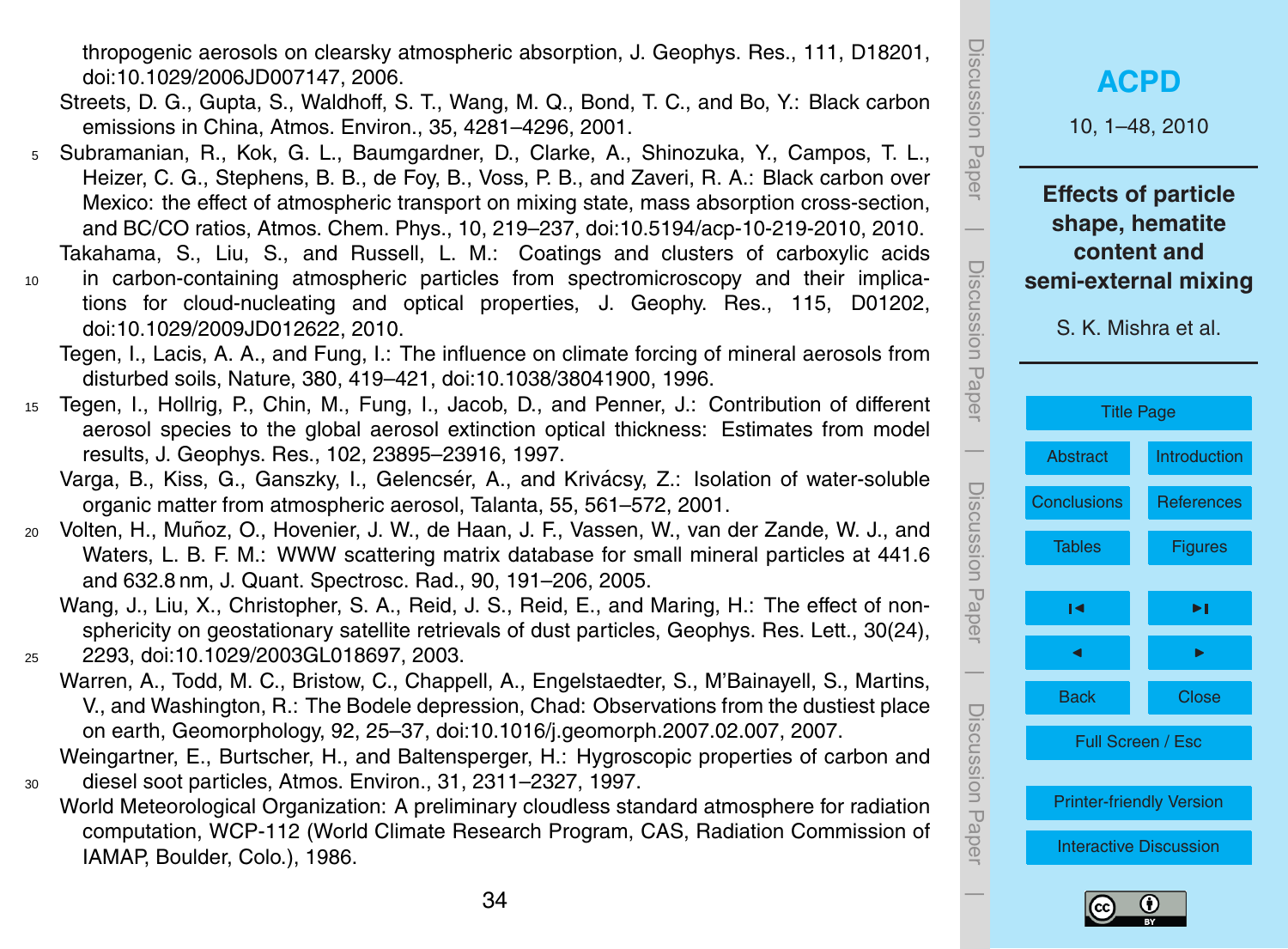Xuana, J., Sokolik, I. N., Hao, J., Guo, F., Mao, H., and Yang, G.: Identification and characterization of sources of atmospheric mineral dust in East Asia, Atmos. Environ., 38, 6239–6252, 2004.

Yang, M., Howell, S. G., Zhuang, J., and Huebert, B. J.: Attribution of aerosol light absorp-

- <sup>5</sup> tion to black carbon, brown carbon, and dust in China interpretations of atmospheric measurements during EAST-AIRE, Atmos. Chem. Phys., 9, 2035–2050, doi:10.5194/acp-9-2035- 2009, 2009.
- Zender, C. S., Bian, H., and Newman, D.: Mineral Dust Entrainment and Deposition (DEAD) model: Description and 1990s dust climatology, J. Geophys. Res., 108, 4416, <sup>10</sup> doi:10.1029/2002JD002775, 2003.
	- Zhang, H., Wang, Z. L., Guo, P. W., and Wang, Z. Z.: A modeling study of the effects of direct radiative forcing due to carbonaceous aerosol on the climate in East Asia, Adv. Atmos. Sci., 26(1), 57–66, doi:10.1007/s00376-009-0057-5, 2009.

Zhao, T. X.-P., Laszlo, I., Dubovik, O., Holben, B. N., Sapper, J., Tanre, D., and Pietras, C.: A

- <sup>15</sup> study of the effect of non-spherical dust particles on the AVHRR aerosol optical thickness retrievals, Geophys. Res. Lett., 30(6), 1317, doi:10.1029/2002GL016379, 2003.
	- Zongbo, S., Shao, L., Jones, T. P., and Lu, S.: Microscopy and mineralogy of airborne particles collected during severe dust storm episodes in Beijing, China, J. Geophys. Res., 110, D01303, doi:10.1029/2004JD005073, 2005.



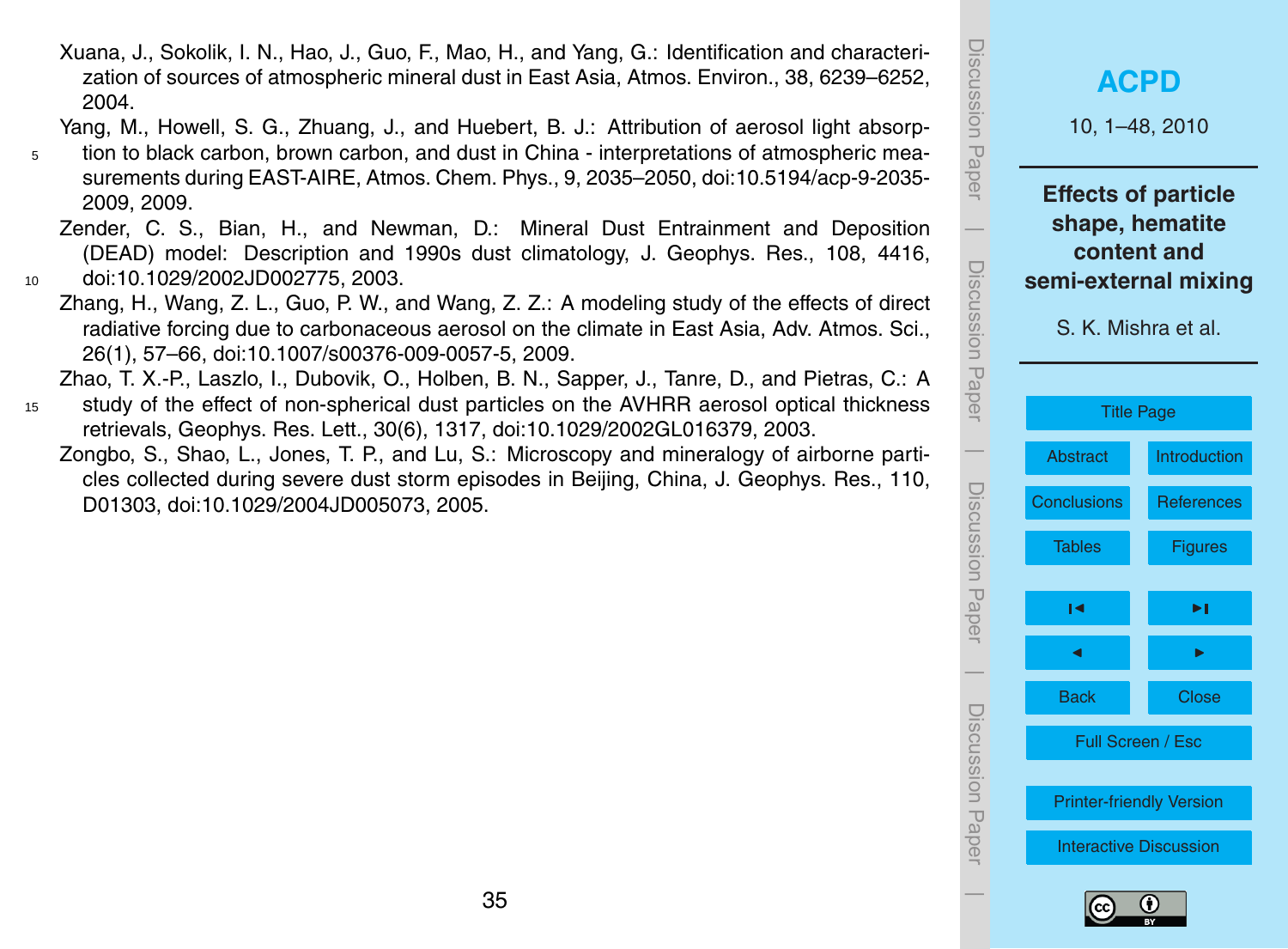| <b>ISCUSSION Paper</b> | <b>ACPD</b><br>10, 1-48, 2010                                                                               |                     |  |
|------------------------|-------------------------------------------------------------------------------------------------------------|---------------------|--|
| Discussion Paper       | <b>Effects of particle</b><br>shape, hematite<br>content and<br>semi-external mixing<br>S. K. Mishra et al. |                     |  |
|                        | <b>Title Page</b>                                                                                           |                     |  |
|                        | <b>Abstract</b>                                                                                             | <b>Introduction</b> |  |
|                        | <b>Conclusions</b>                                                                                          | References          |  |
| Discussion Papel       | <b>Tables</b>                                                                                               | <b>Figures</b>      |  |
|                        | м                                                                                                           | ▸∣                  |  |
|                        | ◀                                                                                                           |                     |  |
|                        | <b>Back</b>                                                                                                 | <b>Close</b>        |  |
| Discussion Papel       | Full Screen / Esc                                                                                           |                     |  |
|                        | <b>Printer-friendly Version</b>                                                                             |                     |  |
|                        | <b>Interactive Discussion</b>                                                                               |                     |  |
|                        |                                                                                                             |                     |  |



<span id="page-35-0"></span>**Table 1.** Optical constants (at *λ* = 0*.*55 µm) of mineral dust component for varying hematite percentage obtained from Mishra and Tripathi (2008).

| Composite<br>particle<br>component | Hematite<br>(% ) | N     |        |
|------------------------------------|------------------|-------|--------|
|                                    | O                | 1.510 | 0.0001 |
|                                    | 2                | 1.540 | 0.0039 |
| Mineral dust                       | 4                | 1.570 | 0.0080 |
|                                    | 6                | 1.600 | 0.0125 |
|                                    | 8                | 1 630 | 0.0174 |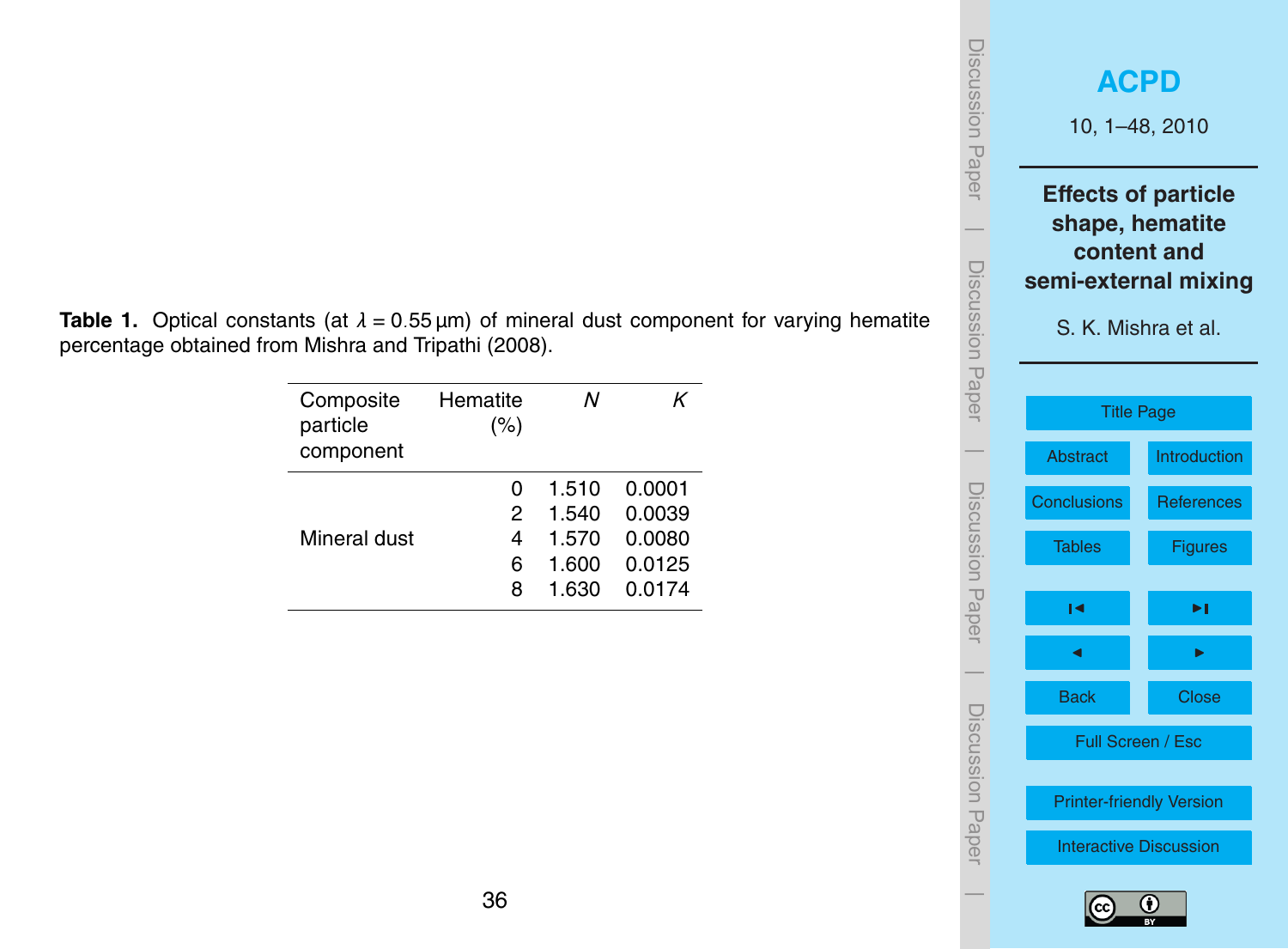**Table 2.** Optical constants of carbonaceous components and fly-ash.

| Composite<br>particle<br>component | Reference                     | Ν     | К      | $\lambda(\mu m)$ |
|------------------------------------|-------------------------------|-------|--------|------------------|
| Organic carbon,<br>OС              | Dinar et al.<br>(2008)        | 1.595 | 0.0490 | 0.532            |
| Brown carbon,<br>BrC               | Alexander et al.<br>(2008)    | 1.670 | 0.2700 | 0.550            |
| Black carbon,<br>BC.               | Hess et al.<br>(1998)         | 1.750 | 0.4400 | 0.550            |
| Fly-ash                            | Liu and Swithenbank<br>(1996) | 1.500 | 0.0000 | 0.550            |



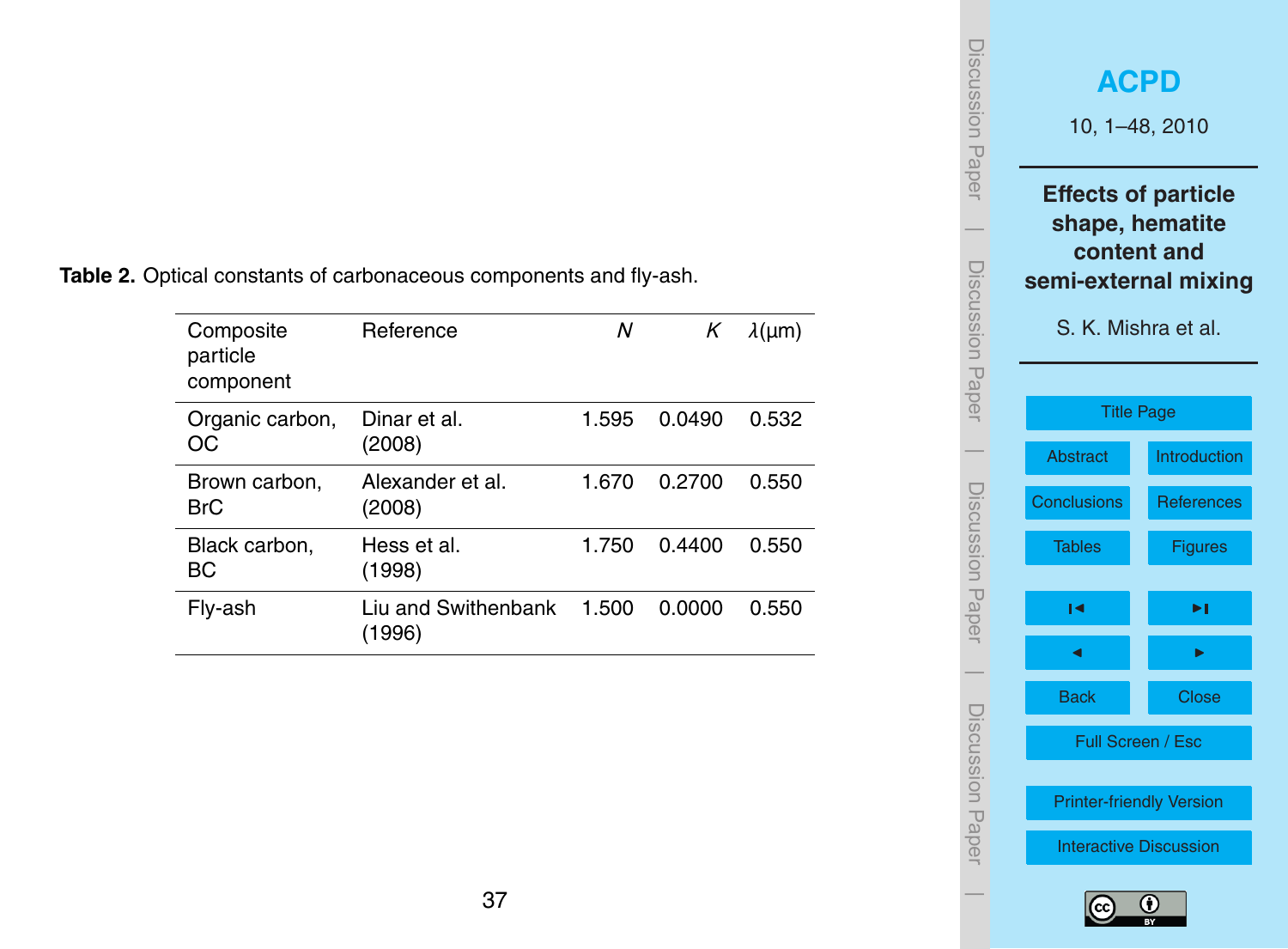<span id="page-37-0"></span>

| <b>Mineral dust</b><br>mixed with the<br>carbonaceous<br>component | <b>Two-sphere</b><br>system | Two-<br>spheroid<br>system | Three-sphere system |  |  |
|--------------------------------------------------------------------|-----------------------------|----------------------------|---------------------|--|--|
| Organic                                                            |                             |                            |                     |  |  |
| Carbon, OC                                                         |                             |                            |                     |  |  |
| <b>Brown Carbon,</b><br>BrC                                        |                             |                            |                     |  |  |
| <b>Black Carbon,</b><br>BC                                         |                             |                            |                     |  |  |

 $1 - T$ Fig. 1. The pure mineral dust (shown with yellow sphere) mixed with the carbonaceous components like Organic carbon, OC, Brown carbon, BrC, and Black carbon, BC shown with pink, dark tan, and black spheres respectively (First column, top to bottom). Semi-externally mixed  $11.77$ polluted mineral dust two-sphere and two spheroid model shapes comprising of mineral dust with OC, BrC and BC respectively (Second and third column, top to bottom). BrC mineral dust two spheroid model shape has not been modeled as BrC occurs in spherical form. The three  $\overline{1}$ sphere model shape of mineral dust with OC, BrC and BC respectively (Fourth column, top to bottom). Some of the three sphere systems were modeled with fly-ash (shown with grey sphere) based on the experimental observations. 1125



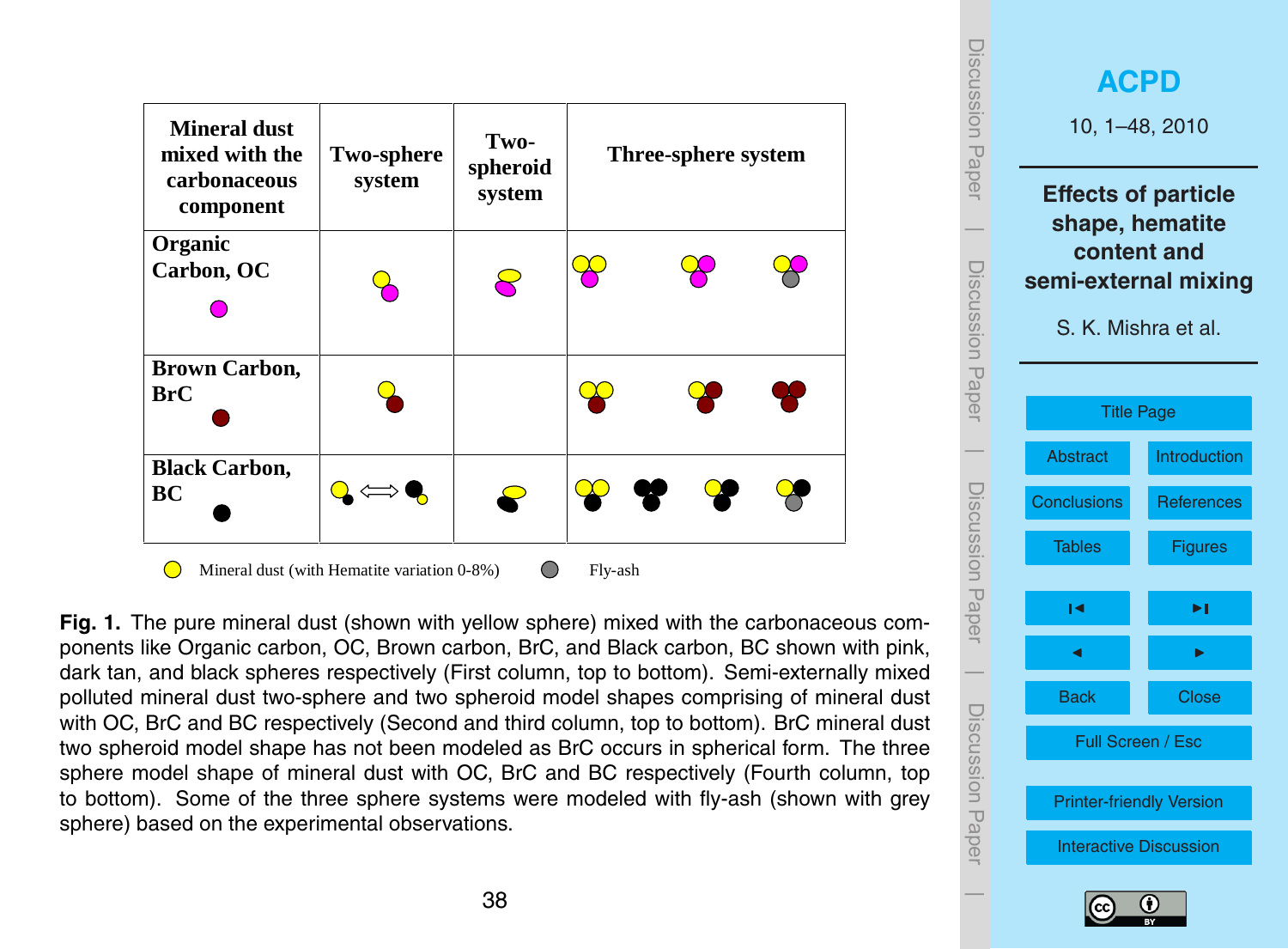

Fig. 2. The BC-mineral dust two sphere system with the ratio of radius of BC sphere ( $R_{BC}$ ) to that of mineral dust sphere ( $R_{\text{dust}}$ ) i.e.  $R_{\text{BC}}/R_{\text{dust}}$  for the effective volume equivalent radius  $10$ -cnhoi of the two-sphere cluster with the varying hematite percentage in the mineral dust. Sizes of the individual particles in the cluster have been governed with the shape parameters in the DDA model. Incrasing hematite causes increase in the absorption of the composite particle. Hematite variation is shown here to check the code sensitivity for the BC-mineral dust two nomalite vanalit



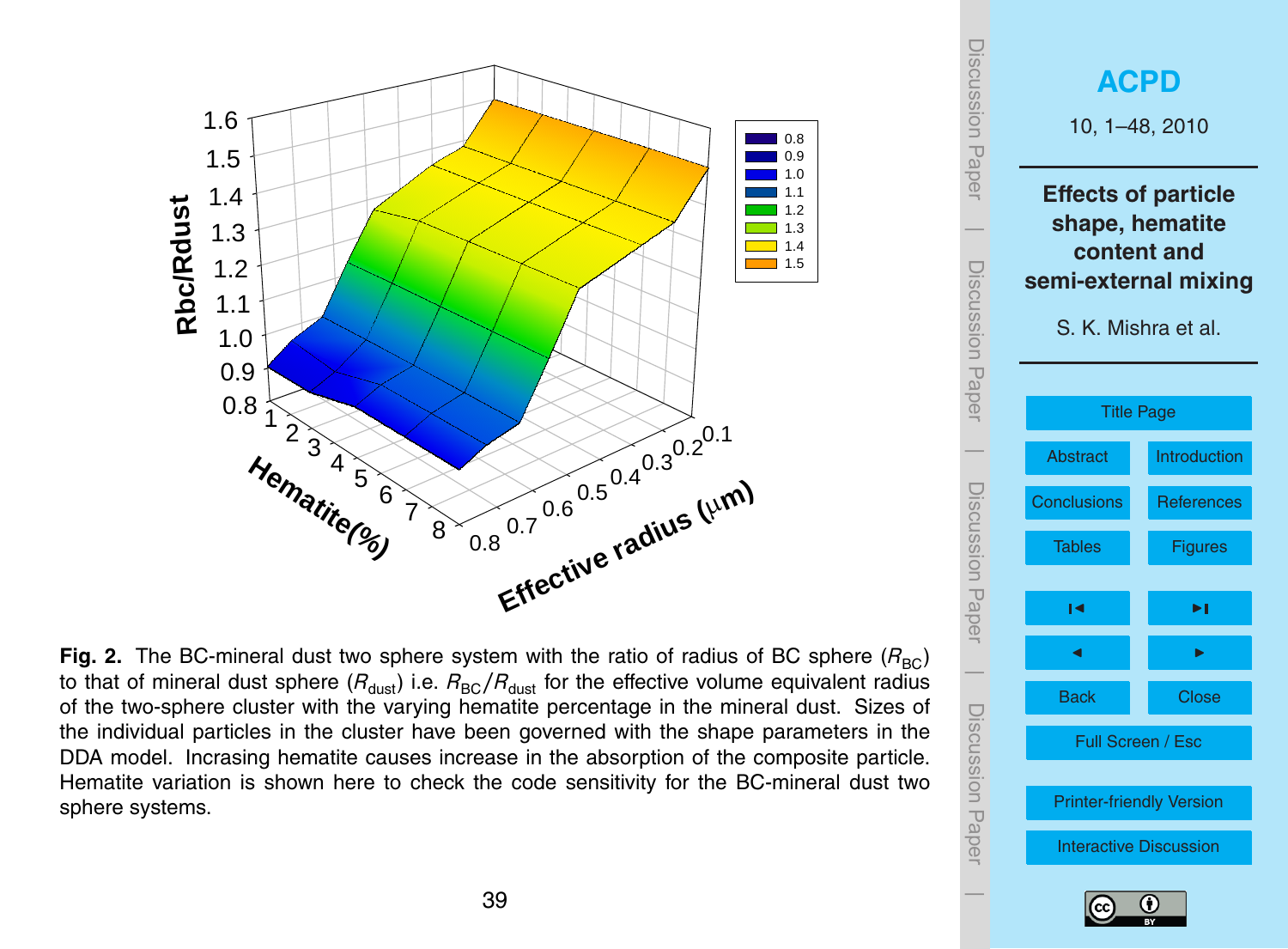







40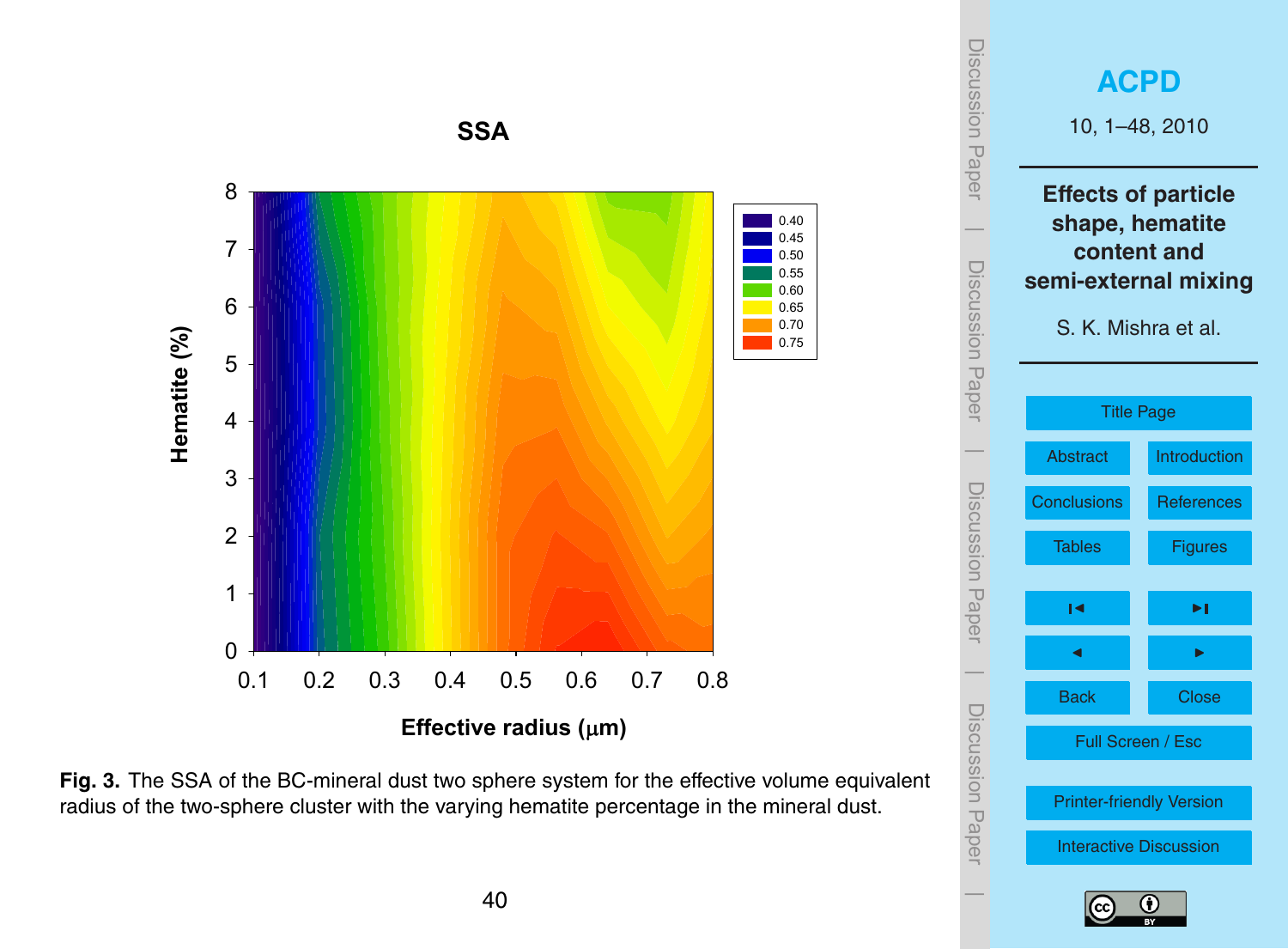





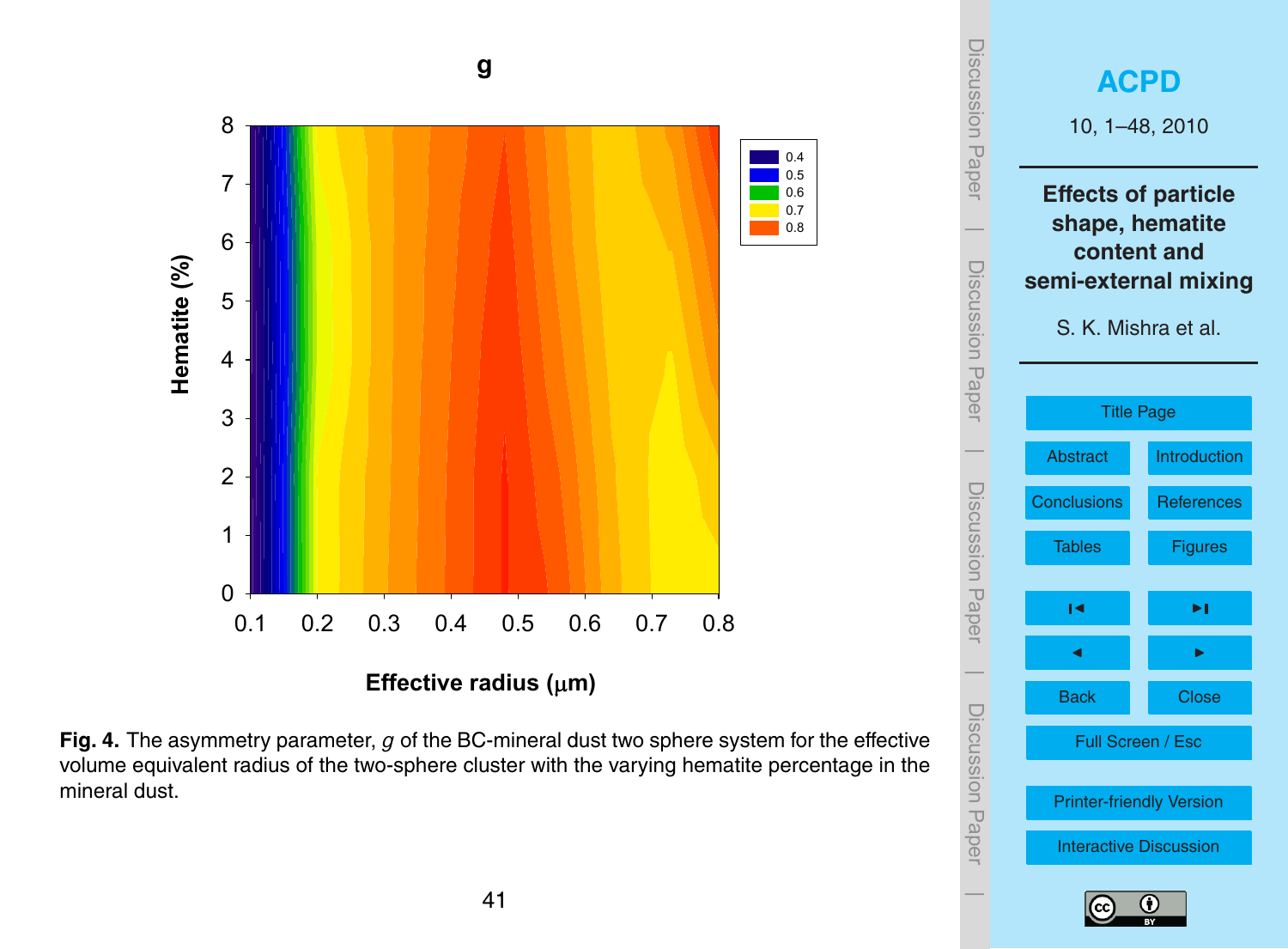

Fig. 5. The extinction efficiency,  $Q_{\text{ext}}$  of the BC-mineral dust two sphere system for the effective volume equivalent radius of the two-sphere cluster with the varying hematite percentage in the mineral dust.

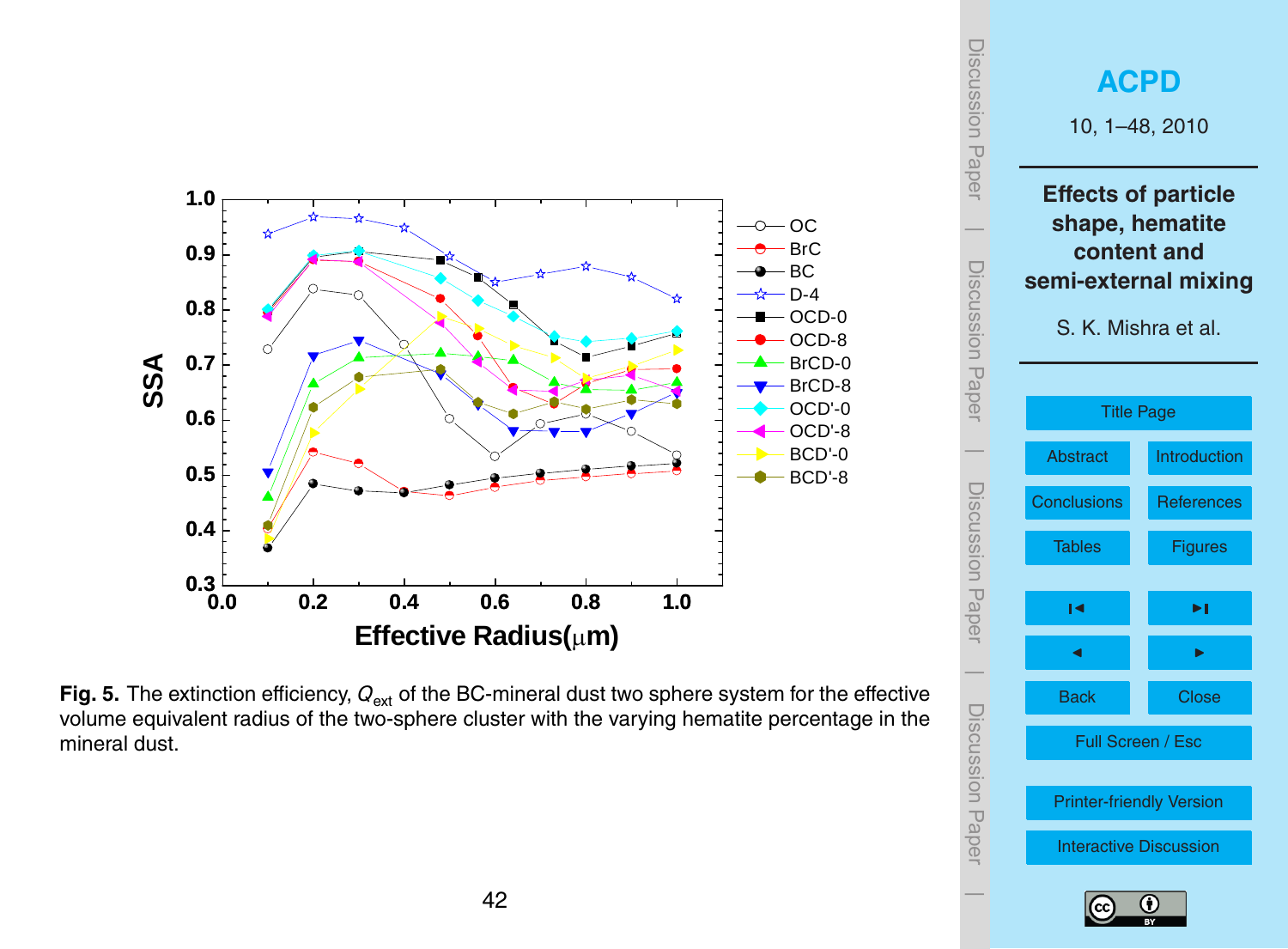

Fig. 6. The SSA of the 2-sphere OC-dust, BrC-dust and 2-spheroid OC-dust, BC-dust systems Fig. 6. The box of the 2 sphere of dust, bio dust and 2 sphereties of dust, bo dust systems are for the effective volume equivalent radius. The 2-sphere OC-dust and BrC-dust systems are 1317 denoted as OCD and BrCD respectively while the two spheroid systems OC-dust and BC-dust are denoted as OCD' and BCD' respectively. Each above mentioned nomenclature is followed by the hematite percentage. The 3-sphere systems are compared to that of homogeneous spheres of organic carbon (OC), brown carbon (BrC), black carbon (BC) and dust with 4% hematite (D-4).



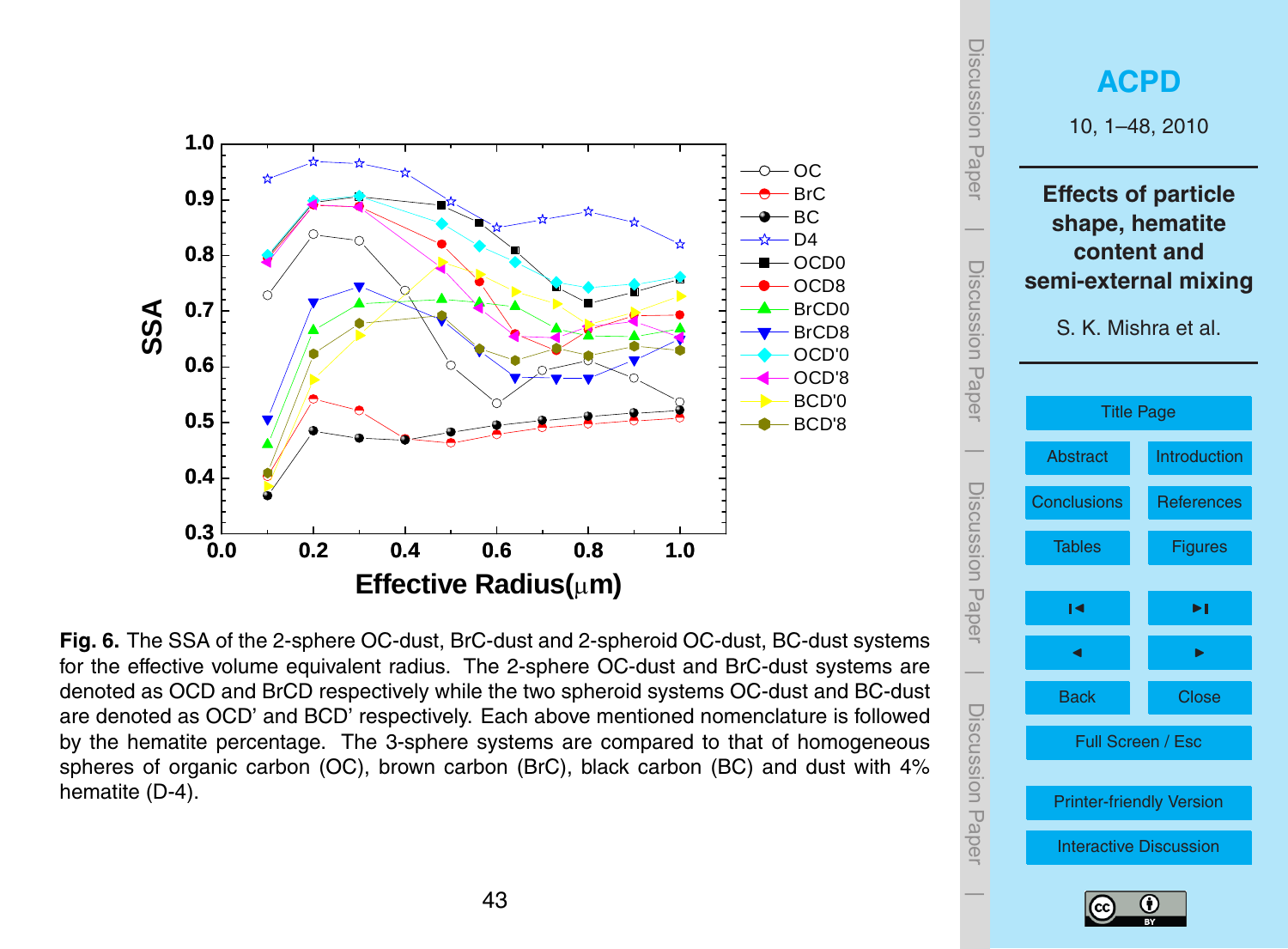

**Fig. 7.** The Asymmetry parameter, *g* for all the particle systems discussed in Fig. 6.



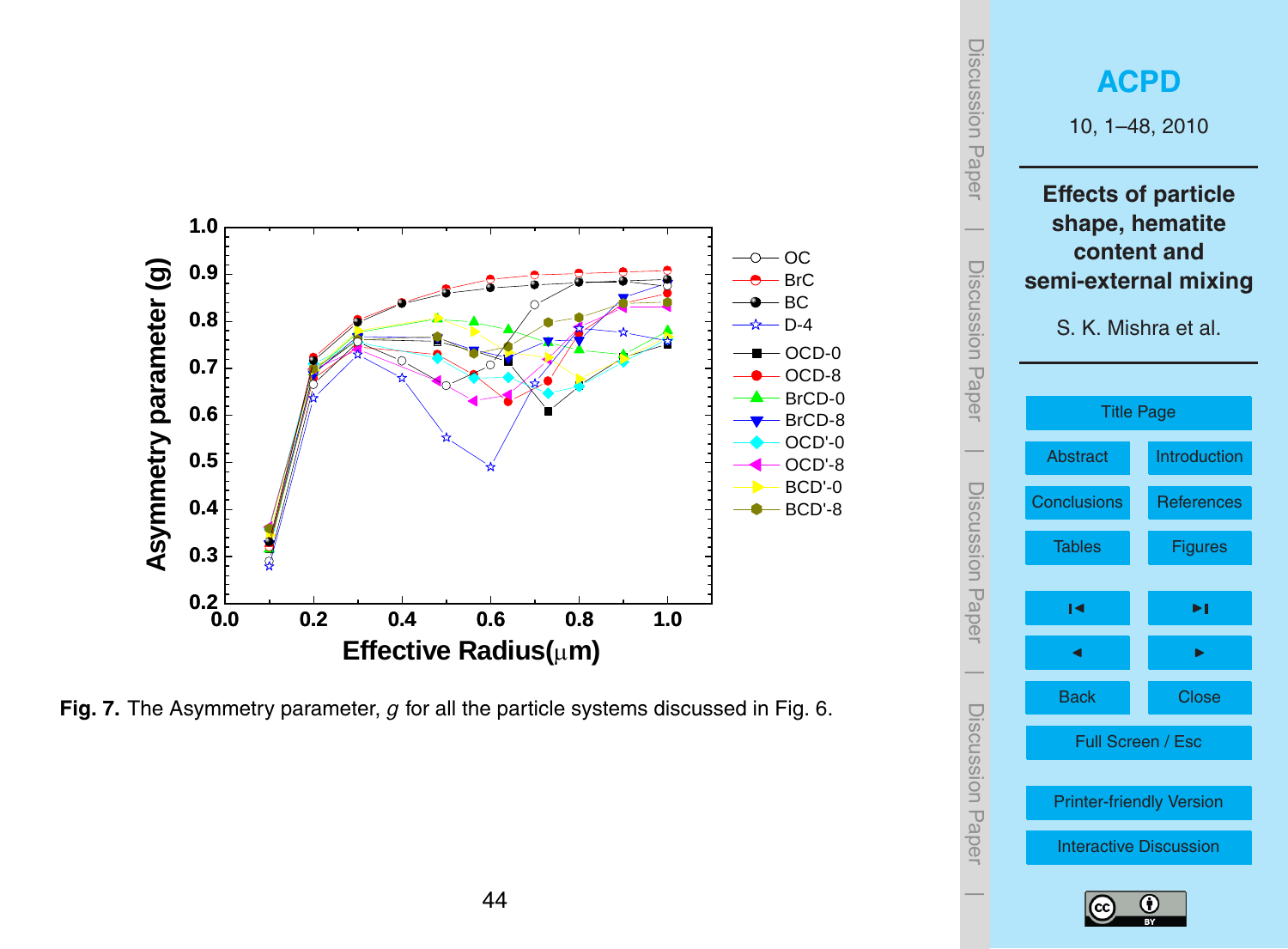

**Fig. 8.** The Extinction efficiency,  $Q_{\text{ext}}$  for all the particle systems discussed in Fig. 6.



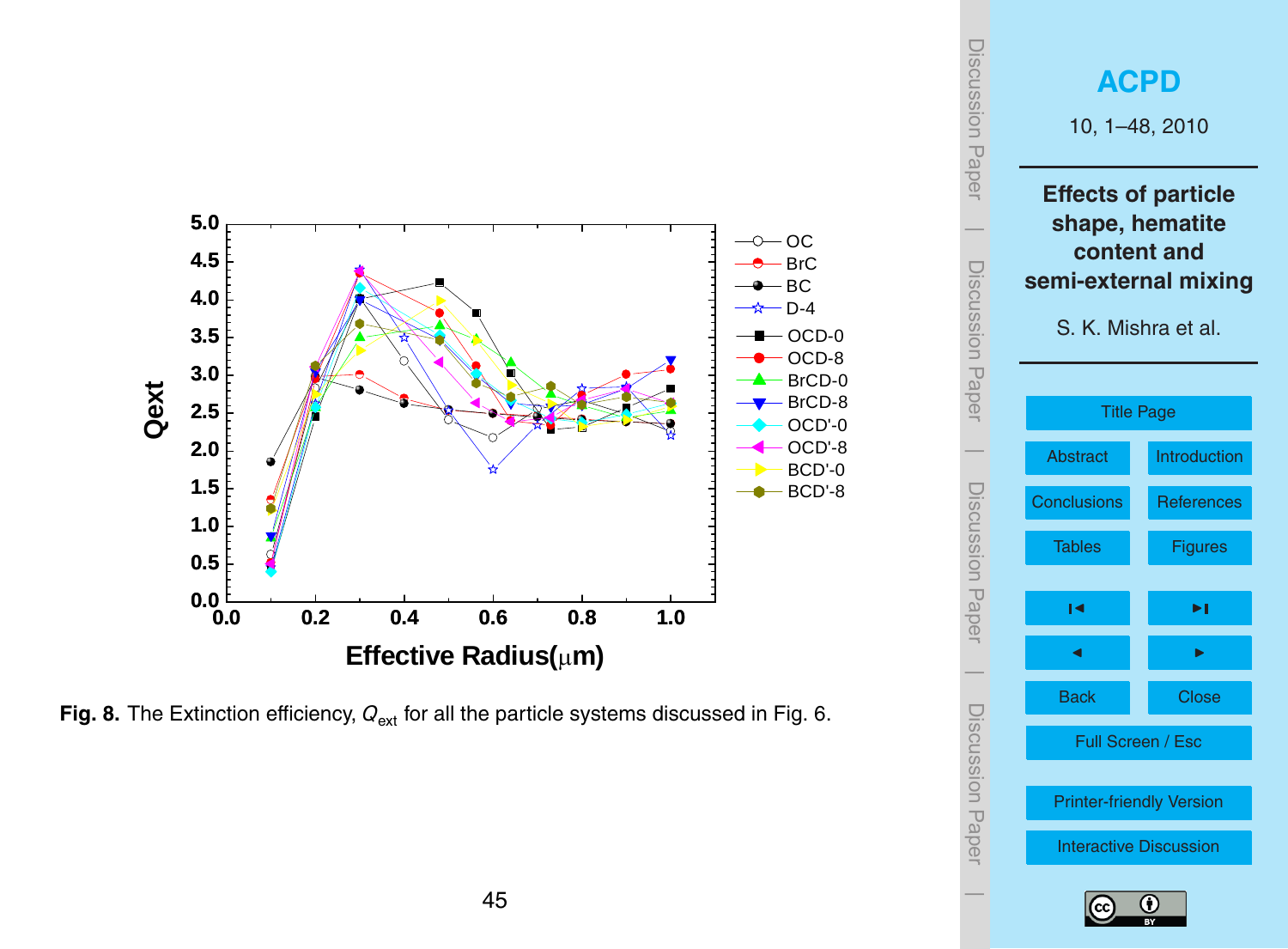

**Fig. 9.** The SSA of the 3-sphere OC-dust-flyash, OC-dust, BrC-dust, 3-sphere BrC, BC-dustflyash, BC-dust and 3-sphere BC systems for the effective volume equivalent radius. The OCdust-flyash and OC-dust systems are denoted as OCDF, OCDD and OCOCD respectively. The BrC-dust and BrC 3-sphere systems are denoted as BrCBrCD, BrCDD and BrCBrCBrC respectively. The BC-dust-flyash, BC-dust and BC 3-sphere systems are denoted as BCDF, BCDD, BCBCD and BCBCBC respectively. Each above mentioned nomenclature is followed by the hematite percentage. The 3-sphere systems are compared to that of homogeneous spheres of organic carbon (OC), brown carbon (BrC), black carbon (BC) and dust with 4% hematite (D-4).



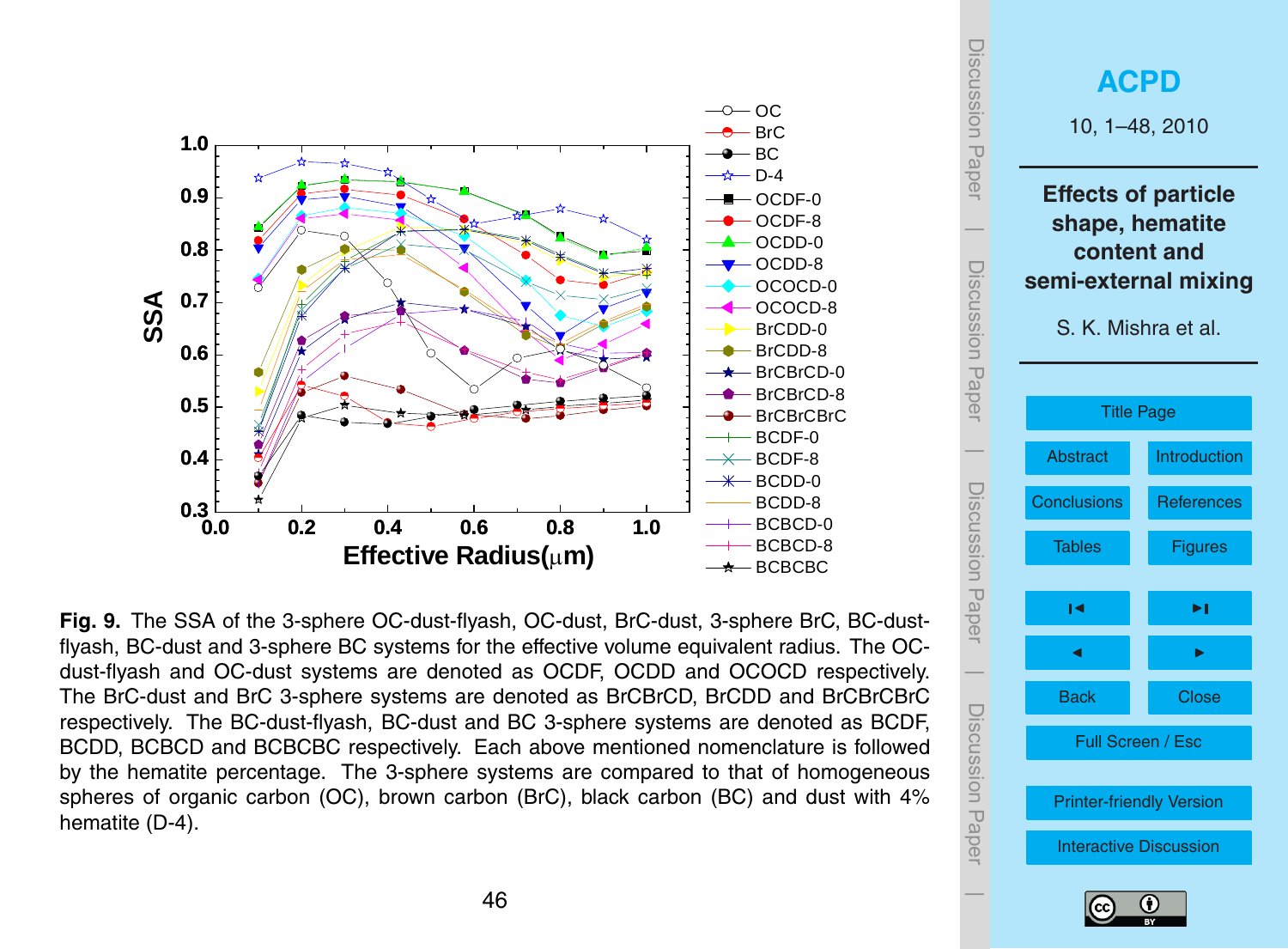

**Fig. 10.** The Asymmetry parameter, *g* for all the particle systems discussed in Fig. 9.